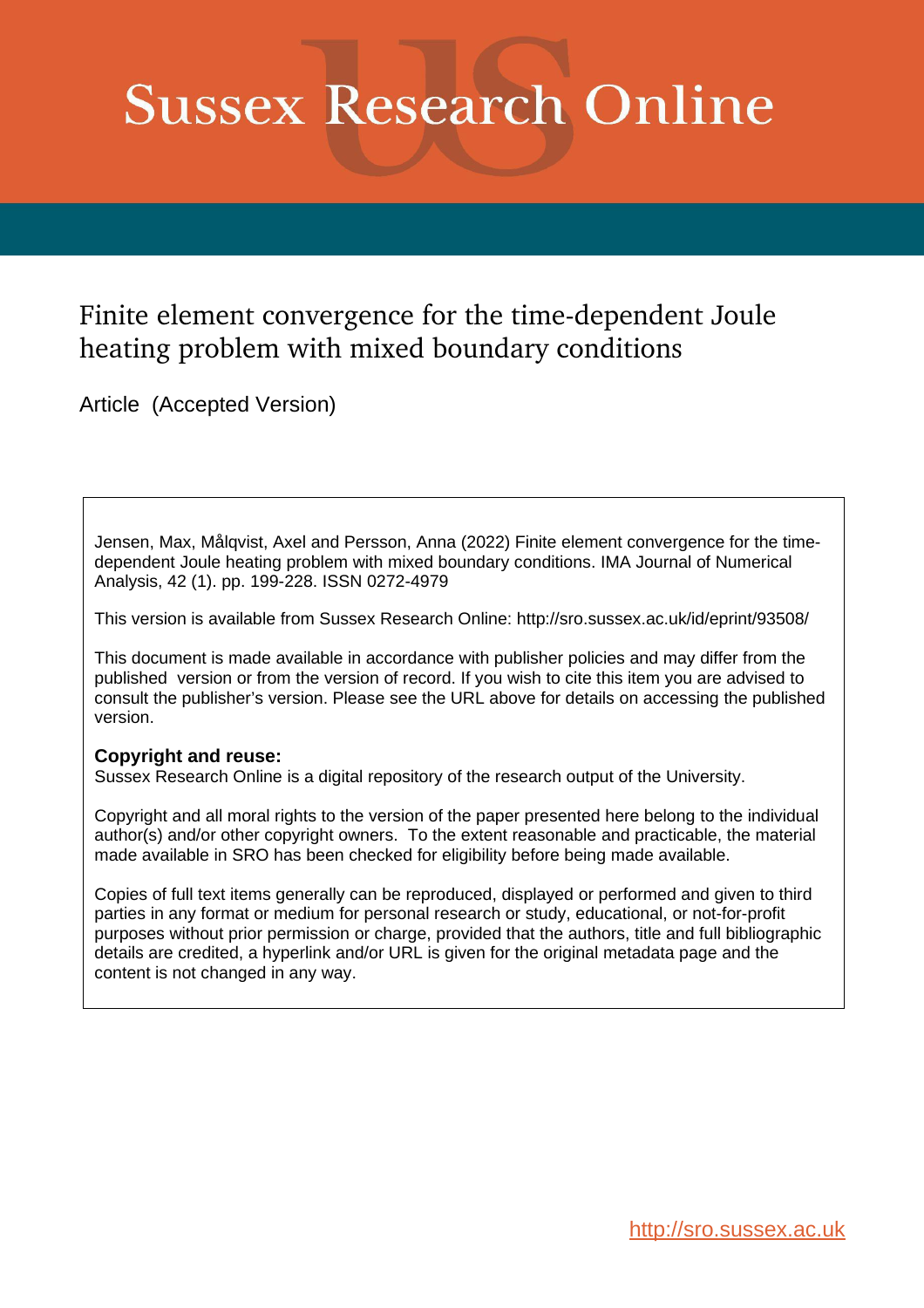*IMA Journal of Numerical Analysis* (2020) Page 1 of 28 doi:10.1093/imanum/drn000

### Finite element convergence for the time-dependent Joule heating problem with mixed boundary conditions

MAX JENSEN†,

*Department of Mathematics, University of Sussex, Brighton BN1 9QH, United Kingdom*

AXEL MÅLQVIST<sup>†</sup>,

*Department of Mathematical Sciences, Chalmers University of Technology and University of Gothenburg, SE-412 96 Gothenburg, Sweden*

AND

#### ANNA PERSSON§

*Department of Mathematics, KTH Royal Institute of Technology, SE-100 44 Stockholm, Sweden*

[Received on 4 August 2020]

We prove strong convergence for a large class of finite element methods for the time-dependent Joule heating problem in three spatial dimensions with mixed boundary conditions on Lipschitz domains. We consider conforming subspaces for the spatial discretization and the backward Euler scheme for the temporal discretization. Furthermore, we prove uniqueness and higher regularity of the solution on creased domains and additional regularity in the interior of the domain. Due to a variational formulation with a cut-off functional the convergence analysis does not require a discrete maximum principle, permitting approximation spaces suitable for adaptive mesh refinement, responding to the the difference in regularity within the domain.

*Keywords*: Joule heating problem, Thermistor, Finite element convergence, Nonsmooth domains, Mixed boundary conditions, Regularity.

#### 1. Introduction

The time-dependent Joule heating problem is a coupled non-linear elliptic-parabolic system of the form

$$
\dot{u} - \Delta u = \sigma(u) |\nabla \varphi|^2, \quad \nabla \cdot \sigma(u) \nabla \varphi = 0,
$$
\n(1.1)

where *u* denotes the temperature and  $\varphi$  the electric potential. It models the heat flow generated when an electric current is passed through a conductor. In applications the electric potential is typically only applied to smaller parts of the boundary, for instance through electric pads. To model such problems properly mixed boundary conditions are needed, see e.g. Henneken *et al.* (2006).

The Joule heating problem has been studied both in a theoretical context Cimatti (1992); Antontsev & Chipot (1994); Yuan & Liu (1994); Meinlschmidt *et al.* (2017), focusing on the well-posedness of

†Email: m.jensen@sussex.ac.uk

‡Email: axel@chalmers.se

§Corresponding author. Email: annaper3@kth.se

c The author 2020. Published by Oxford University Press on behalf of the Institute of Mathematics and its Applications. All rights reserved.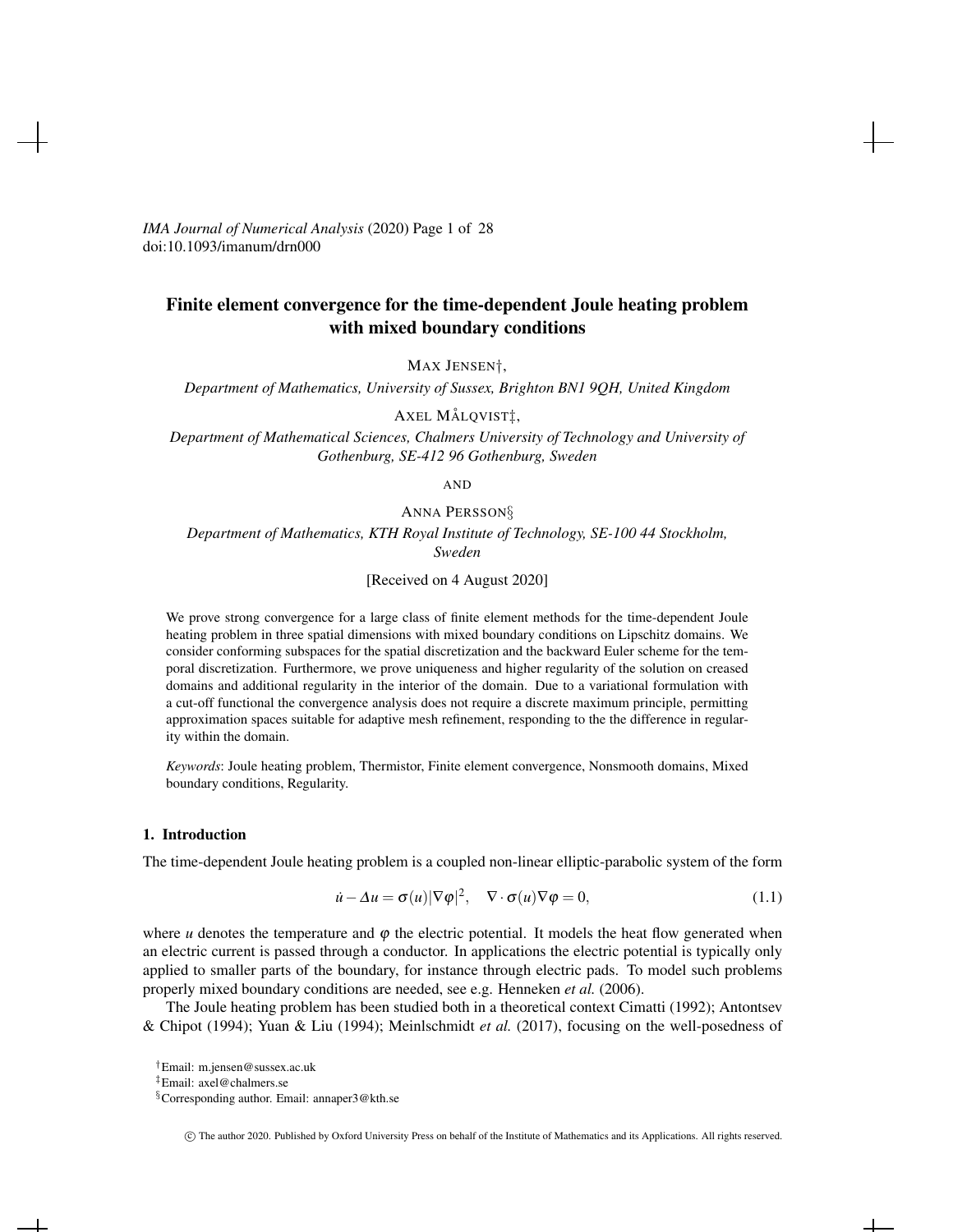(1.1), and from a numerical point of view Elliott & Larsson (1995); Akrivis & Larsson (2005); Gao (2014); Li *et al.* (2014), focusing on convergence (with rate) of numerical solutions to (1.1). There are also several works on the stationary version of the problem, see, for instance, Howison *et al.* (1993); Holst *et al.* (2010); Jensen & Målqvist (2013), and references therein.

The main issue with the system (1.1) is the low regularity of the source term  $\sigma(u)|\nabla\varphi|^2$ . In one and two dimensions this does not lead to a problem. However, in three dimensions this term is not in *H* −1 and the problem does not fit into the classical variational framework for PDEs. In Antontsev & Chipot (1994) this issue is resolved by rewriting the source term using the equation for  $\varphi$  (see also Howison *et al.* (1993) for the stationary case). With this formulation existence of a solution in  $L_2(H^1)$  is proved. However, to derive convergence for finite element approximations additional regularity of the solution is usually required, see Elliott & Larsson (1995); Akrivis & Larsson (2005). Typically, sufficient regularity in three dimensions cannot be proved, but needs to be assumed. To the authors' knowledge, there is no numerical analysis of this problem under more realistic assumptions on the domain (Lipschitz in three spatial dimensions) and the boundary conditions (mixed). This setting shall be the focus of this paper.

The purpose of this paper is to prove the strong convergence of finite element approximations of (1.1) on Lipschitz domains in three spatial dimensions with mixed boundary conditions. A challenge is to avoid the need for a discrete maximum principle and the associated restrictive mesh conditions, see e.g. Holst *et al.* (2010), because a direct energy argument only delivers  $L^1$ -control on the critical  $|\nabla \varphi|^2$  term in (1.1). In our analysis this is achieved by introducing a variational formulation with a cutoff functional, extending Jensen & Målqvist (2013). The analysis presented in this paper covers finite element methods of any order that are conforming in space and piecewise constant in time, satisfying a backward Euler scheme. The choice of approximation spaces only needs to ensure the stability of the *L* 2 projection in the  $H^1$ -norm, which holds for a large class of non-uniform meshes, see Bank & Yserentant (2014).

Having arrived at only mild mesh conditions, we find the Joule heating problem with mixed boundary conditions well suited for adaptive mesh refinement. In the setting of so called *creased domains*, see Mitrea & Mitrea (2007); Brown (1994), which essentially means that the angle between the Neumann and Dirichlet part of the boundary is less than  $\pi$ , we prove uniqueness and additional regularity of the solution. This result combines the regularity for the Poisson equation on creased domains in Mitrea & Mitrea (2007) with the results for parabolic systems in Hieber & Rehberg (2008). We emphasize that this result holds for nonsmooth domains including re-entrant corners. The assumption of creased domains mainly affects the way the Neumann and Dirichlet boundary parts can meet. Higher regularity and uniqueness is also proven in Yuan & Liu (1994), but for smoother domains. Furthermore, the additional regularity we obtain for  $\varphi$ , namely  $\varphi \in L_{2q/(q-3)}(W_q^1)$  for some  $q > 3$ , is in line with the sufficient condition for uniqueness established in Antontsev & Chipot (1994). Importantly, we can show higher regularity, in some cases *C* <sup>∞</sup>, in the interior of the domain. To exploit the difference in regularity within the domain we equip the Joule heating problem with a goal functional to examine duality-based additive mesh refinement in the numerical experiments.

The paper is outlined as follows: In Section 2 we formulate the problem of interest and introduce some notation. Section 3 is devoted to the analysis of semi-discrete methods and Section 4 to fully discrete methods. In Section 5 we prove additional regularity and uniqueness of the solution. In Section 6 we present some numerical examples that confirm the convergence results and investigate adaptive mesh refinements.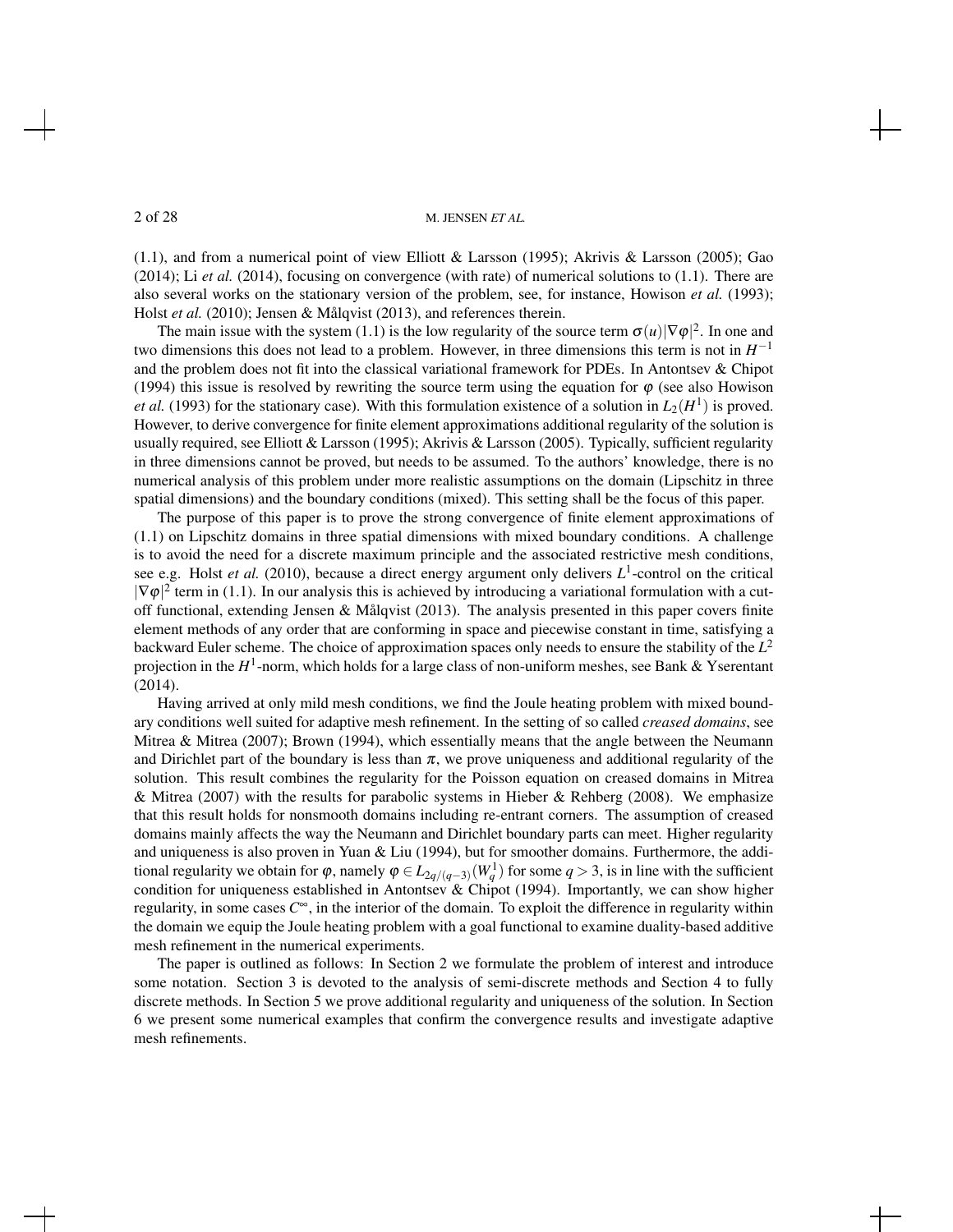#### FINITE ELEMENT CONVERGENCE FOR THE JOULE HEATING PROBLEM 3 of 28

#### 2. Variational formulations and weak solutions

In this section we introduce two variational formulations, one "classical", see (2.2) below, and one based on a cut-off functional, see (2.4) below. We prove that these two are equivalent, that is, that they have the same set of solutions. The latter formulation is preferable when working with finite element discretizations of the problem, since we avoid using a discrete maximum principle, see Section 3 and Section 4.

#### 2.1 *Problem formulation and notation*

Let  $D_t$  denote the time derivative  $\frac{\partial}{\partial t}$  and  $\Omega \subseteq \mathbb{R}^3$  be a domain describing the body of a conductor. Let  $u: \Omega \times [0,T] \to \mathbb{R}$  denote the temperature inside the conductor,  $\varphi: \Omega \times [0,T] \to \mathbb{R}$  the electric potential, and  $\sigma: \mathbb{R} \to \mathbb{R}_+$  the electric conductivity. Furthermore, we use  $\Gamma_D^u$  and  $\Gamma_N^u$  to denote the Dirichlet and Neumann boundary for *u* and  $\overline{\Gamma_{D}^{u}} \cup \overline{\Gamma_{N}^{u}} = \partial \Omega$ . Analogously, we define  $\Gamma_{D}^{\phi}$  and  $\Gamma_{N}^{\phi}$  for  $\varphi$ . With this notation, the time-dependent Joule heating problem is given by the following nonlinear elliptic-parabolic system

$$
D_t u - \Delta u = \sigma(u) |\nabla \varphi|^2, \quad \text{in } \Omega \times (0, T), \tag{2.1a}
$$

$$
\nabla \cdot (\sigma(u)\nabla \varphi) = 0, \qquad \text{in } \Omega \times (0,T), \qquad (2.1b)
$$

$$
u = g_u, \qquad \text{on } \Gamma_D^u \times (0, T), \tag{2.1c}
$$

$$
\varphi = g_{\varphi}, \qquad \text{on } \Gamma_D^{\varphi} \times (0, T), \qquad (2.1d)
$$

$$
n \cdot \nabla u = 0, \qquad \text{on } \Gamma_N^u \times (0, T), \tag{2.1e}
$$

$$
n \cdot \nabla \varphi = 0, \qquad \text{on } \Gamma_N^{\varphi} \times (0, T), \qquad (2.1f)
$$

$$
u(\cdot,0) = u_0, \qquad \text{in } \Omega. \tag{2.1g}
$$

Let  $W_p^k(\Omega)$  denote the classical range of Sobolev spaces and define

$$
W_p^k(\Omega; \Gamma_D^u) := \{ v \in W_p^k(\Omega) : v|_{\Gamma_D^u} = 0 \}, \quad \text{for } k > 1/p.
$$

The space  $W_p^k(\Omega; \Gamma_D^{\phi})$  is defined analogously and  $H^1$  is used to denote  $W_2^1$ . We also use  $V^*$  for the dual space to *V*. Furthermore, we adopt the notation  $L_p(0,T;V)$  for the Bochner space with norm

$$
\begin{aligned} &\|v\|_{L_p(0,T;V)} = \Bigl(\int_0^T \|v\|_V^p \,\mathrm{d} t\Bigr)^{1/p}, \quad 1 \leqslant p < \infty, \\ &\|v\|_{L_\infty(0,T;V)} = \operatorname*{ess\,sup}_{0 \leqslant t \leqslant T} \|v\|_V, \end{aligned}
$$

where *V* is a Banach space equipped with the norm  $\|\cdot\|_V$ . The notation  $v \in H^1(0,T;V)$  is used to denote  $v, D_t v \in L_2(0, T; V)$ . Finally,  $C_b(\Omega)$  is the space of bounded continuous functions.

#### 2.2 *Classical variational formulation*

To this end we make the following assumptions on the domain and the data.

(A1)  $\Omega \subseteq \mathbb{R}^3$  is a bounded domain with Lipschitz boundary, meas( $\Gamma_D^u$ ) > 0, and meas( $\Gamma_D^{\phi}$ ) > 0.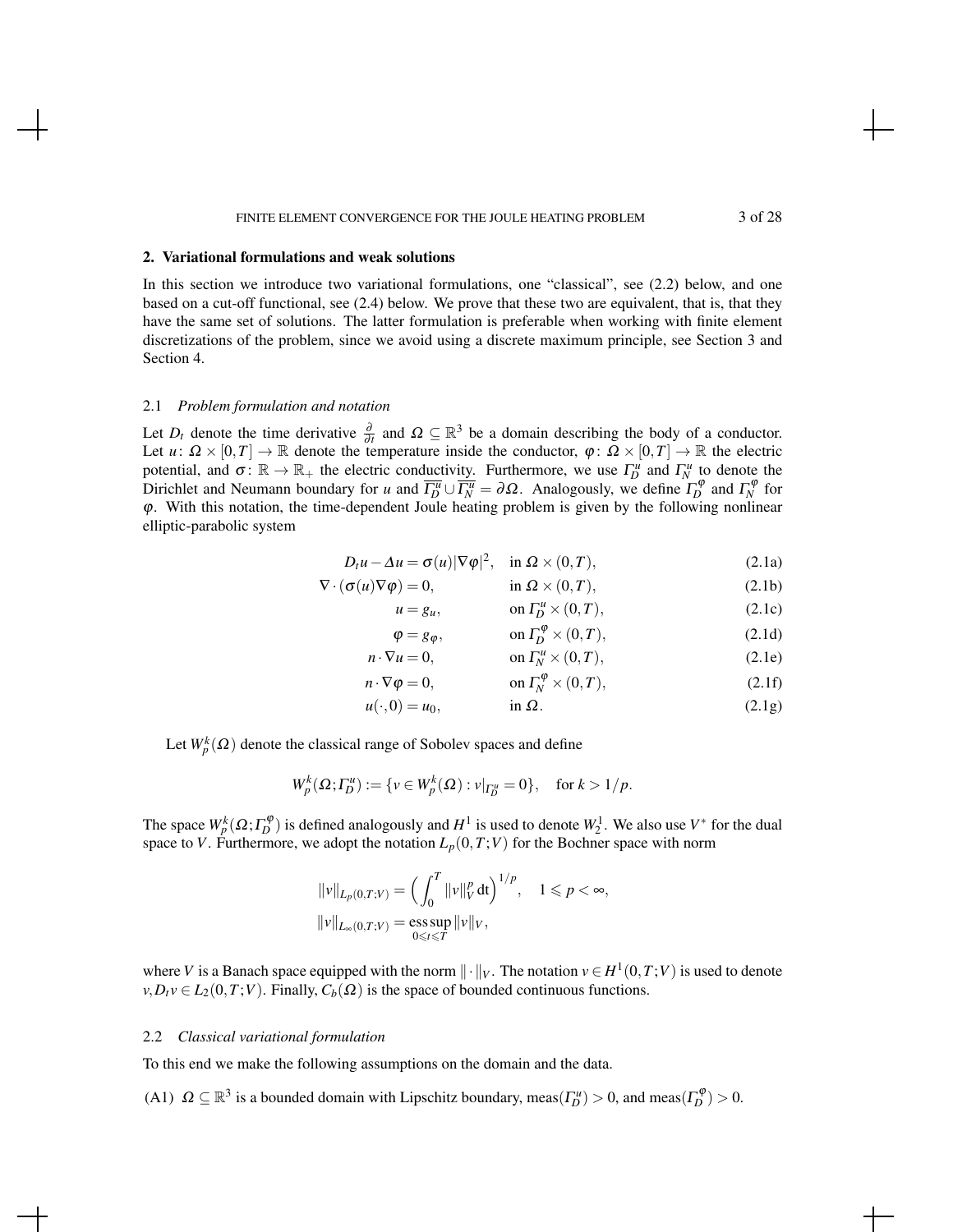$(A2)$   $g_u \in L_2(0,T;H^1(\Omega)) \cap H^1(0,T;H^1(\Omega))^*$  and there are points  $0 = t_0 < t_1 < \cdots < t_K = T$ ,  $K \in \mathbb{N}$ , such that

$$
D_t g_u \in C_b([t_i,t_{i+1});H^1(\Omega)^*),
$$
  

$$
g_{\varphi} \in C_b([t_i,t_{i+1});W_3^1(\Omega) \cap L_{\infty}(\Omega)),
$$

on each subinterval  $[t_i, t_{i+1})$ .

(A3)  $u_0 \in L_2(\Omega)$ .

(A4)  $\sigma \in C^1(\mathbb{R})$ , Lipschitz continuous, and  $0 < \sigma_\circ \leq \sigma(x) \leq \sigma^\circ < \infty$ ,  $\forall x \in \mathbb{R}$ .

A weak solution to the Joule heating problem (2.1) is a pair  $(u, \varphi) = (g_u + \tilde{u}, g_{\varphi} + \tilde{\varphi})$  such that

$$
(\tilde{u}, \tilde{\phi}) \in L_2(0, T; H^1(\Omega; \Gamma_D^u)) \cap H^1(0, T; H^1(\Omega; \Gamma_D^u)^*) \times L_2(0, T; H^1(\Omega; \Gamma_D^{\phi}))
$$

and for a.e.  $t \in (0, T]$ 

$$
\langle D_t u, v \rangle + \langle \nabla u, \nabla v \rangle = \langle \sigma(u) | \nabla \varphi |^2, v \rangle, \tag{2.2a}
$$

$$
\langle \sigma(u)\nabla\varphi, \nabla w \rangle = 0, \tag{2.2b}
$$

$$
\langle u(0), z \rangle = \langle u_0, z \rangle, \tag{2.2c}
$$

for all  $(v, w) \in W^1_{\infty}(\Omega; \Gamma_D^u) \times H^1(\Omega; \Gamma_D^{\phi})$  and  $z \in L_2(\Omega)$ , see, for instance, Cimatti (1992). Note that  $\langle \cdot, \cdot \rangle$ is used to denote both the inner product in  $L_2$  and the duality bracket. The choice of spaces guarantees  $\sigma(u)|\nabla \varphi|^2 \in L_1(0,T;L_1(\Omega))$  so that the right-hand side in (2.2a) is well-defined for all  $v \in W^1_{\infty}(\Omega;L_1^u)$ .

Throughout the text we adopt the notational convention that for a function  $\flat$  one understands  $\tilde{\bar{\flat}} =$  $\oint -g_{\varphi}$  if  $\flat$  is a Greek letter and  $\vec{\flat} = \flat - g_{\mu}$  if  $\flat$  is a Latin letter.

REMARK 2.1 In some works, e.g. Roubíček (2013), the notion of strong (instead of weak) solution is used when the equation is satisfied almost everywhere in time.

The following lemma provides a maximum principle for  $\varphi(x,t)$ .

LEMMA 2.1 If  $(u, \varphi)$  is a solution to (2.2), then  $g \circ \leq \varphi(x,t) \leq g^{\circ}$  for a.e.  $(x,t) \in \overline{\Omega} \times [0,T]$ , where

$$
g^\circ:=\max_{(x,t)\in\Gamma_D^\varPhi\times[0,T]}g_\varphi(x,t),\quad g_\circ:=\min_{(x,t)\in\Gamma_D^\varPhi\times[0,T]}g_\varphi(x,t),
$$

*Proof.* Define  $\chi = \max(0, \varphi - g^{\circ}) \in L_2(0, T; H^1(\Omega; \Gamma_D^{\varphi}))$  and choose  $w = \chi(t)$  in (2.2b) and integrate from 0 to *T*. Then

$$
0 = \int_0^T \langle \sigma(u) \nabla \varphi, \nabla \chi \rangle dt = \int_0^T \langle \sigma(u) \nabla(\varphi - g^\circ), \nabla \chi \rangle dt
$$
  
= 
$$
\int_0^T \int_{\text{supp}(\chi) \cap \Omega} \sigma(u) \nabla \chi \cdot \nabla \chi dx dt = \int_0^T \langle \sigma(u) \nabla \chi, \nabla \chi \rangle dt.
$$

Using  $\sigma(u) \geq \sigma_0$  and the Poincaré-Friedrichs inequality we get  $\int_0^T ||\chi||^2 dt = 0$  and we deduce  $\varphi \leq g^{\circ}$ . A similar argument using  $g_{\circ}$  proves  $\varphi \ge g_{\circ}$ . This gives  $\varphi \in L_{\infty}(0,T; L_{\infty}(\Omega))$ .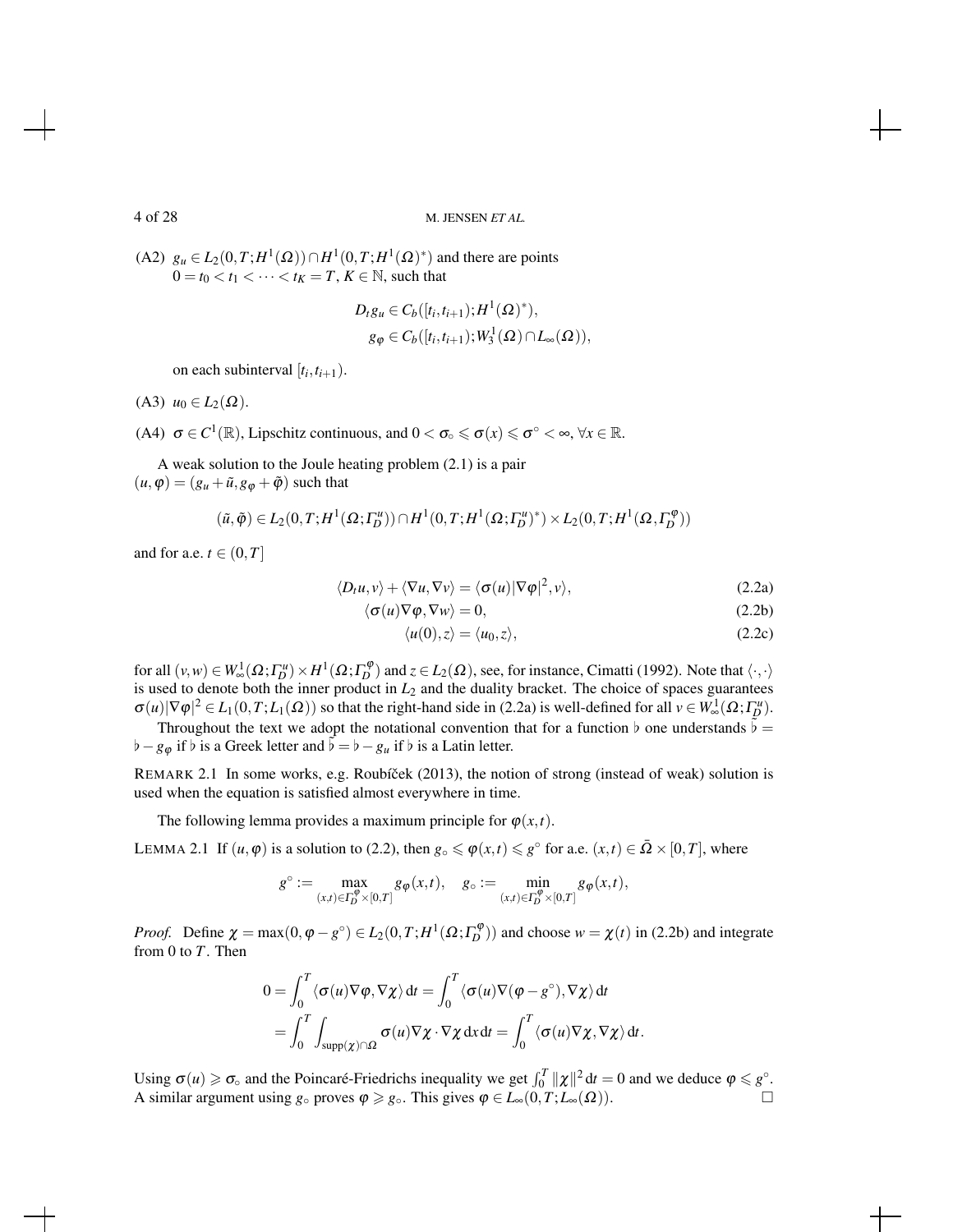In one and two spatial dimensions the formulation (2.2) is suitable for proving existence of a solution, see, e.g. Cimatti (1992); Elliott & Larsson (1995). However, because of the low regularity of the right-hand side in (2.2a) this strategy does not apply to the three dimensional setting. To overcome this difficulty, it can be proved that due to  $(2.1b)$ , see, for instance, Antontsev & Chipot (1994); Howison *et al.* (1993),

$$
\sigma(u)|\nabla\varphi|^2 = \nabla \cdot (\sigma(u)\varphi\nabla\varphi),
$$
\n(2.3)

and from Lemma 2.1 it follows that  $\nabla \cdot (\sigma(u)\varphi \nabla \varphi) \in L_2(0,T;H^1(\Omega,\Gamma_D^u)^*)$ . With this right-hand side it is now possible to use Schauder's fixed point theorem to prove existence of a solution also in three dimensions.

THEOREM 2.1 There exists a solution  $(u, \varphi)$  to (2.2). If  $\nabla \varphi \in L_{\frac{2q}{q-3}}(0,T;L_q(\Omega))$  for some  $q > 3$ , then the solution is unique.

*Proof.* This follows by adapting the fixed point argument in Antontsev & Chipot (1994, Theorem 2.2) to mixed boundary conditions. The proof uses identity (2.3) and Schauder's fixed point theorem on the space  $L_2(0,T;L_2(\Omega))$ . More precisely, we consider the mapping  $F: L_2(0,T;L_2(\Omega)) \to L_2(0,T;L_2(\Omega))$ where  $y = F(s)$  is the solution to

$$
\langle D_t y, v \rangle + \langle \nabla y, \nabla v \rangle = \langle \nabla \cdot (\sigma(s) \psi \nabla \psi), v \rangle, \n\langle \sigma(s) \nabla \psi, \nabla w \rangle = 0 \n\langle y(0), z \rangle = \langle u_0, z \rangle,
$$

for all  $(v, w) \in H^1(\Omega; \Gamma_D^u) \times H^1(\Omega; \Gamma_D^{\phi})$  and  $z \in L_2(\Omega)$ . It is clear, via (2.3) and the fact that  $W^1_{\infty}(\Omega; \Gamma_D^u)$ is dense in  $H^1(\Omega; \Gamma_b^u)$ , that a fixed point to *F* solves (2.2). To prove that *F* satisfies the conditions of Schauder's fixed point theorem on some ball *B<sup>R</sup>* we may now follow Antontsev & Chipot (1994, Theorem 2.2). The mixed boundary conditions only affect the definition of the space  $V \subset H^1(\Omega)$ , that is, the functions in *V* in our case only vanish on  $\Gamma_D \subset \partial \Omega$ .

The uniqueness follows from Antontsev & Chipot (1994, Theorem 4.1), also by first adapting the argument to mixed boundary conditions.

#### 2.3 *Variational formulation with cut-off*

In this paper we are interested in proving convergence of finite element approximations. For this purpose, we propose a variational formulation based on a cut-off functional to avoid using a discrete maximum principle. The cut-off functional was introduced for the stationary problem in Jensen & Målqvist (2013), and is defined as

$$
[f] := \min\{\max\{f+g_{\varphi},a\},b\}-g_{\varphi}.
$$

for some fixed  $a, b \in \mathbb{R}$  with  $a \le g_\circ$  and  $b \ge g^\circ$ . Note that min and max are taken over both space and time  $\Omega \times [0, T]$  and we have  $a - g_{\varphi} \leq f \leq b - g_{\varphi}$ .

To introduce the new weak formulation we define

$$
X := L_2(0, T; H^1(\Omega; \Gamma_D^u)) \cap H^1(0, T; H^1(\Omega; \Gamma_D^{u,*})) \times L_2(0, T; H^1(\Omega; \Gamma_D^{\phi})),
$$
  

$$
Y := H^1(\Omega; \Gamma_D^u) \times H^1(\Omega; \Gamma_D^{\phi}).
$$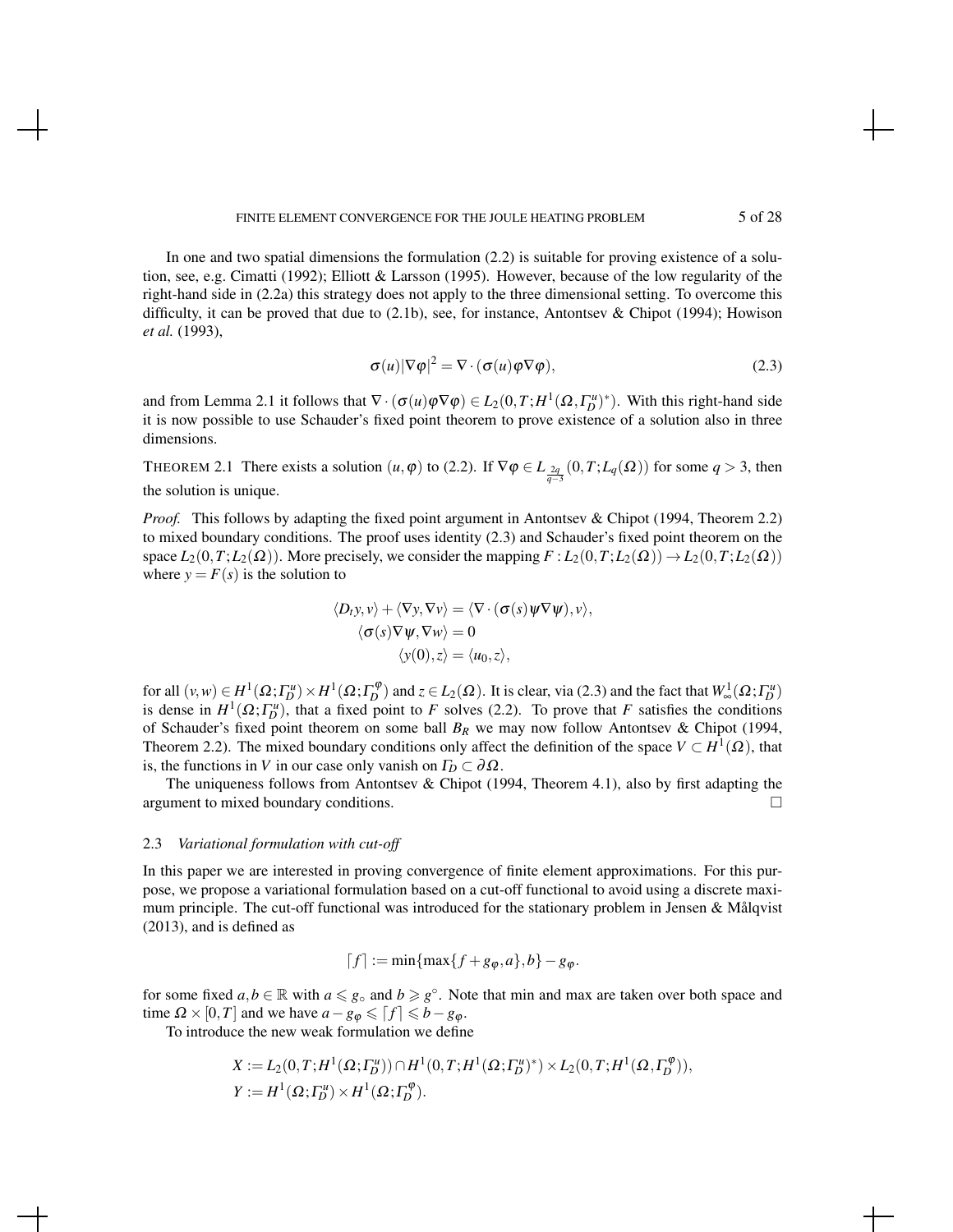Using these spaces, a weak solution to the system (2.1) is a pair  $(u, \varphi) = (g_u + \tilde{u}, g_{\varphi} + \tilde{\varphi})$  such that  $(\tilde{u}, \tilde{\varphi}) \in X$  and for a.e.  $t \in (0, T]$ 

$$
\langle D_t u, v \rangle + \langle \nabla u, \nabla v \rangle = -\langle \sigma(u) \lceil \tilde{\varphi} \rceil \nabla \varphi, \nabla v \rangle + \langle \sigma(u) \nabla \varphi \cdot \nabla g_{\varphi}, v \rangle, \tag{2.4a}
$$

$$
\langle \sigma(u)\nabla\varphi, \nabla w \rangle = 0, \tag{2.4b}
$$

$$
\langle u(0), z \rangle = \langle u_0, z \rangle, \tag{2.4c}
$$

for all  $(v, w) \in Y$  and  $z \in L_2(\Omega)$ .

LEMMA 2.2 The set of solutions which satisfy (2.4) is equal to the set of solutions to (2.2). In particular, the right-hand side in (2.4a) defines an element in  $L_2(0,T;(H^1(\Omega; \Gamma_D^u))^*)$ .

*Proof.* The identity

$$
\langle \sigma(u)|\nabla \varphi|^2, v \rangle = -\langle \sigma(u)\tilde{\varphi}\nabla \varphi, \nabla v \rangle + \langle \sigma(u)\nabla \varphi \cdot \nabla g_{\varphi}, v \rangle,
$$

for  $v \in W^1_{\infty}(\Omega)$  and a.e.  $t \in [0, T]$  follows by choosing  $w = (\varphi(t) - g_{\varphi}(t))v$  in (2.2b), see Howison *et al.* (1993, Lemma 1) for the stationary case. The definition of the cut-off functional and the maximum principle for  $\varphi$  in Lemma 2.1 implies that  $\lceil \varphi \rceil = \varphi$ . The larger space of test functions does not affect the set of solutions since  $W^1_{\infty}(\Omega; \Gamma^u_D)$  is dense in  $H^1(\Omega; \Gamma^u_D)$ .

Furthermore, the right-hand side in (2.4a) satisfies the following bound

$$
\begin{aligned}\n|-\langle\sigma(u)\lceil\tilde{\varphi}\rceil\nabla\varphi,\nabla v\rangle+\langle\sigma(u)\nabla\varphi\cdot\nabla g_{\varphi},v\rangle|&\leqslant C(\sigma,g_{\varphi})\|\nabla\varphi\|_{L_{2}(\Omega)}\|\nabla v\|_{L_{2}(\Omega)} \\
&+\sigma^{\circ}\|\nabla\varphi\|_{L_{2}(\Omega)}\|\nabla g_{\varphi}\|_{L_{3}(\Omega)}\|v\|_{L_{6}(\Omega)},\n\end{aligned}
$$

where the Sobolev embedding in  $\mathbb{R}^3$  gives  $||v||_{L_6(\Omega)} \leq C||v||_{H^1(\Omega)}$ . Hence

$$
\begin{aligned} &\int_0^T\|\nabla\cdot(\sigma(u)\lceil \tilde{\phi}\rceil\nabla\phi)+\sigma(u)\nabla\phi\cdot\nabla g_\phi\|^2_{H^1(\Omega; \Gamma_D^{u})^*}\,\mathrm{d} t\\ &\leqslant C(\sigma,g_\phi)(\|\nabla\phi\|_{L_2(0,T;L_2(\Omega))}+\|\nabla\phi\|_{L_2(0,T;L_2(\Omega))}\|\nabla g_\phi\|_{L_\infty(0,T;L_3(\Omega))}), \end{aligned}
$$

where  $\|\nabla g_{\phi}\|_{L_{\infty}(0,T;L_3(\Omega))}$  is bounded due to assumption (A2), so the right-hand side defines an element  $\ln L_2(0,T;H^1(\Omega; \Gamma_D^u))^*$ ).  $\Box$ 

#### 3. Semidiscrete methods

In this section we analyze spatially semidiscrete Galerkin methods. We prove existence and uniqueness of semidiscrete solutions and strong convergence to a weak solution satisfying (2.4).

#### 3.1 *Semidiscrete formulation*

Let  ${V_m^u}_{m \in \mathbb{N}}$  and  ${V_m^{\phi}}_{m \in \mathbb{N}}$  be hierarchical families of finite-dimensional subspaces, whose unions are dense in  $H^1(\Omega; \Gamma_D^{\mu})$  and  $H^1(\Omega; \Gamma_D^{\phi})$ , respectively and define

$$
X_m := \{ v \in C(0,T;V_m^u) : v|_{[t_i,t_{i+1})} \in C^1(t_i,t_{i+1};V_m^u) \,\forall i \} \times L_\infty(0,T;V_m^\phi).
$$

Typically,  $V_m^u$  and  $V_m^{\phi}$  are finite element spaces corresponding to a family of meshes  $\{\mathcal{F}_m\}_{m\in\mathbb{N}}$ . For instance, one may choose Lagrangian finite elements or conforming *hp*-finite elements, see also the numerical examples in Section 6.

We make the following additional assumption on  $V_m^u$ ;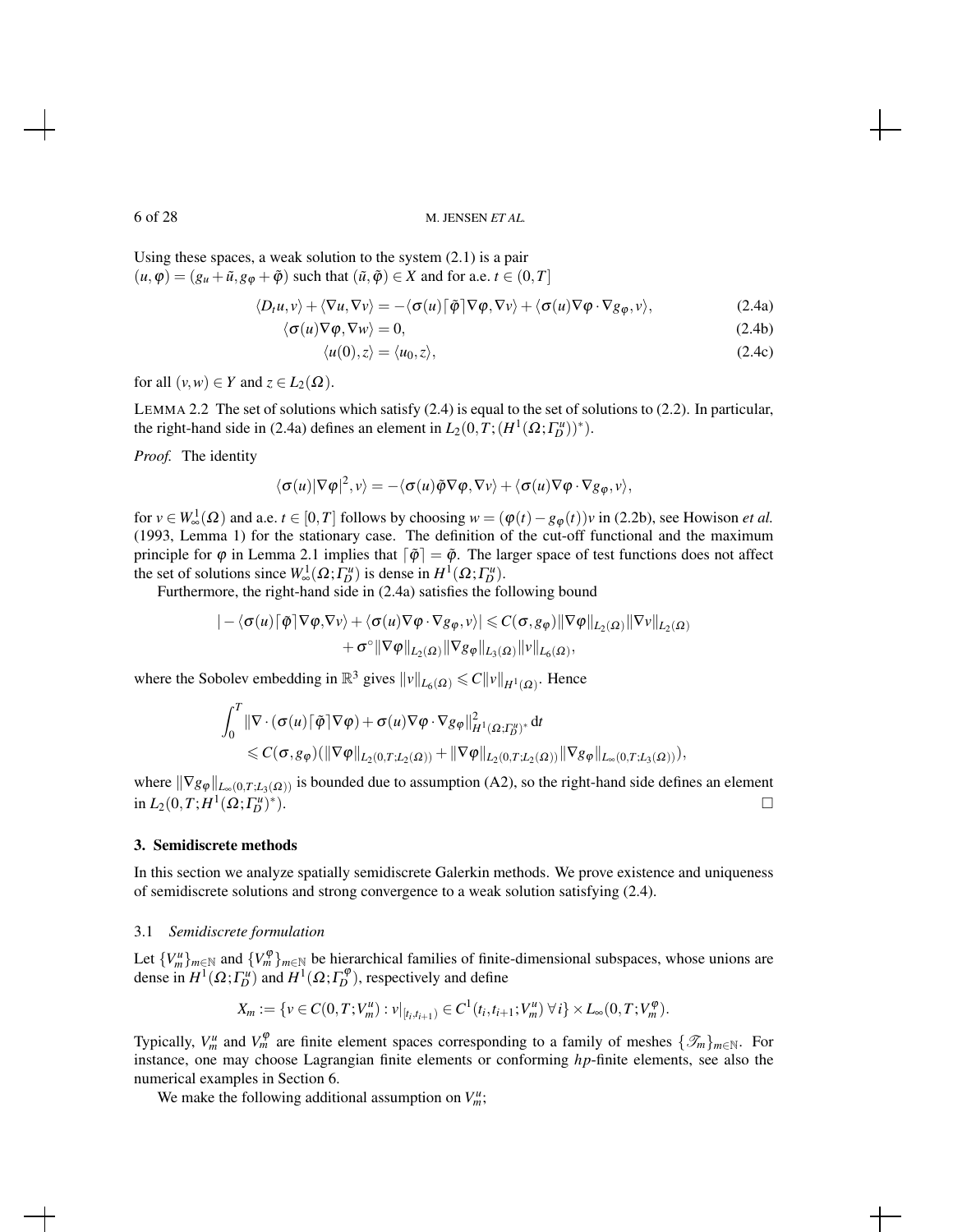(A5) Let  $V_m^u$  be of a form such that the  $L_2$ -projection  $P_m$  onto  $V_m^u$  is stable, uniformly in *m*, in the  $H^1$ -norm.

In the case when  $V_m^u$  is a finite element space, we refer to Bank & Yserentant (2014) and references therein, where the  $H^1$ -stability of the  $L_2$ -projection is proved for a large class of (non-uniform) meshes in three spatial dimensions.

In the subsequent sections we let  $C_m$  denote a generic constant that depends on the discretization  $m$ , for instance, the mesh size *hm*.

A semidiscrete Galerkin solution is a pair  $(u_m, \varphi_m) = (g_u + \tilde{u}_m, g_{\varphi} + \tilde{\varphi}_m)$  such that  $(\tilde{u}_m, \tilde{\varphi}_m) \in X_m$ and for a.e.  $t \in (0, T]$ 

$$
\langle D_t u_m, v \rangle + \langle \nabla u_m, \nabla v \rangle = -\langle \sigma(u_m) [\tilde{\varphi}_m] \nabla \varphi_m, \nabla v \rangle + \langle \sigma(u_m) \nabla \varphi_m \cdot \nabla \varphi_n \cdot v \rangle
$$
\n(3.1a)

$$
\langle \sigma(u_m) \nabla \varphi_m, \nabla w \rangle = 0, \tag{3.1b}
$$

$$
\sigma(u_m)V\varphi_m, Vw\rangle = 0, \qquad (3.1b)
$$

$$
\langle u_m(0), z \rangle = \langle u_0, z \rangle, \tag{3.1c}
$$

for all  $(v, w) \in V_m^u \times V_m^{\varphi}$  and  $z \in V_m^u$ .

REMARK 3.1 Recall the bound of the cut-off functional;  $a-g_{\phi} \leq \left[\phi_m\right] \leq b-g_{\phi}$ . This uniform boundedness of  $\lceil \tilde{\varphi}_m \rceil$  in *m* will allow us to consider the limit of  $\langle \sigma(u_m) \rceil \tilde{\varphi}_m \rceil \nabla \varphi_m, \nabla \nu \rangle$  as  $m \to \infty$  without appealing to a discrete maximum principle.

LEMMA 3.1 A solution to  $(3.1)$  fulfils the following bounds

$$
\|\nabla \tilde{\varphi}_m\|_{L_\infty(0,T;L_2(\Omega))} \leqslant C(\sigma, g_\varphi),\tag{3.2}
$$

$$
\|\tilde{u}_m(T)\|_{L_2(\Omega)}^2 + \int_0^T \|\nabla \tilde{u}_m\|_{L_2(\Omega)}^2 dt \leq C(u_0, \sigma, g_u, D_t g_u, g_\varphi),
$$
\n(3.3)

$$
\int_0^T \|D_t \tilde{u}_m(t)\|_{H^1(\Omega; \Gamma_D^{u})^*}^2 \leq C(u_0, \sigma, g_u, D_t g_u, g_\varphi).
$$
 (3.4)

*Proof.* By choosing  $w = \tilde{\varphi}_m(t)$  in (3.1b) we can prove

$$
\|\nabla \tilde{\varphi}_m(t)\|_{L_2(\Omega)}^2 \leqslant C(\sigma) \|\nabla g_{\varphi}(t)\|_{L_2(\Omega)}^2,
$$

and  $(3.2)$  follows by using  $(A2)$  and  $(A4)$ .

By choosing  $v = \tilde{u}_m(t)$  in (3.1a) and integrating from 0 to *T* we have

$$
\int_0^T \langle D_t \tilde{u}_m, \tilde{u}_m \rangle dt + \int_0^T \|\nabla \tilde{u}_m\|_{L_2(\Omega)}^2 dt
$$
  
=  $-\int_0^T \langle D_t g_u, \tilde{u}_m \rangle dt - \int_0^T \langle \nabla g_u, \nabla \tilde{u}_m \rangle dt - \int_0^T \langle \sigma(u_m) [\tilde{\varphi}_m] \nabla \varphi_m, \nabla \tilde{u}_m \rangle dt$   
+  $\int_0^T \langle \sigma(u_m) \nabla \varphi_m \cdot \nabla g_\varphi, \tilde{u}_m \rangle dt$   
=  $I + II + III + IV$ .

Using the Cauchy-Schwarz, Poincaré, and Young's (weighted) inequality we get

$$
I + II \leq \frac{1}{4} \int_0^T \|\nabla \tilde{u}_m\|_{L_2(\Omega)}^2 dt + C \int_0^T \|D_t g_u\|_{(H^1(\Omega; \Gamma_D''))^*}^2 + \|\nabla g_u\|_{L_2(\Omega)}^2 dt,
$$
\n(3.5)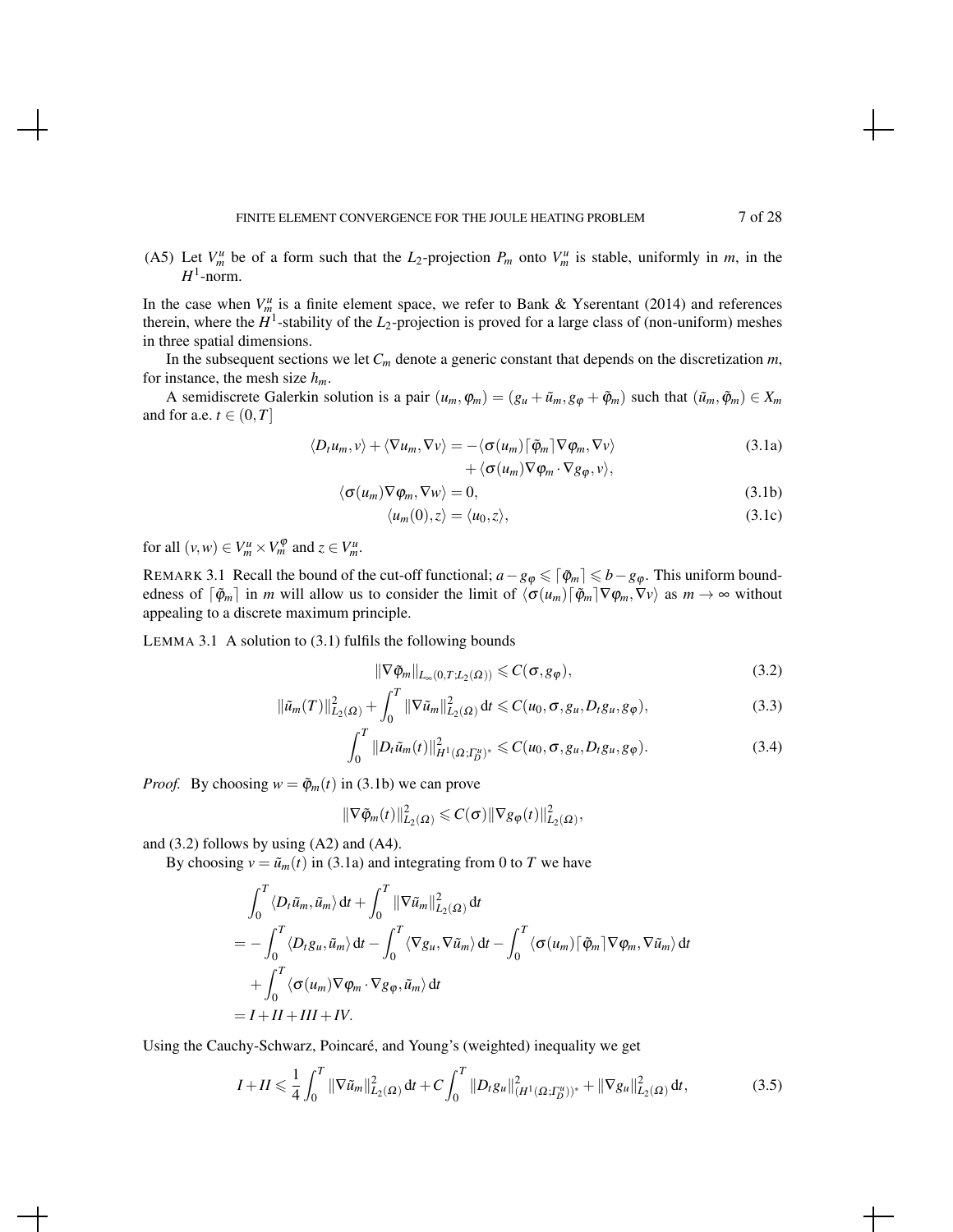and

$$
III + IV \leq \frac{1}{4} \int_0^T \|\nabla \tilde{u}_m\|_{L_2(\Omega)}^2 dt + C(\sigma, g_{\varphi}) \left( \|g_{\varphi}\|_{L_{\infty}(0, T; W_3^1(\Omega))}^2 + \int_0^T \|\nabla \varphi_m\|_{L_2(\Omega)}^2 dt \right),
$$
\n(3.6)

where we used Sobolev embeddings as in the proof of Lemma 2.2. We can now use (3.2) to bound the last term on the right-hand side. Finally, using (3.1c) we have

$$
2\int_0^T \langle D_t \tilde{u}_m, \tilde{u}_m \rangle dt = \int_0^T D_t ||\tilde{u}_m||_{L_2(\Omega)}^2 = ||\tilde{u}_m(T)||_{L_2(\Omega)}^2 - ||\tilde{u}_m(0)||_{L_2(\Omega)}^2
$$
  
\n
$$
\geq ||\tilde{u}_m(T)||_{L_2(\Omega)}^2 - ||u_0||_{L_2(\Omega)}^2 - ||g_u(0)||_{L_2(\Omega)}^2,
$$

and (3.3) follows.

Observe that  $D_t \tilde{u}_m$  belongs to  $V_m^u$ . With  $P_m$  denoting the  $L_2$ -projection onto  $V_m^u$  we get

$$
||D_t \tilde{u}_m(t)||_{H^1(\Omega; \Gamma_D^u)^*} = \sup_{\substack{v \in H^1(\Omega; \Gamma_D^u) \\ v \neq 0}} \frac{\langle D_t \tilde{u}_m(t), v \rangle}{||v||_{H^1(\Omega)}} = \sup_{\substack{v \in H^1(\Omega; \Gamma_D^u) \\ v \neq 0}} \frac{\langle D_t \tilde{u}_m(t), P_m v \rangle}{||v||_{H^1(\Omega)}} \\
\leq \sup_{\substack{v \in H^1(\Omega; \Gamma_D^u) \\ P_m v \neq 0}} C \frac{\langle D_t \tilde{u}_m(t), P_m v \rangle}{||P_m v||_{H^1(\Omega)}} = \sup_{\substack{v \in V_M^u \\ v \neq 0}} C \frac{\langle D_t \tilde{u}_m(t), v \rangle}{||v||_{H^1(\Omega)}},
$$

where *C* is the  $H^1$ -norm of the  $L_2$ -projection, which is independent of *m* due to (A5). Now we can use bounds similar to (3.5) and (3.6) to prove (3.4).

LEMMA 3.2 There exists a unique solution  $(\tilde{u}_m, \tilde{\varphi}_m) \in X_m$  to (3.1).

#### *Proof.*

For each  $\tilde{u}_m$  there is a solution  $\tilde{\varphi}_m = S(\tilde{u}_m)$  of (3.1b), which defines a mapping  $S: L_2(0,T;V_m^u) \to$  $L_2(0,T;V_m^{\phi}).$ 

First, we assume that  $g_{\phi}(x, \cdot)$  and  $D_t g_u(x, \cdot)$  are continuous to prove existence and uniqueness on [0,T]. Let  $\{\lambda_i\}_{i=1}^M$  be a basis for  $V_m^u$ . Then  $\tilde{u}_m = \sum_{j=1}^M \alpha_j(t)\lambda_j$  for some  $\alpha(t) = (\alpha_j(t)) \in \mathbb{R}^M$ . By substituting into (3.1a) we arrive at the following system of ODEs

$$
MD_t \alpha(t) + K \alpha(t) = F(\alpha(t), t) + G(t), \qquad (3.7)
$$

where *M* and *K* denote the mass and stiffness matrices, respectively, and

$$
F_i(\alpha(t),t) = -\langle \sigma(u_m(t))\right] \tilde{\varphi}_m(t) \cdot \nabla \varphi_m(t), \nabla \lambda_i \rangle + \langle \sigma(u_m(t))\nabla \varphi_m(t) \cdot \nabla g_{\varphi}(t), \lambda_i \rangle,
$$
  
\n
$$
G_i(t) = -\langle D_t g_u(t), \lambda_i \rangle - \langle \nabla g_u(t), \nabla \lambda_i \rangle,
$$

where  $\tilde{\varphi}_m = S(\tilde{u}_m)$ . The initial data is given by (3.1c) and corresponds to the equation  $M\alpha(0) = b$ , where  $b_i = \langle u_0 - g_u(0), \lambda_i \rangle$ .

Let  $\tilde{u}_m^1 = \sum_{j=1}^M \alpha_j^1 \lambda_j$  and  $\tilde{u}_m^2 = \sum_{j=1}^M \alpha_j^2 \lambda_j$ , and  $\tilde{\varphi}_m^1 := S(\tilde{u}_m^1)$  and  $\tilde{\varphi}_m^2 := S(\tilde{u}_m^2)$ . Note that

$$
\|\nabla(\tilde{u}_m^1-\tilde{u}_m^2)\|_{L_2(\Omega)}\leqslant C_m\|\alpha^1-\alpha^2\|_{\mathbb{R}^M},
$$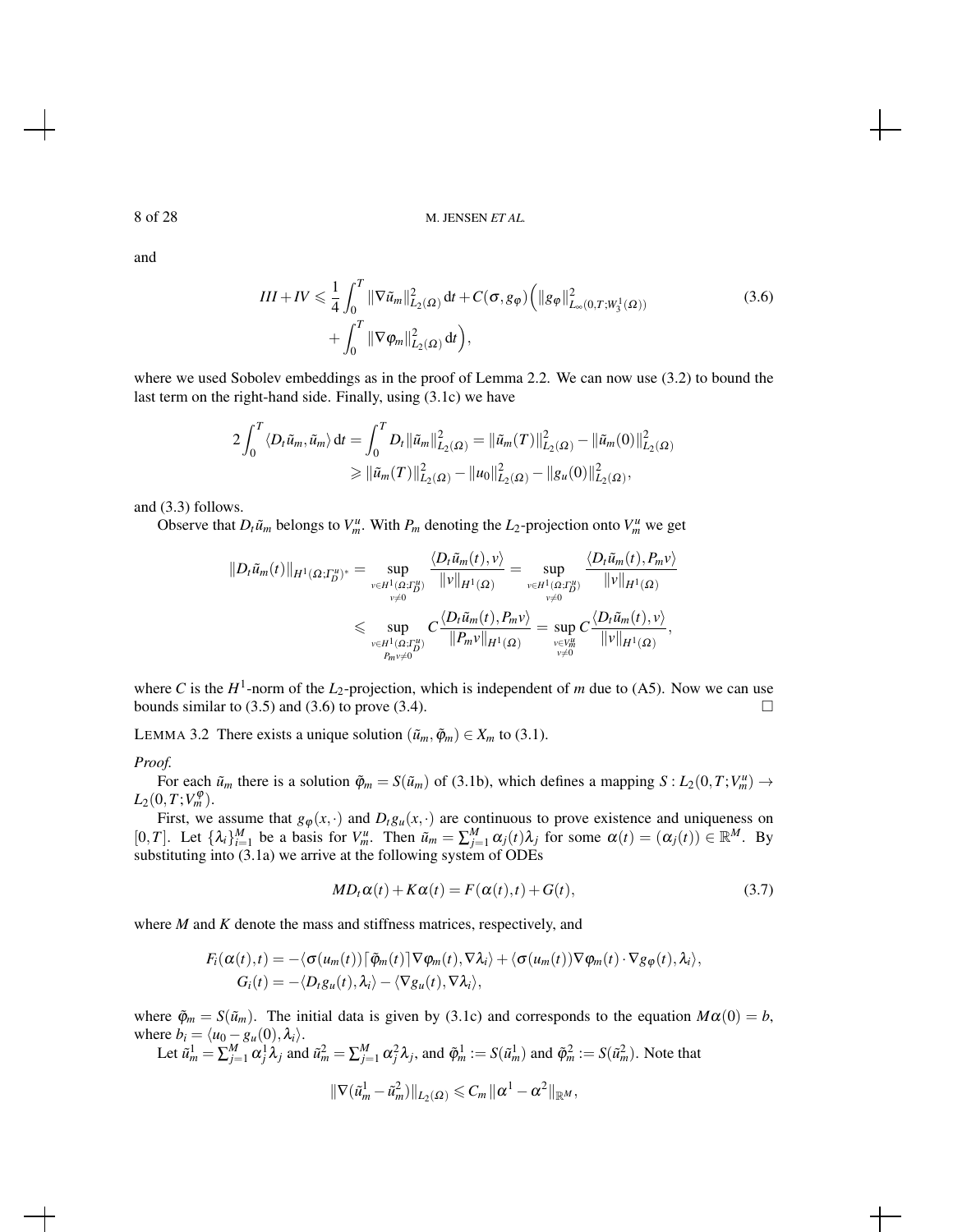due to the Lipschitz continuity of linear mappings in  $V_m^u$ . For  $\tilde{\varphi}_m^1 - \tilde{\varphi}_m^2$  we use Strang's first Lemma Braess (2007, Chapter III) and the Lipschitz continuity of  $\sigma$  to get

$$
\begin{aligned} \sigma_\circ \|\nabla (\varphi^1_m - \varphi^2_m)\|_{L_2(\Omega)} &\leqslant \|(\sigma (u^1_m) - \sigma (u^2_m))\nabla \varphi^1_m\|_{L_2(\Omega)}\\ &\leqslant C \|\tilde u^1_m - \tilde u^2_m\|_{L_2(\Omega)} \|\nabla \varphi^1_m\|_{L_\infty(\Omega)} \leqslant C_m \|\alpha^1 - \alpha^2\|_{\mathbb{R}^M},\end{aligned}
$$

which means that the mapping *S* is Lipschitz continuous. Here we have used that the boundary data is identical for the two instances, that is,  $u_m^1 - u_m^2 = \tilde{u}_m^1 - \tilde{u}_m^2$  and  $\varphi_m^1 - \varphi_m^2 = \tilde{\varphi}_m^1 - \tilde{\varphi}_m^2$ .

Now, for  $F_i$  we have for  $i = 1, ..., M$ 

$$
|F_i(\alpha^1(t),t) - F_i(\alpha^2(t),t)| \leq |\langle \sigma(u_m^1) \lceil \tilde{\varphi}_m^1 \rceil \nabla \varphi_m^1 - \sigma(u_m^2) \lceil \tilde{\varphi}_m^2 \rceil \nabla \varphi_m^2, \nabla \lambda_i \rangle|
$$
  
+  $|\langle (\sigma(u_m^1) \nabla \varphi_m^1 - \sigma(u_m^2) \nabla \varphi_m^2) \cdot \nabla g_\varphi, \lambda_i \rangle|.$ 

Note that  $\sigma$  and the cut-off functional  $\lceil \cdot \rceil$  are Lipschitz continuous and bounded. Furthermore, the image of  $S(\cdot)$  is bounded owing to Lemma 3.1. Using this, together with the fact that the product of bounded Lipschitz continuous functions is Lipschitz continuous, we prove the Lipschitz continuity of  $F$  in  $t$ ;

$$
\|F(\alpha^1(t),t)-F(\alpha^2(t),t)\|_{\mathbb{R}^M}\leq C_m\|\alpha^1(t)-\alpha^2(t)\|_{\mathbb{R}^M},
$$

where  $C_m$  is a generic constant that does not depend on  $t$ .

Picard-Lindelöf's theorem gives existence and uniqueness on some maximal interval  $(\beta_1, \beta_2)$ . If  $(\beta_1, \beta_2)$  is a strict subset  $(0, T)$  then by Amann (1990, Theorem 7.6) either

$$
\lim_{t\to\beta_1^+}\|\alpha(t)\|_{\mathbb{R}^M}=\infty,\qquad\text{or}\qquad\lim_{t\to\beta_2^-}\|\alpha(t)\|_{\mathbb{R}^M}=\infty,
$$

which contradicts Lemma 3.1. Hence there exist a unique solution in  $C^1(0,T;V_m^u) \times L_\infty(0,T;V_m^\varphi)$ .

Finally, we consider the case when  $D_t g_u(x, \cdot)$  and  $g_\varphi(x, \cdot)$  have at most finitely many discontinuities as specified in (A2). We may then use Picard-Lindelöf's theorem on the sub-interval  $[t_k, t_{k+1})$  with the initial data  $\alpha(t_k) = \lim_{t \to t_k^-} \alpha(t)$ . The existence and uniqueness on [0,*T*] now follows by induction over *k*.

#### 3.2 *Convergence of semidiscrete solutions*

The following lemma will be used several times in the convergence analysis in the subsequent text. Recall that  $\tilde{b} = b - g_{\varphi}$  if  $\tilde{b}$  is a Greek letter and  $\tilde{b} = b - g_u$  if  $\tilde{b}$  is a Latin letter.

LEMMA 3.3 Consider a sequence  $\{\tilde{y}_m\}_m$  which converges pointwise a.e. to  $\tilde{y}$  and a sequence  $\{\tilde{\psi}_m\}_m$ which converges weakly in  $L_2(0,T;H^1(\Omega; \Gamma_D^{\phi}))$  to  $\tilde{\psi}$ , and the corresponding sequences  $\{y_m\}_m$  and  $\{\psi_m\}_m$  that converges to *y* and  $\psi$ , respectively. Suppose that, for all  $m \in \mathbb{N}$ ,

$$
\int_0^T \langle \sigma(y_m) \nabla \psi_m, \nabla \tilde{\psi} \rangle dt = \int_0^T \langle \sigma(y_m) \nabla \psi_m, \nabla \tilde{\psi} \rangle dt = 0.
$$
 (3.8)

Then  $\tilde{\psi}_m \to \tilde{\psi}$  strongly in  $L_2(0,T;H^1(\Omega;\Gamma_D^{\varphi}))$  as  $m \to \infty$ . Furthermore, subsequences of

$$
\sigma(y_m)\nabla\psi_m
$$
 and  $\sigma(y_m)\lceil \tilde{\psi}_m\rceil \nabla \psi_m$ 

converge strongly in  $L_2(0,T;L_2(\Omega;\mathbb{R}^3))$  to  $\sigma(y)\nabla\psi$  and  $\sigma(y)\lceil \tilde{\psi} \rceil \nabla \psi$ , respectively.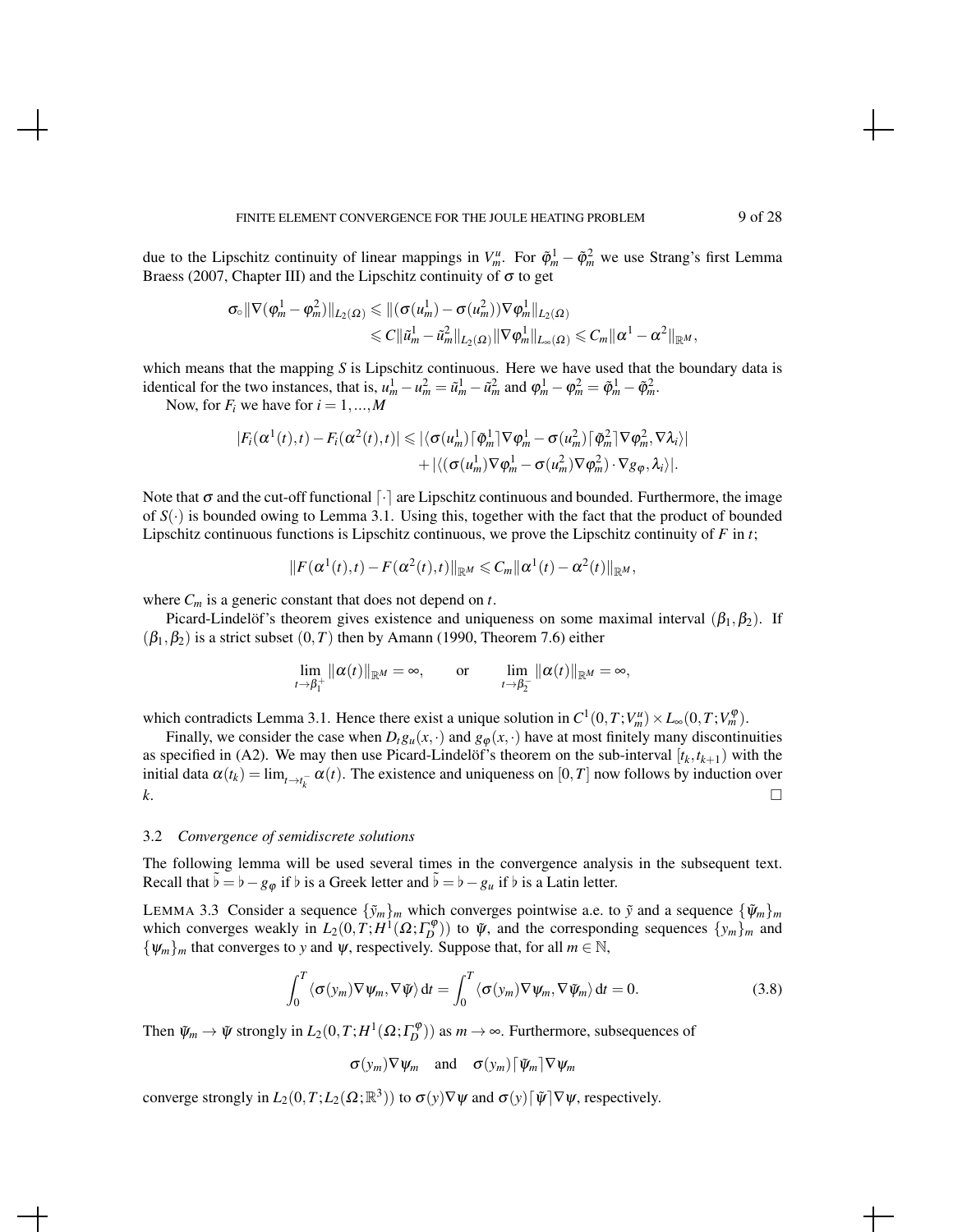*Proof.* The dominated convergence theorem implies that  $\sigma(y_m) \nabla \tilde{\psi} \to \sigma(y) \nabla \tilde{\psi}$  converges strongly in  $L_2(0,T;L_2(\Omega;\mathbb{R}^3)) \simeq L_2((0,T) \times \Omega;\mathbb{R}^3)$ , as  $|\sigma(y_m) \partial_i \psi| \leqslant \sigma^{\circ} \|\nabla \psi\|$  for all *i*,*m*.

Because in  $L_2(0,T;L_2(\Omega))$  the scalar product of a bounded and weakly convergent sequence and a strongly convergent sequence converges to the scalar product of the limits,

$$
0 = \int_0^T \langle \sigma(y_m) \nabla \psi_m, \nabla \tilde{\psi} \rangle dt = \int_0^T \langle \nabla \psi_m, \sigma(y_m) \nabla \tilde{\psi} \rangle dt
$$
  
\n
$$
\rightarrow \int_0^T \langle \sigma(y) \nabla \psi, \nabla \tilde{\psi} \rangle dt, \quad \text{as} \quad m \rightarrow \infty.
$$
\n(3.9)

In particular,  $\int_0^T \langle \sigma(y) \nabla \psi, \nabla \tilde{\psi} \rangle dt = 0$ . To prove strong convergence of  $\tilde{\psi}_m$  we write

$$
0 \leqslant \int_0^T \langle \sigma(y_m) \nabla(\tilde{\psi} - \tilde{\psi}_m), \nabla(\tilde{\psi} - \tilde{\psi}_m) \rangle dt
$$
  
= 
$$
\int_0^T \left( \langle \sigma(y_m) \nabla \tilde{\psi}, \nabla \tilde{\psi} \rangle - 2 \langle \sigma(y_m) \nabla \tilde{\psi}_m, \nabla \tilde{\psi} \rangle + \langle \sigma(y_m) \nabla \tilde{\psi}_m, \nabla \tilde{\psi}_m \rangle \right) dt
$$
  
=:  $I + II + III$ .

Using the strong convergence of  $\sigma(y_m) \nabla \tilde{\psi}$  we get

$$
I \to \int_0^T \langle \sigma(y) \nabla \tilde{\psi}, \nabla \tilde{\psi} \rangle dt = - \int_0^T \langle \sigma(y) \nabla g_{\varphi}, \nabla \tilde{\psi} \rangle dt,
$$

and due to (3.9) we have

$$
II \to -2\int_0^T \langle \sigma(y) \nabla \tilde{\psi}, \nabla \tilde{\psi} \rangle dt = 2\int_0^T \langle \sigma(y) \nabla g_{\varphi}, \nabla \tilde{\psi} \rangle dt.
$$

Now, due to (3.8) the third term gives

$$
III = -\int_0^T \langle \sigma(y_m) \nabla g_\varphi, \nabla \tilde{\psi}_m \rangle dt \to -\int_0^T \langle \sigma(y) \nabla g_\varphi, \nabla \tilde{\psi} \rangle dt,
$$

since, due to the dominated convergence theorem,  $\sigma(y_m) \nabla g_\phi \to \sigma(y) \nabla g_\phi$  strongly in  $L_2(0,T;L_2(\Omega))$ and  $\nabla \tilde{\psi}_m$  converges weakly. Thus, we conclude that

 $I + II + III \rightarrow 0$  and, by applying a Poincaré-Friedrichs inequality, that  $\tilde{\psi}_m$  converges strongly in  $L_2(0,T;H^1(\Omega; \Gamma_D^{\varphi}))$ , and, by passing to a subsequence, also pointwise a.e.

Finally, by the dominated convergence theorem in the form of Royden (1988, p. 270),  $\sigma(y_{m_k}) \nabla \psi_{m_k}$ and  $\sigma(y_{m_k})\lceil \tilde{\psi}_{m_k} \rceil \nabla \psi_{m_k}$  converge strongly in  $L_2(0,T;L_2(\Omega;\mathbb{R}^3))$ , where  $m_k$  denotes a subsequence.

THEOREM 3.1 A subsequence of solutions  $(\tilde{u}_{m_k}, \tilde{\varphi}_{m_k}) \in X_{m_k}$  of (3.1) converges strongly in *X* to a solution  $(\tilde{u}, \tilde{\phi})$  of (2.4).

*Proof.* Owing to Lemma 3.1 and the reflexivity of *X*, there exists a subsequence  $m_k$  and  $(\tilde{y}, \tilde{\psi}) \in X$  such that

$$
(\tilde{u}_{m_k},\tilde{\varphi}_{m_k}) \rightharpoonup (\tilde{y},\tilde{\psi}) \quad \text{in $X$, as $k \to \infty$.}
$$

Because initial conditions are  $L_2$ -projected onto  $V_m^u$  it follows that  $\tilde{u}_{m_k}(0) \to \tilde{y}(0) = \tilde{u}(0)$  in  $L_2(\Omega)$ .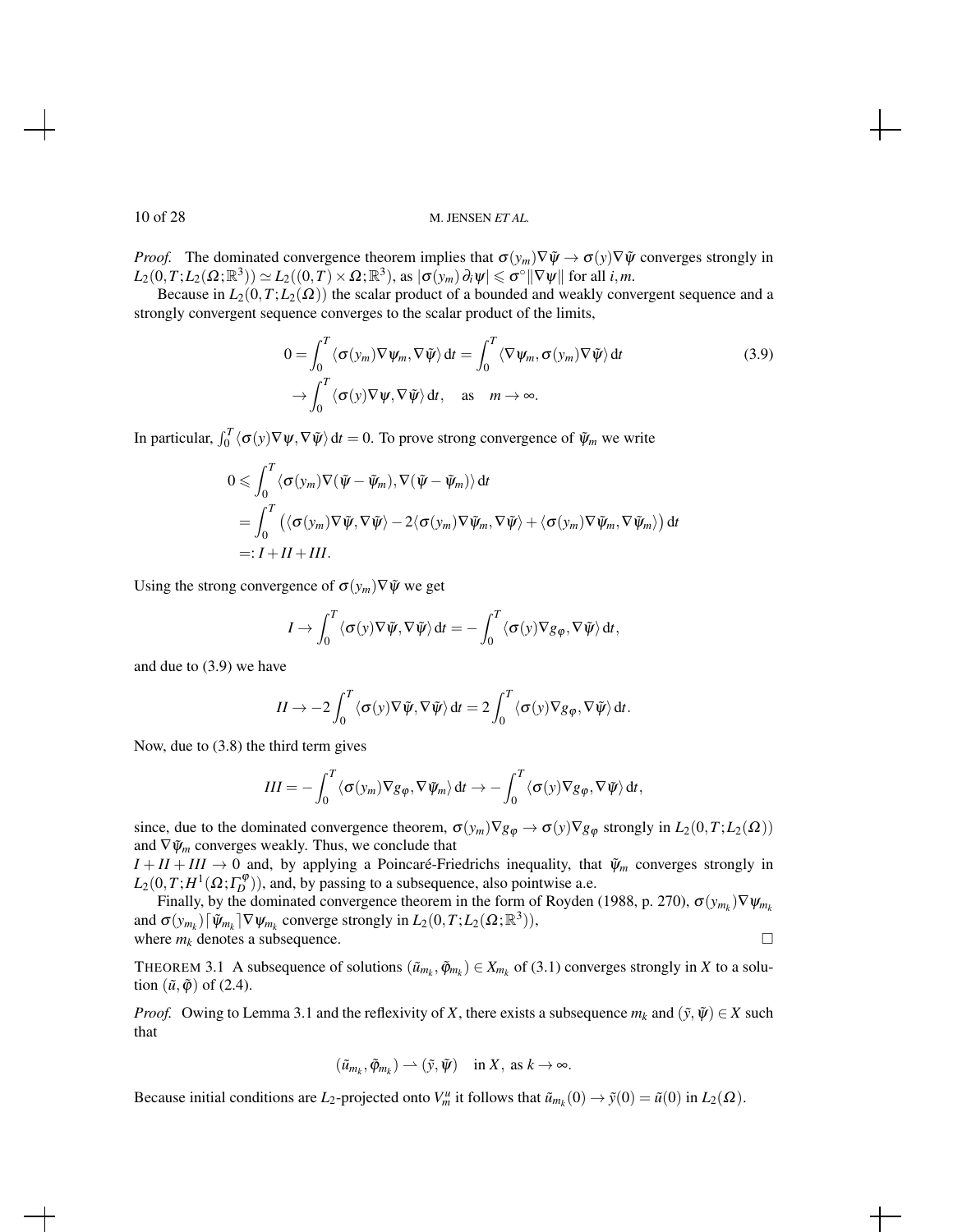#### FINITE ELEMENT CONVERGENCE FOR THE JOULE HEATING PROBLEM 11 of 28

The compactness of the embedding (Aubin-Lions lemma)

$$
L_2(0,T;H^1(\Omega; \Gamma_D^{u})) \cap H^1(0,T;H^1(\Omega; \Gamma_D^{u})^*) \hookrightarrow L_2(0,T;L_2(\Omega)),
$$

implies that there exist a subsequence, still denoted  $m_k$ , such that  $\tilde{u}_{m_k} \to \tilde{y}$  strongly and pointwise a.e. in  $L_2(0,T;L_2(\Omega)).$ 

Owing to Lemma 3.3 we can pass to subsequences, without change of notation, so that  $\varphi_{m_k}$ ,  $\nabla \varphi_{m_k}$ ,  $\sigma(u_{m_k})\nabla\varphi_{m_k}$  and  $\sigma(u_{m_k})\nabla\varphi_{m_k}$  converge strongly in  $L_2(0,T,L_2(\Omega))$ .

Now choose  $v(t) \in L_2(0, T; V^{\mu}_{m_k})$  in (3.1a). Integrating from 0 to *T* gives,

$$
\int_0^T \langle D_t u_{m_k}, v \rangle + \langle \nabla u_{m_k}, \nabla v \rangle dt = \int_0^T \left( - \langle \sigma(u_{m_k}) \lceil \tilde{\varphi}_{m_k} \rceil \nabla \varphi_{m_k}, \nabla v \rangle \right. \\ \left. + \langle \sigma(u_{m_k}) \nabla \varphi_{m_k} \cdot \nabla g_{\varphi}, v \rangle \right) dt.
$$

Fixing *v* we may now let  $k \to \infty$  to get that

$$
\int_0^T \langle D_t y, v \rangle + \langle \nabla y, \nabla v \rangle dt = \int_0^T - \langle \sigma(y) \lceil \tilde{\psi} \rceil \nabla \psi, \nabla v \rangle + \langle \sigma(y) \nabla \psi \cdot \nabla g_\varphi, v \rangle dt,
$$

which holds for all  $v \in L_2(0, T; H^1(\Omega; \Gamma_D^u))$ , since  $\cup_{k \in \mathbb{N}} L_2(0, T; V_{m_k}^u)$  is dense in this space and  $u_{m,k}, \varphi_{m,k}$ are bounded according to Lemma 3.1, see Yosida (1995, Theorem 3, p. 121). In the spirit of Lemma 3.3 we may also prove that  $\tilde{\psi}$  satisfies (2.4b). This together with the convergence of initial conditions imply that the limit  $(\tilde{y}, \tilde{\psi})$  is a solution to (2.4).

To prove that  $\{\tilde{u}_{m_k}\}_k$  converges strongly in  $L_2(0,T;H^1(\Omega; \Gamma_b^u))$ , we write

$$
\int_0^T \langle \nabla(\tilde{y} - \tilde{u}_{m_k}), \nabla(\tilde{y} - \tilde{u}_{m_k}) \rangle dt
$$
  
= 
$$
\int_0^T (\langle \nabla \tilde{y}, \nabla \tilde{y} \rangle - 2 \langle \nabla \tilde{y}, \nabla \tilde{u}_{m_k} \rangle + \langle \nabla \tilde{u}_{m_k}, \nabla \tilde{u}_{m_k} \rangle) dt =: I + II + III.
$$

Then  $II \to -2 \int_0^T \langle \nabla \tilde{y}, \nabla \tilde{y} \rangle dt$  since  $\tilde{u}_{m_k}$  converges weakly in  $L_2(0,T;H^1(\Omega; \Gamma_b^u))$ . For the third term we use (3.1a) to get

$$
III = \int_0^T (\langle D_t \tilde{u}_{m_k}, \tilde{u}_{m_k} \rangle - \langle D_t g_u, \tilde{u}_{m_k} \rangle - \langle \nabla g_u, \nabla \tilde{u}_{m_k} \rangle - \langle \sigma(u_{m_k}) \lceil \tilde{\varphi}_{m_k} \rceil \nabla \varphi_{m_k}, \nabla \tilde{u}_{m_k} \rangle + \langle \sigma(u_{m_k}) \nabla \varphi_{m_k} \cdot \nabla g_{\varphi}, \tilde{u}_{m_k} \rangle) dt \rightarrow \int_0^T (\langle D_t \tilde{y}, \tilde{y} \rangle - \langle D_t g_u, \tilde{y} \rangle - \langle \nabla g_u, \nabla \tilde{y} \rangle - \langle \sigma(y) \lceil \tilde{\psi} \rceil \nabla \psi, \nabla \tilde{y} \rangle + \langle \sigma(y) \nabla \psi \cdot \nabla g_{\varphi}, \tilde{y} \rangle) dt
$$

as  $k \to \infty$ , recalling that  $D_t \tilde{u}_{m_k}$  converges weakly,  $u_{m_k}$  strongly, and the statement of Lemma 3.3. Now,  $(2.4a)$  gives  $III = \int_0^T \langle \nabla \tilde{y}, \nabla \tilde{y} \rangle dt$  so that  $I + II + III \rightarrow 0$ .

Finally, to show strong convergence of the time derivative, we note that

$$
\|D_t \tilde{y} - D_t \tilde{u}_{m_k}\|_{H^1(\Omega; \Gamma_D^{u})^*} \n\leq \sup_{\substack{v \in H^1(\Omega; \Gamma_D^{u}) \\ v \neq 0}} \frac{\langle D_t \tilde{y} - P_{m_k} D_t \tilde{y}, v \rangle}{\|v\|_{H^1(\Omega)}} + \sup_{\substack{v \in H^1(\Omega; \Gamma_D^{u}) \\ v \neq 0}} \frac{\langle P_{m_k} D_t \tilde{y} - D_t \tilde{u}_{m_k}, v \rangle}{\|v\|_{H^1(\Omega)}} \n=: a_{m_k} + b_{m_k},
$$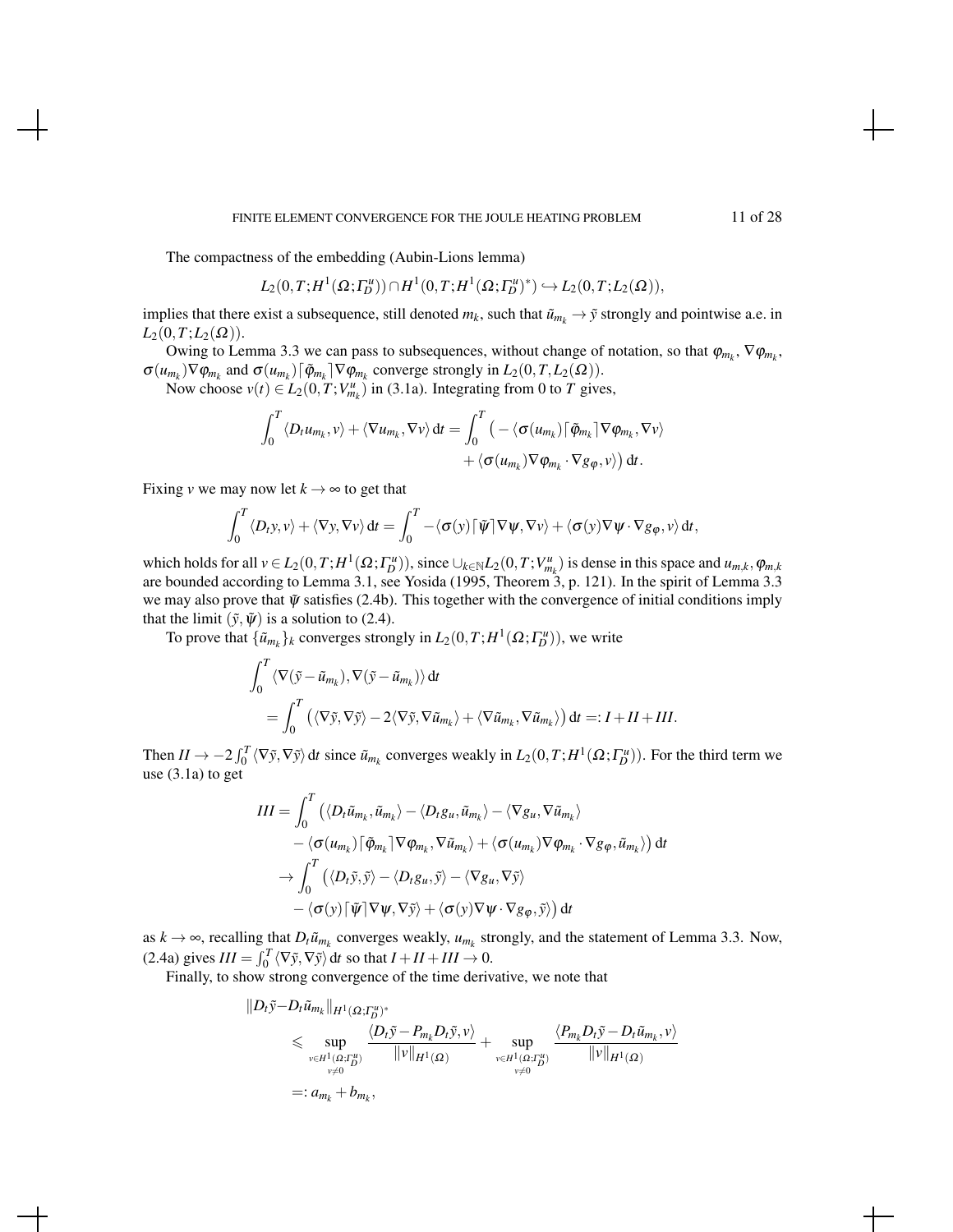where  $P_{m_k}$  is the *L*<sub>2</sub>-projection onto  $V_m^u$ . It follows, due to the density of *L*<sub>2</sub> in  $(H^1)^*$ , that  $\int_0^T a_{m_k}^2 dt \to 0$ as  $k \to \infty$ . Now, we use the self-adjointness of the *L*<sub>2</sub>-projection, (2.4a), and (3.1a) to get  $\int_0^T b_{m_k}^2 dt \to 0$ as  $k \to 0$  since  $\nabla u_{m_k}$ ,  $\sigma(u_{m_k})\lceil \tilde{\varphi}_{m_k} \rceil \nabla \varphi_{m_k}$ , and  $\sigma(u_{m_k})\nabla \varphi_{m_k} \cdot \nabla g_{\varphi}$  converge strongly in  $L_2(0,T;\tilde{L}_2(\Omega))$ . We conclude that  $||D_t \tilde{y} - D_t \tilde{u}_{m_k}||_{L_2(0,T;H^1(\Omega; \Gamma_D^u))^*)} \to 0.$  $\Box$ 

COROLLARY 3.1 If the solution  $(u, \varphi)$  to (2.4) is unique, then the full sequence of Galerkin solutions  $(u_m, \varphi_m) \in X_m$  converges.

*Proof.* Due to Lemma 3.1 the sequence is bounded in *X*. From the proof of Theorem 3.1 we deduce that any accumulation point of the sequence is a solution to (2.4) and that an accumulation point exists. If the solution to (2.4) is unique there can only be one accumulation point and, hence, the full sequence  $\{(u_m, \varphi_m)\}_m$  must converge.

#### 4. Fully discrete methods

In this section we analyze fully discrete methods based on a backward Euler scheme in time and hierarchical families of finite dimensional subspaces, as introduced in Section 3, in space. We prove existence and uniqueness of fully discrete solutions and strong convergence to a weak solution satisfying (2.4).

#### 4.1 *Fully discrete formulation*

Let  $\{J_l\}_{l \in \mathbb{N}}$  be a family of nested partitions of the time interval  $J = [0, T]$ , which subordinate to the decomposition of (A2). For each partition  $0 = t_0 < t_1 < ... < t_N = T$  we denote the subintervals  $I_n :=$  $(t_{n-1}, t_n]$  and  $f^n := f(t_n)$ . We consider a uniform time discretization in the analysis, that is, we assume  $t_n - t_{n-1} = \tau_l$  with  $\tau_l = 2^{-l}T$ . It simplifies some of the analysis, but it is also a requirement for the compactness argument in Walkington (2010).

Fix *m* and let  $V_m^u$  and  $V_m^{\varphi}$  be as in Section 3 and define the discrete space

$$
X_{m,l} = \{v(x,t) : \forall n \exists w \in V_m^u : v(t, \cdot) = w, t \in I_n\}
$$
  
 
$$
\times \{v(x,t) : \forall n \exists w \in V_m^a : v(t, \cdot) = w, t \in I_n\}.
$$

This means that functions in  $X_{m,l}$  are piecewise constant in time and on each interval equal to a function from  $V_m^u \times V_m^{\varphi}$ . Note that  $X_{m,l} \nsubseteq X_m$  since  $X_{m,l}$  discontinuous in time. However, we have  $X_{m,l} \subseteq$  $L_2(0,T;V_m^u) \times L_2(0,T;V_m^{\varphi}).$ 

We use the backward Euler scheme to define a fully discrete solution. Find a pair  $(u_{m,l}, \varphi_{m,l}) =$  $(g_u + \tilde{u}_{m,l}, g_{\varphi} + \tilde{\varphi}_{m,l})$  such that  $(\tilde{u}_{m,l}, \tilde{\varphi}_{m,l}) \in X_{m,l}$  and for  $n = 1, ..., N$ ,

$$
\left\langle \frac{u_{m,l}^{n} - u_{m,l}^{n-1}}{\tau_l}, v \right\rangle + \left\langle \nabla u_{m,l}^{n}, \nabla v \right\rangle = -\left\langle \sigma(u_{m,l}^{n}) \right| \tilde{\varphi}_{m,l}^{n} \left| \nabla \varphi_{m,l}^{n}, \nabla v \right\rangle + \left\langle \sigma(u_{m,l}^{n}) \nabla \varphi_{m,l}^{n} \cdot \nabla g_{\varphi}^{n}, v \right\rangle,
$$
\n(4.1a)

$$
\langle \sigma(u_{m,l}^n) \nabla \varphi_{m,l}^n, \nabla w \rangle = 0, \tag{4.1b}
$$

$$
\langle u_{m,l}^0, z \rangle = \langle u_0, z \rangle, \tag{4.1c}
$$

for all  $(v, w) \in V_m^u \times V_m^{\varphi}$  and  $z \in V_m^u$ , where  $u_{m,l}^n = u_{m,l}(t_n)$  and  $\varphi_{m,l}^n = \varphi_{m,l}(t_n)$ .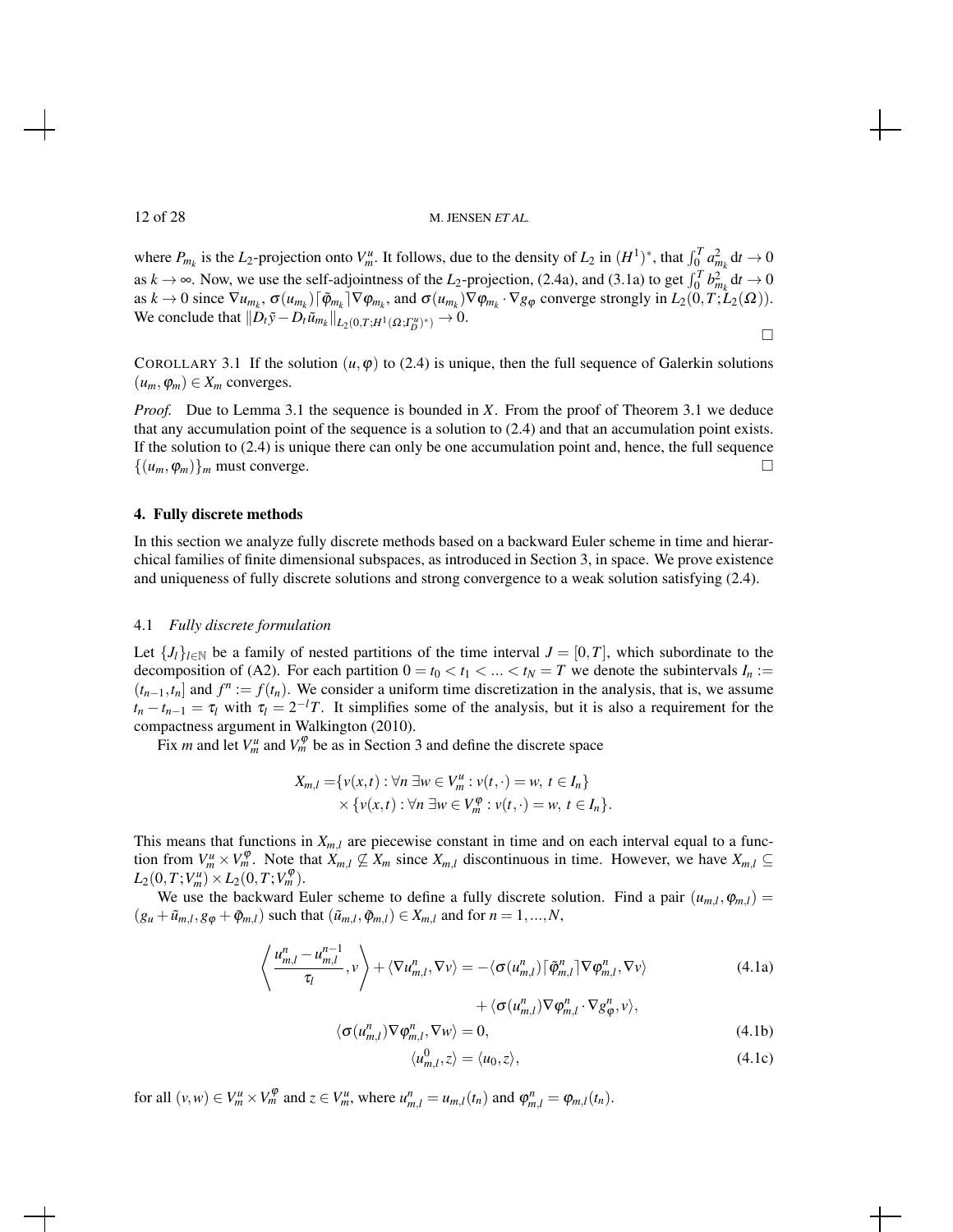LEMMA 4.1 A solution  $(u_{m,l}, \varphi_{m,l})$  to (4.1) fulfils the following bounds

$$
\|\nabla \tilde{\phi}_{m,l}^n\|_{L_2(\Omega)}^2 \leqslant C(\sigma, g_{\varphi}),\tag{4.2}
$$

$$
\|\tilde{u}_{m,l}^{n}\|_{L_2(\Omega)}^2 + \int_0^{t_n} \|\nabla \tilde{u}_{m,l}\|_{L_2(\Omega)}^2 dt \leq C(u_0, \sigma, g_u, D_t g_u, g_\varphi),
$$
\n(4.3)

$$
\sum_{n=1}^{N} \|\tilde{u}_{m,l}^{n} - \tilde{u}_{m,l}^{n-1}\|_{L_2(\Omega)}^2 \leq C(u_0, \sigma, g_u, D_t g_u, g_{\varphi}).
$$
\n(4.4)

for  $n = 0, ..., N$ .

*Proof.* Choosing  $w = \tilde{\varphi}_{m,l}^n$  in (4.1b) we have  $\|\nabla \tilde{\varphi}_{m,l}^n\|_{L_2(\Omega)}^2 \leq C(\sigma) \|g_{\varphi}^n\|_{L_2(\Omega)}^2$ . To prove (4.3), we note that

$$
\langle \tilde{u}_{m,l}^{n} - \tilde{u}_{m,l}^{n-1}, \tilde{u}_{m,l}^{n} \rangle = \frac{1}{2} ||\tilde{u}_{m,l}^{n}||_{L_2(\Omega)}^2 - \frac{1}{2} ||\tilde{u}_{m,l}^{n-1}||_{L_2(\Omega)}^2 + \frac{1}{2} ||\tilde{u}_{m,l}^{n} - \tilde{u}_{m,l}^{n-1}||_{L_2(\Omega)}^2,
$$

and by choosing  $v = \tau_l \tilde{u}_{m,l}^n$  in (4.1a) and summing from  $n = 1$  to *N* 

$$
\frac{1}{2} \sum_{n=1}^{N} \left( \|\tilde{u}_{m,l}^{n}\|_{L_{2}(\Omega)}^{2} - \|\tilde{u}_{m,l}^{n-1}\|_{L_{2}(\Omega)}^{2} + \|\tilde{u}_{m,l}^{n} - \tilde{u}_{m,l}^{n-1}\|_{L_{2}(\Omega)}^{2} \right) \n+ \frac{1}{2} \int_{0}^{T} \|\nabla \tilde{u}_{m,l}\|_{L_{2}(\Omega)}^{2} dt \n= - \sum_{n=1}^{N} \langle g_{u}^{n} - g_{u}^{n-1}, \tilde{u}_{m,l}^{n} \rangle - \int_{0}^{T} \langle \nabla g_{u}, \nabla \tilde{u}_{m,l} \rangle dt \n- \int_{0}^{T} \langle \sigma(u_{m,l}) \left[ \tilde{\varphi}_{m,l} \right] \nabla \varphi_{m,l}, \nabla \tilde{u}_{m,l} \rangle dt \n+ \int_{0}^{T} \langle \sigma(u_{m,l}) \nabla \varphi_{m,l} \cdot \nabla g_{\varphi}, \tilde{u}_{m,l} \rangle dt =: I + II + III + IV.
$$
\n(4.5)

For the first term we get

$$
\sum_{n=1}^N \int_{t_{n-1}}^{t_n} \langle D_t g_u, \tilde{u}_{m,l}^n \rangle \, \mathrm{d}t \leqslant C \sum_{n=1}^N \int_{t_{n-1}}^{t_n} \| D_t g_u \|_{H^1(\Omega; \Gamma_D^{u})^*}^2 \, \mathrm{d}t + \frac{1}{8} \int_0^T \! \| \nabla \tilde{u}_{m,l} \|_{L_2(\Omega)}^2 \, \mathrm{d}t.
$$

The remaining terms  $II - IV$  can be estimated as in the proof of Lemma 3.1. Using the telescoping effect of the first two terms in the sum in (4.5) completes the proof.  $\Box$ 

LEMMA 4.2 There exists a solution  $(\tilde{u}_{m,l}, \tilde{\varphi}_{m,l}) \in X_{m,l}$  to (4.1). Furthermore, for any fixed *m*, there is an  $L \in \mathbb{N}$ , such that the solution  $(\tilde{u}_{m,l}, \tilde{\varphi}_{m,l})$  is unique for any  $l > L$ .

*Proof.* To prove this we use the ODE setting introduced in the proof of Lemma 3.2. Let  $\tilde{u}_{m,l}^n =$  $\sum_{j=1}^{M} \alpha_{l,j}^n \lambda_j$  for  $n = 1, ..., N$ . Then (4.1) corresponds to finding  $\alpha_l^n \in \mathbb{R}^M$  such that

$$
\frac{M\alpha_l^n - M\alpha_l^{n-1}}{\tau_l} + K\alpha_l^n = F(\alpha_l^n, t_n) + G(t_n),
$$
\n(4.6)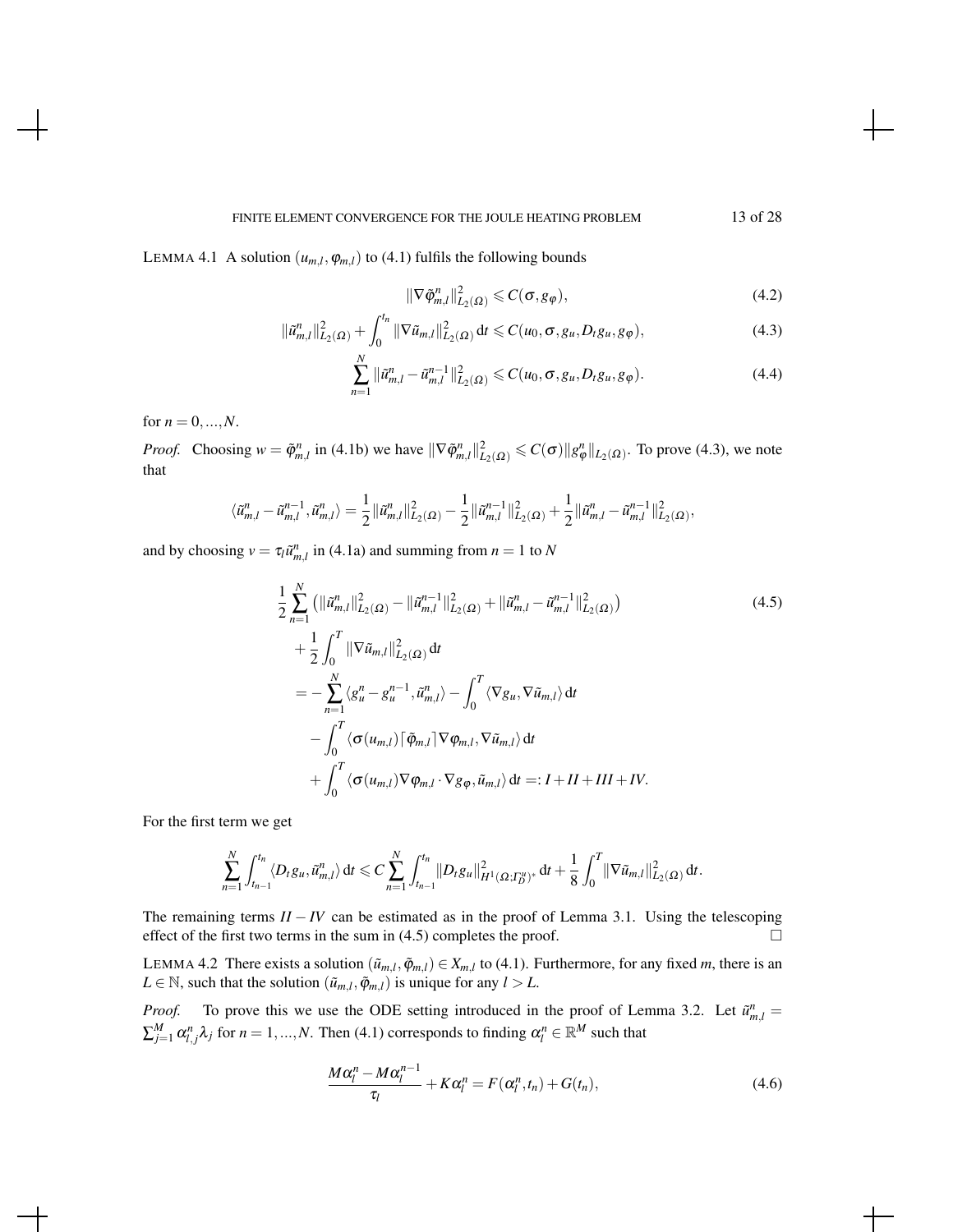for  $n = 1, ..., N$ , with  $M\alpha_l^0 = b$ , where  $b_i = \langle u_0 - g_u(0), \lambda_i \rangle$ , *F* as in (3.7), and *G* slightly modified as

$$
G(t_n):=-\langle \frac{g_u^n-g_u^{n-1}}{\tau_l},\lambda_i\rangle-\langle \nabla g_u^n,\nabla\lambda_i\rangle.
$$

Note that (4.6) is the backward Euler discretization of the ODE (3.7).

To apply Brouwer's fixed point theorem we define the mapping  $f : \mathbb{R}^M \to \mathbb{R}^M$  such that  $\beta = f(\gamma)$  is the solution to the system

$$
\frac{M\beta - M\alpha_l^{n-1}}{\tau_l} + K\beta = F(\gamma, t_n) + G(t_n),
$$

which is equivalent to

$$
\beta = (M + \tau_l K)^{-1} (M \alpha_l^{n-1} + \tau_l F(\gamma, t_n) + \tau_l G(t_n)).
$$
\n(4.7)

Let  $\tilde{y}$  be the function corresponding to the vector  $\gamma$ , that is,  $\tilde{y}^n = \sum_{j=1}^M \gamma_j^n \lambda_j$ . From the definitions of  $F_i$ and  $G_i$  in the proof of Lemma 3.2, and with  $\tilde{\psi} = S(\tilde{y})$  it follows that

$$
|F_i(\gamma, t_n)| \leq C(\sigma, g_{\varphi}) \|\nabla \psi\|_{L_2(\Omega)} \|\nabla \lambda_i\|_{L_2(\Omega)} + \sigma^{\circ} \|\nabla \psi\|_{L_2(\Omega)} \|g_{\varphi}(t_n)\|_{L_3(\Omega)} \|\lambda_i\|_{L_6(\Omega)} \leq C_m(\sigma, g_{\varphi}), |G_i(t_n)| \leq C_m(D_t g_u, g_u).
$$

Here the boundedness of  $\|\nabla \psi\|_{L_2(\Omega)}$  follows from Lemma 4.1 with  $\tilde{u}_{m,l}^n = \tilde{y}$ . Hence, letting  $B_R \in \mathbb{R}^M$ denote the ball with radius  $R > 0$ , it is clear that  $f: B_R \to B_R$  if R sufficiently large. Now define  $\beta_1 = f(\gamma_1), \beta_2 = f(\gamma_2) \in \mathbb{R}^M$ . From (4.7) we have

$$
(\beta^{1} - \beta^{2}) = \tau_{l}(M + \tau_{l}K)^{-1}(F(\gamma_{1}, t_{n}) - F(\gamma_{2}, t_{n})),
$$

and using the Lipschitz continuity of  $F(\cdot,t)$ , see proof of Lemma 3.2, we get

$$
\|\pmb\beta^1-\pmb\beta^2\|_{{\mathbb R}^M}\leqslant C_L\tau_l\|(M+\tau_lK)^{-1}\|_F\|\gamma_1-\gamma_2\|_{{\mathbb R}^M},
$$

where  $\|\cdot\|_F$  denotes the matrix Frobenius norm which is finite since  $M + \tau_l K$  is invertible. This proves that *f* is continuous and the existence of a solution follows from Brouwer's fixed point theorem. Furthermore, it is clear that if τ*<sup>l</sup>* is sufficiently small, or equivalently *l* sufficiently large, then *f* is a contraction on  $\mathbb{R}^M$  and Banach's fixed point theorem gives uniqueness.

#### 4.2 *Convergence of fully discrete solutions*

To prove convergence of the fully discrete method we introduce the continuous and piecewise affine interpolant  $\tilde{U}_{m,l}(t)$  of  $\tilde{u}_{m,l}$ 

$$
\tilde{U}_{m,l}(t) := \tilde{u}_{m,l}^{n-1} \frac{t_n - t}{t_n - t_{n-1}} + \tilde{u}_{m,l}^n \frac{t - t_{n-1}}{t_n - t_{n-1}}, \quad t \in I_n.
$$
\n
$$
(4.8)
$$

Note that

$$
D_t \tilde{U}_{m,l}(t) = \frac{\tilde{u}_{m,l}^n - \tilde{u}_{m,l}^{n-1}}{\tau_l}, \quad t \in I_n.
$$
\n
$$
(4.9)
$$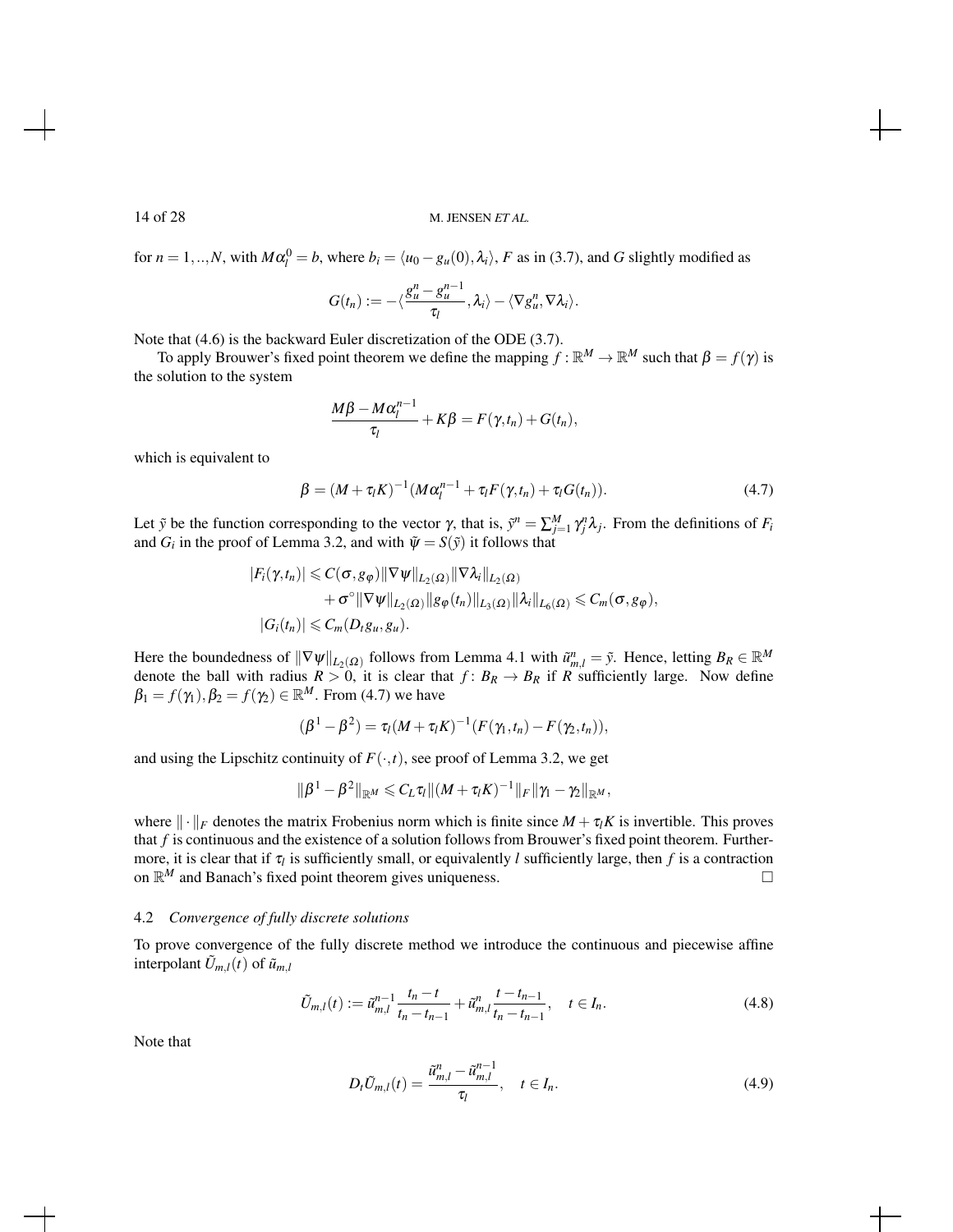Using (4.1a), we have for  $t \in I_n$  and  $v \in H^1(\Omega; \Gamma_D^u)$ 

$$
\langle D_t \tilde{U}_{m,l}(t), v \rangle \leq (||u_{m,l}^n||_{H^1(\Omega)} + C(\sigma, g_{\varphi}) ||\nabla \varphi_{m,l}^n||_{L_2(\Omega)} + \sigma^{\circ} ||\nabla \varphi_{m,l}^n||_{L_2(\Omega)} ||\nabla g_{\varphi}^n||_{L_3(\Omega)} + ||\partial_t g_{u}^n||_{H^1(\Omega; \Gamma_{D}^{u})^*}) ||v||_{H^1(\Omega)}
$$

where  $\partial_t g_u^n = (g_u^n - g_u^{n-1})/\tau_l$ . Note that  $\partial_t g_u^n = \tau_l^{-1} \int_{I_n} D_t g_u dt$ . This, together with Lemma 4.1 and (A2), gives

$$
||D_t\tilde{U}_{m,l}||_{L_2(0,T;(V_m^u)^*)}\leqslant C(u_0,\sigma,g_u,D_tg_u,g_\varphi).
$$

In addition, using (A5) as in the proof of Lemma 3.1, we get

$$
||D_t\tilde{U}_{m,l}||_{L_2(0,T;H^1(\Omega;L_b^u)^*)} \leq C(u_0,\sigma,g_u,D_tg_u,g_\varphi). \tag{4.10}
$$

In the analysis we also use the following reformulation of (4.1a)

$$
\langle u_{m,l}^n - u_{m,l}^{n-1}, v \rangle = \langle F_{m,l}, v \rangle, \tag{4.11}
$$

with

$$
\langle F_{m,l}, v \rangle := -\tau_l \langle \nabla u_{m,l}^n, \nabla v \rangle - \tau_l \langle \sigma(u_{m,l}^n) \lceil \tilde{\varphi}_{m,l}^n \rceil \nabla \varphi_{m,l}^n, \nabla v \rangle + \tau_l \langle \sigma(u_{m,l}^n) \nabla \varphi_{m,l}^n \cdot \nabla g_{\varphi}^n, v \rangle, \quad \forall v \in V_m^u.
$$

THEOREM 4.1 A subsequence of solutions  $(\tilde{u}_{m_k,l_k}, \tilde{\phi}_{m_k,l_k}) \in X_{m_k,l_k}$  of (4.1) converges strongly in  $L_2(0,T;H^1(\Omega; \Gamma_D^u)) \times$  $L_2(0,T;H^1(\Omega; \Gamma_D^{\varphi}))$  to a solution  $(\tilde{u}, \tilde{\varphi})$  of (2.4).

*Proof.* From Lemma 4.1, (4.10), and the reflexivity of the spaces

$$
L_2(0,T;H^1(\Omega; \Gamma_D^{u})), \quad L_2(0,T;H^1(\Omega; \Gamma_D^{\phi})), \quad L_2(0,T;H^1(\Omega; \Gamma_D^{u})^*)
$$

there exists a subsequence such that

$$
\begin{aligned}\n(\tilde{u}_{m_k,l_k},\tilde{\varphi}_{m_k,l_k}) &\rightharpoonup (\tilde{y},\tilde{\psi}) & \text{in } L_2(0,T;H^1(\Omega; \Gamma_D^{\mu})) \times L_2(0,T;H^1(\Omega; \Gamma_D^{\phi})),\\
D_l \tilde{U}_{m_k,l_k} &\rightharpoonup D_l \tilde{U} & \text{in } L_2(0,T;H^1(\Omega; \Gamma_D^{\mu})^*),\n\end{aligned}
$$

for some

$$
(\tilde{y},\tilde{\psi})\in L_2(0,T;H^1(\Omega; \Gamma_D^{u}))\times L_2(0,T;H^1(\Omega; \Gamma_D^{\phi})), D_t\tilde{U}\in L_2(0,T;H^1(\Omega; \Gamma_D^{u})^*).
$$

The convergence of the initial conditions follows as in the semi-discrete case and we conclude  $u_{m_k, l_k}^0 \to y(0) = u(0).$ 

Next, we prove that  $D_t \tilde{y} = \tilde{D}_t U$ . First, we note that  $\tilde{U}_{m_k,l_k} - \tilde{u}_{m_k,l_k} \rightharpoonup 0$  weakly in  $L_2(0,T;L_2(\Omega))$ . To see this, pick  $\chi_{[\bar{\tau}a,\bar{\tau}b]} \otimes v : (t,x) \mapsto \chi_{[\bar{\tau}a,\bar{\tau}b]}(t) v(x)$ , for  $v \in L_2(\Omega)$ ,  $a < b$ , and some  $\bar{\tau} > 0$ . Now, due to Roubíček (2013, Theorem 8.9), for  $\tau_{l_k} \leq \bar{\tau}$ 

$$
\int_0^T \langle \tilde{U}_{m_k,l_k}-\tilde{u}_{m_k,l_k}, \chi_{[\bar{\tau}a,\bar{\tau}b]} \otimes v \rangle dt = \frac{\tau_{l_k}}{2} \langle \tilde{u}_{m_k,l_k}^{\bar{\tau}b/\tau_{l_k}} - \tilde{u}_{m,l_k}^{\bar{\tau}a/\tau_{l_k}}, v \rangle \leq C \tau_{l_k} \to 0,
$$

,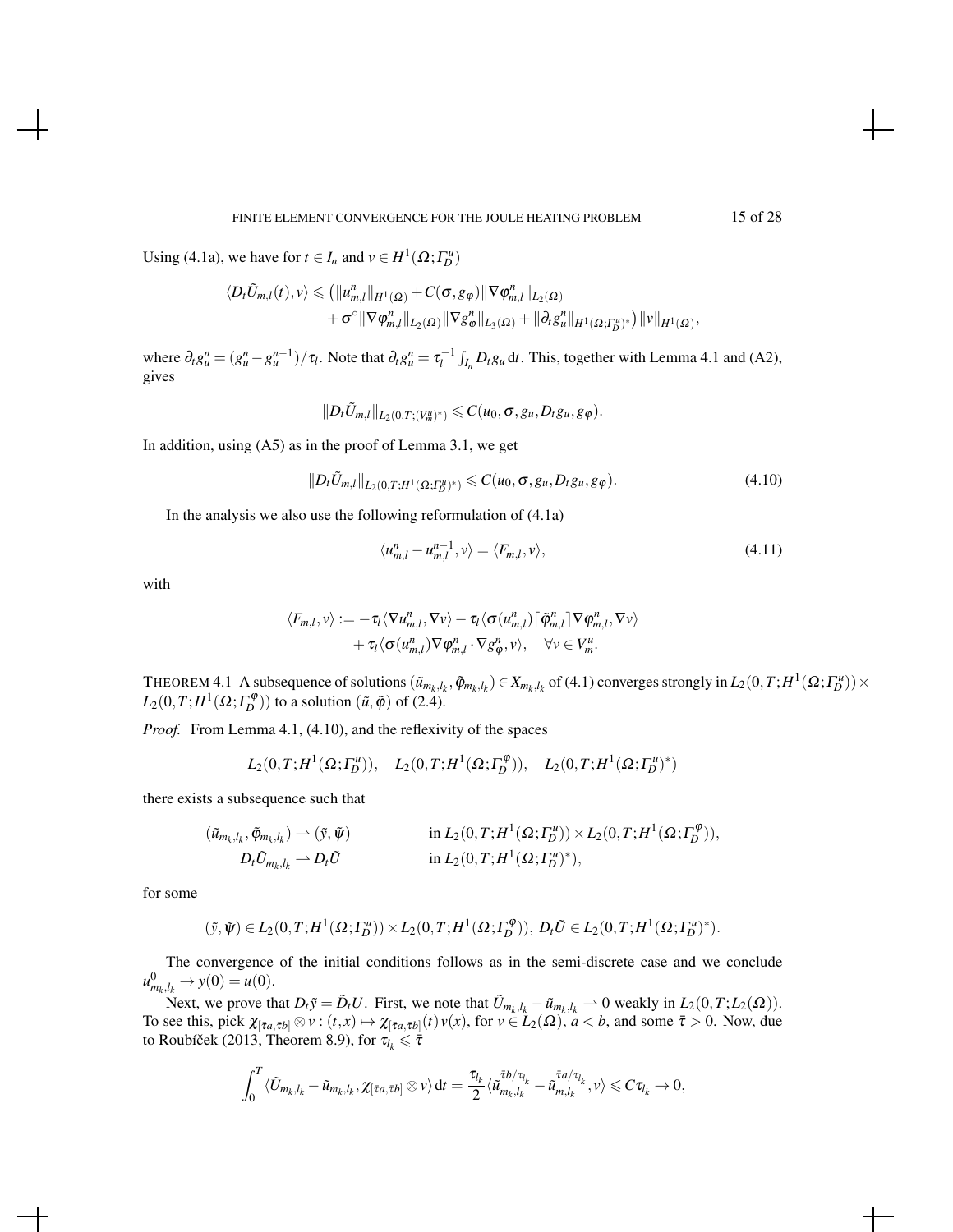where we used (4.8) and the bounds in Lemma 4.1. Since  $\tilde{U}_{m_k}$  is bounded in  $L_2(0;T;L_2(\Omega))$  and functions of the form  $\chi_{[\bar{\tau}a,\bar{\tau}b]} \otimes v$  are dense in  $L_2(0,T;L_2(\Omega))$  this implies  $\tilde{U}_{m_k,l_k} - \tilde{u}_{m_k,l_k} \to 0$  in  $L_2(0,T;L_2(\Omega))$ , see Yosida (1995, Theorem 3 p. 121). Thus we get, for  $v \in C^1(0,T;H^1(\Omega; \Gamma_D^u))$  with  $v(0) = v(T) = 0$ ,

$$
\int_0^T \langle D_t \tilde U, v \rangle \, \mathrm{d} t \leftarrow \int_0^T \langle D_t \tilde U_{m_k, l_k}, v \rangle \, \mathrm{d} t = - \int_0^T \langle \tilde U_{m_k, l_k}, D_t v \rangle \, \mathrm{d} t \rightarrow - \int_0^T \langle \tilde y, D_t v \rangle \, \mathrm{d} t,
$$

and we conclude  $D_t \tilde{y} = D_t \tilde{U}$ , due to (4.10) and since  $C^1(0,T;H^1(\Omega; \Gamma_b^u))$  with  $v(0) = v(T) = 0$  is dense in  $L_2(0,T;L_2(\Omega))$ , see see Yosida (1995, Theorem 3 p. 121). This implies that  $(\tilde{y}, \tilde{\psi}) \in X$ .

In Walkington (2010, Theorem 3.1) it is proved that if  $\{u_{m_k,l_k}\}_k$  and  $\{F_{m_k,l_k}\}_k$  in (4.11) are bounded in  $L_2(0,T;H^1(\Omega; \Gamma_D^u))$  and  $L_2(0,T; (V_{m_k}^u)^*)$ , respectively, uniformly in k, then  $\{u_{m_k,l_k}\}\$  is precompact in  $L_2(0,T;L_2(\Omega))$ . Here, the boundedness of  $\{u_{m_k,l_k}\}\$  and  $\{F_{m_k,l_k}\}\$  follows from Lemma 4.1, (A2), and the bounds on  $\sigma$  and  $[\cdot]$ . Hence, there exists a subsequence, still denoted  $(m_k, l_k)$ , such that  $\tilde{u}_{m_k, l_k} \to \tilde{y}$ strongly and pointwise a.e. in  $L_2(0,T;L_2(\Omega))$ .

Owing to Lemma 3.3 we have for some subsequence, still denoted  $(m_k, l_k)$ , that  $\varphi_{m_k, l_k}, \nabla \varphi_{m_k, l_k}$ ,  $\sigma(u_{m_k,l_k})\nabla\varphi_{m_k,l_k}$ , and  $\sigma(u_{m_k,l_k})\nabla[\tilde{\varphi}_{m_k,l_k}]\varphi_{m_k,l_k}$ , converges strongly in  $L_2(0,T;L_2(\Omega))$ . Using (4.1a) we get for  $v \in L_2(0, T; V_m^u)$ 

$$
\int_0^T \langle D_t \tilde{U}_{m_k,l_k} + \partial_t g_u, v \rangle + \langle \nabla u_{m_k,l_k}, \nabla v \rangle dt
$$
  
= 
$$
\int_0^T \left( - \langle \sigma(u_{m_k,l_k}) \left[ \tilde{\varphi}_{m_k,l_k} \right] \nabla \varphi_{m_k,l_k}, \nabla v \rangle + \langle \sigma(u_{m_k,l_k}) \nabla \varphi_{m_k,l_k} \cdot \nabla g_{\varphi}, v \rangle \right) dt,
$$

where  $\partial_t g_u^n = \left( g_u^n - g_u^{n-1} \right) / \tau_l$ . Keeping *v* fixed we get as  $k \to \infty$ 

$$
\int_0^T \langle D_t \tilde{y} + D_t g_u, v \rangle + \langle \nabla u, \nabla v \rangle dt = \int_0^T \left( - \langle \sigma(u_{m_k}) \lceil \tilde{\varphi}_{m_k} \rceil \nabla \varphi_{m_k}, \nabla v \rangle + \langle \sigma(u_{m_k}) \nabla \varphi_{m_k} \cdot \nabla g_{\varphi}, v \rangle \right) dt,
$$

where we used the weak convergence of  $\tilde{U}_{m_k}$  and  $\nabla u_{m_k}$ , the strong convergence of  $\sigma(u_{m_k,l_k})\nabla\varphi_{m_k,l_k}$ and  $\sigma(u_{m_k,l_k})\nabla[\tilde{\varphi}_{m_k,l_k}]\varphi_{m_k,l_k}$ , and  $\partial_t g_u \to D_t g_u$ . Now, due to the density of  $\{v(x,t): v|_{I_n} \in V_m^u\}$  and the boundedness of  $u_{m_k,l_k}$ ,  $\varphi_{m_k,l_k}$ , this holds for all  $v \in L_2(0,T;H^1(\Omega;\Gamma_D^u))$  Yosida (1995, Theorem 3 p. 121). Furthermore, in the spirit of Lemma 3.8 we may prove that  $\tilde{\psi}$  solves (2.4b). Hence,  $(\tilde{y}, \tilde{\psi})$  is a solution to (2.4).

To prove that  $\tilde{u}_{m_k,l_k} \to \tilde{y}$  strongly in  $L_2(0,T;H^1(\Omega; \Gamma_D^u))$  we may mimic the argument in the proof of Theorem 3.1 (recall  $(4.9)$ ).

COROLLARY 4.1 If the solution  $(u, \varphi)$  to (2.4) is unique, then the whole sequence of fully discrete approximations  $(\tilde{u}_{m,l}, \tilde{\varphi}_{m,l}) \in X_{m,l}$  converges.

*Proof.* If the solution to (2.4) is unique there can only be one accumulation point, cf. Corollary 3.1.  $\Box$ 

REMARK 4.1 There are many other time discretizations available, see, e.g., Thomée (2006, Chapter 16) for discretizations of a parabolic nonlinear problem. For instance, one could use linearized schemes to avoid solving a nonlinear problem in each time step. In this case the existence and uniqueness result follows easily. Convergence may be deduced by comparing the linearized solution to the backward Euler solution. However, to avoid overloading the paper, we shall not analyze this here.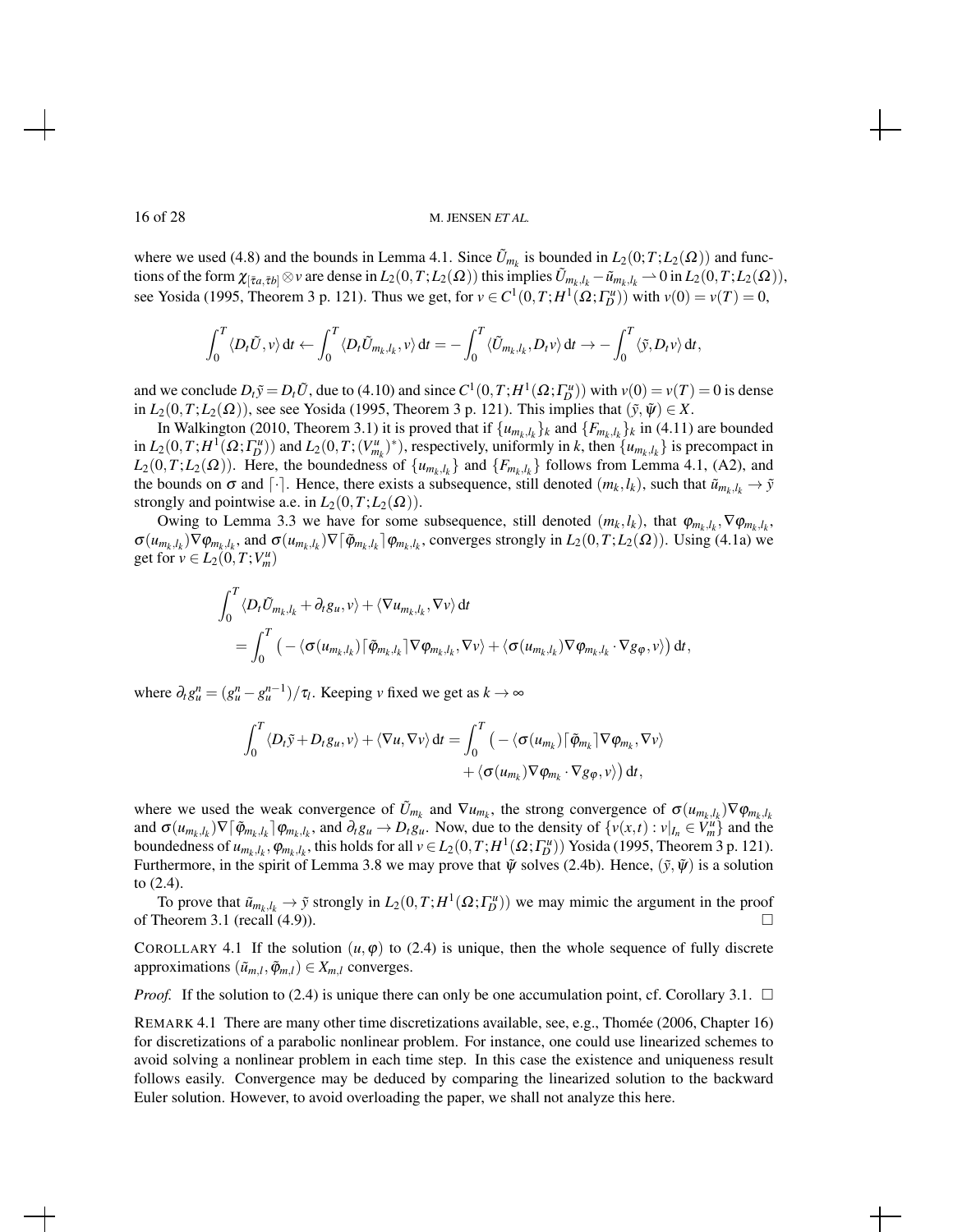#### 5. Regularity and uniqueness

In this section we prove additional regularity and uniqueness of a solution to the weak problem (2.4). For this purpose we use Theorem 5.2 below, which is based on Hieber & Rehberg (2008); Meinlschmidt *et al.* (2017), see, in particular, Hieber & Rehberg (2008, Theorem 3.1). The theory in Mitrea & Mitrea (2007) gives a setting where assumption (B5) below is satisfied, so called creased domains. We recall here the definition, cf. Brown & Mitrea (2009).

DEFINITION 5.1 (Creased domains) Since  $\Omega \subset \mathbb{R}^3$  is a bounded Lipschitz domain there is a constant *M* > 0 such that for all  $x \in \partial \Omega$  there exists a coordinate system  $(x_1, x_2, x_3)$ , a cylinder  $C_r(x)$  =  $\{(y_1, y_2, y_3) : |(y_1, y_2) - (x_1, x_2)| < r, |y_3 - x_3| < 2Mr\}$  for some  $r > 0$ , and a Lipschitz function  $\xi$ :  $\mathbb{R}^2 \to \mathbb{R}$  with  $\|\nabla \xi\|_{\infty} < M$  such that

$$
C_r(x) \cap \Omega = \{(y_1, y_2, y_3) : y_3 > \xi(y_1, y_2)\} \cap C_r(x),
$$
  

$$
C_r(x) \cap \partial \Omega = \{(y_1, y_2, y_3) : y_3 = \xi(y_1, y_2)\} \cap C_r(x).
$$

Let Γ*<sup>D</sup>* and Γ*<sup>N</sup>* be the Dirichlet and Neumann boundaries, respectively. We call Ω a *creased* domain if there is a constant  $m > 0$  such that for all  $x \in \overline{I_D} \cap \overline{I_N}$  one can find a Lipschitz function  $\psi : \mathbb{R} \to \mathbb{R}$  and  $r > 0$  such that

$$
\Gamma_N \cap C_r(x) = C_r(x) \cap \partial \Omega \cap \{(x_1, x_2, x_3) : x_1 \ge \psi(x_2)\}, \n\Gamma_D \cap C_r(x) = C_r(x) \cap \partial \Omega \cap \{(x_1, x_2, x_3) : x_1 < \psi(x_2)\}
$$

and

$$
\frac{\partial \xi}{\partial x_1} > m \text{ almost everywhere where } x_1 > \psi(x_2),
$$
  

$$
\frac{\partial \xi}{\partial x_1} < -m \text{ almost everywhere where } x_1 < \psi(x_2).
$$

Our aim is to combine the results in Hieber & Rehberg (2008) and Meinlschmidt *et al.* (2017) to obtain additional regularity for the Joule heating problem with mixed boundary conditions on creased domains. For similar settings, see Meinlschmidt *et al.* (2017, Section 3), where regularity for the Joule heating problem with pure Robin boundary conditions for the temperature and mixed boundary conditions for the potential is studied. In addition, we also prove higher regularity of the solution in the interior of the domain. We emphasize that the differences in the regularity within the domain makes the problem well suited for *h*- and *hp*-adaptive finite elements.

In Hieber & Rehberg (2008) the following type of systems are studied

$$
D_t u - \Delta u = R(u), \quad \text{in } \Omega \times (0, T), \tag{5.1a}
$$

$$
u = g_u, \qquad \text{on } \Gamma_D^u \times (0, T) \tag{5.1b}
$$

$$
n \cdot \nabla u = 0, \qquad \text{on } \Gamma_N^u \times (0, T), \tag{5.1c}
$$

$$
u(\cdot,0) = u_0, \qquad \text{in } \Omega. \tag{5.1d}
$$

If we define  $R(u) = \sigma(u) |\nabla S(u)|^2$  such that  $\varphi = S(u)$  solves

$$
-\nabla \cdot (\sigma(u)\nabla \varphi) = 0, \quad \text{in } \Omega \times (0,T), \tag{5.2a}
$$

$$
\varphi = g_{\varphi}, \quad \text{on } \Gamma_D^{\varphi} \times (0, T) \tag{5.2b}
$$

$$
n \cdot \nabla \varphi = 0, \qquad \text{on } \Gamma_N^{\varphi} \times (0, T), \tag{5.2c}
$$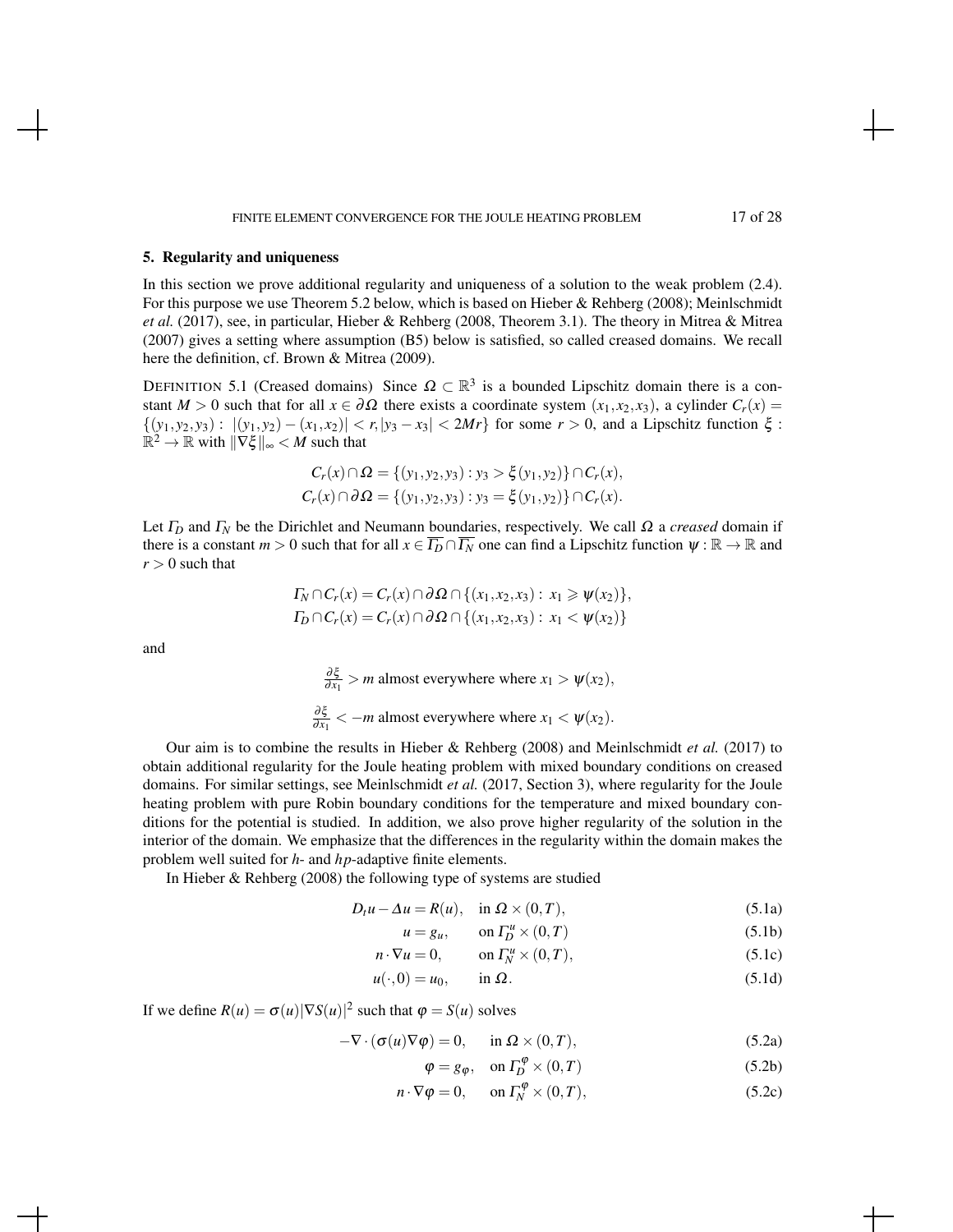then  $(5.1)$  is equivalent to  $(2.1)$ .

For  $p > \frac{3}{2}$  and a fixed  $r > \frac{4p}{2p-3}$  we consider the following assumptions.

- (B1)  $\Omega$  is a bounded domain with Lipschitz boundary (in the sense of Gröger, see Hieber & Rehberg (2008)), meas( $\Gamma_D^u$ ) > 0, and meas( $\Gamma_D^{\phi}$ ) > 0.
- (B2)  $g_u \in C([0,T];W^1_{2p}(\Omega)) \cap W^1_r(0,T;L_p(\Omega)), \Delta g_u(t) = 0, t \in (0,T),$  and  $g_\phi \in L_r(0,T;W^1_{2p}(\Omega)).$
- (B3)  $u_0 g_u(0) \in (L_p(\Omega), D(\Delta_p))_{1-\frac{1}{r},r}$ .
- (B4)  $\sigma \in C^1(\mathbb{R})$ , Lipschitz continuous, and  $0 < \sigma_\circ \leq \sigma(x) \leq \sigma^\circ < \infty$ ,  $\forall x \in \mathbb{R}$ .
- (B5)  $\Delta$  is a topological isomorphism from  $W_{2p}^1(\Omega; \Gamma_B^u)$  onto  $W_{2p}^{-1}(\Omega; \Gamma_B^u)$  and from  $W_{2p}^1(\Omega; \Gamma_D^{\varphi})$  onto  $W^{-1}_{2p}(\Omega; \Gamma_D^{\varphi}).$

Here  $D(A)$  denotes the domain of the operator  $A$ , that is

$$
D(A) = \{v \in H^1(\Omega; \Gamma_D) : \exists f \in L_2(\Omega), -a(v, w) = \langle f, w \rangle, \ \forall w \in H^1(\Omega; \Gamma_D)\},\
$$

for  $\Gamma_D \subseteq \partial \Omega$ . The semigroup generated by A extends to a  $C_0$ -semigroup on  $L_p(\Omega)$ ,  $1 < p < \infty$ , and we denote its generator by  $A_p$ , see Hieber & Rehberg (2008) and references therein. In particular, we use  $\Delta_p$  for the Laplacian that maps onto  $L_p(\Omega)$ . Furthermore, for Banach spaces *V* and *W* forming an interpolation couple,  $(V, W)_{\alpha, \beta}$  denotes the real interpolation space.

The following theorem relies on Hieber & Rehberg (2008, Theorem 3.1).

THEOREM 5.2 Let  $p > \frac{3}{2}$  and  $r > \frac{4p}{2p-3}$ . Under the assumptions (B1)-(B5), there exists a unique solution to (2.1) satisfying

$$
\tilde{u} \in W_r^1(0, T_*; L_p(\Omega)) \cap L_r(0, T_*; W_{2p}^1(\Omega; \Gamma_D^u)), \quad \tilde{\varphi} \in L_r(0, T_*; W_{2p}^1(\Omega; \Gamma_D^{\varphi})), \tag{5.3}
$$

for some  $0 < T_* \le T$ .

*Proof.* Consider

(B6) The function  $R: W^1_{2p}(\Omega) \to L_p(\Omega)$  is continuous.

(B7)  $R(0) \in L_r(0,T; L_p(\Omega))$  and for  $\beta > 0$  there exist  $g_\beta \in L_r(0,T)$  such that

$$
||R(u_1)-R(u_2)||_{L_p(\Omega)} \leq g_\beta(t)||u_1-u_2||_{W_{2p}^1(\Omega)}, \quad t \in (0,T),
$$

 $\text{provided } \max(\|u_1\|_{W^1_{2p}(\Omega)}, \|u_2\|_{W^1_{2p}(\Omega)}) \leq \beta.$ 

In Hieber & Rehberg (2008, Theorem 3.1) it is proved that if the conditions (B1)-(B5) together with  $(B6)-(B7)$  on the operator *R* are satisfied, then there is a unique solution to  $(5.1)$  satisfying

$$
u\in W_r^1(0,T_*;L_p(\Omega))\cap L_r(0,T_*;D(\Delta_p)),
$$

for some  $0 < T_* \le T$ .

Our aim is now to prove that if  $R(u) = \sigma(u)|\nabla S(u)|^2$  with  $S: W^1_{2p}(\Omega) \to W^1_{2p}(\Omega)$  defined as in (5.2), then *R* satisfies (B6)-(B7) and we may conclude that  $(u, \varphi)$  solves (2.1) and (5.3) is fulfilled.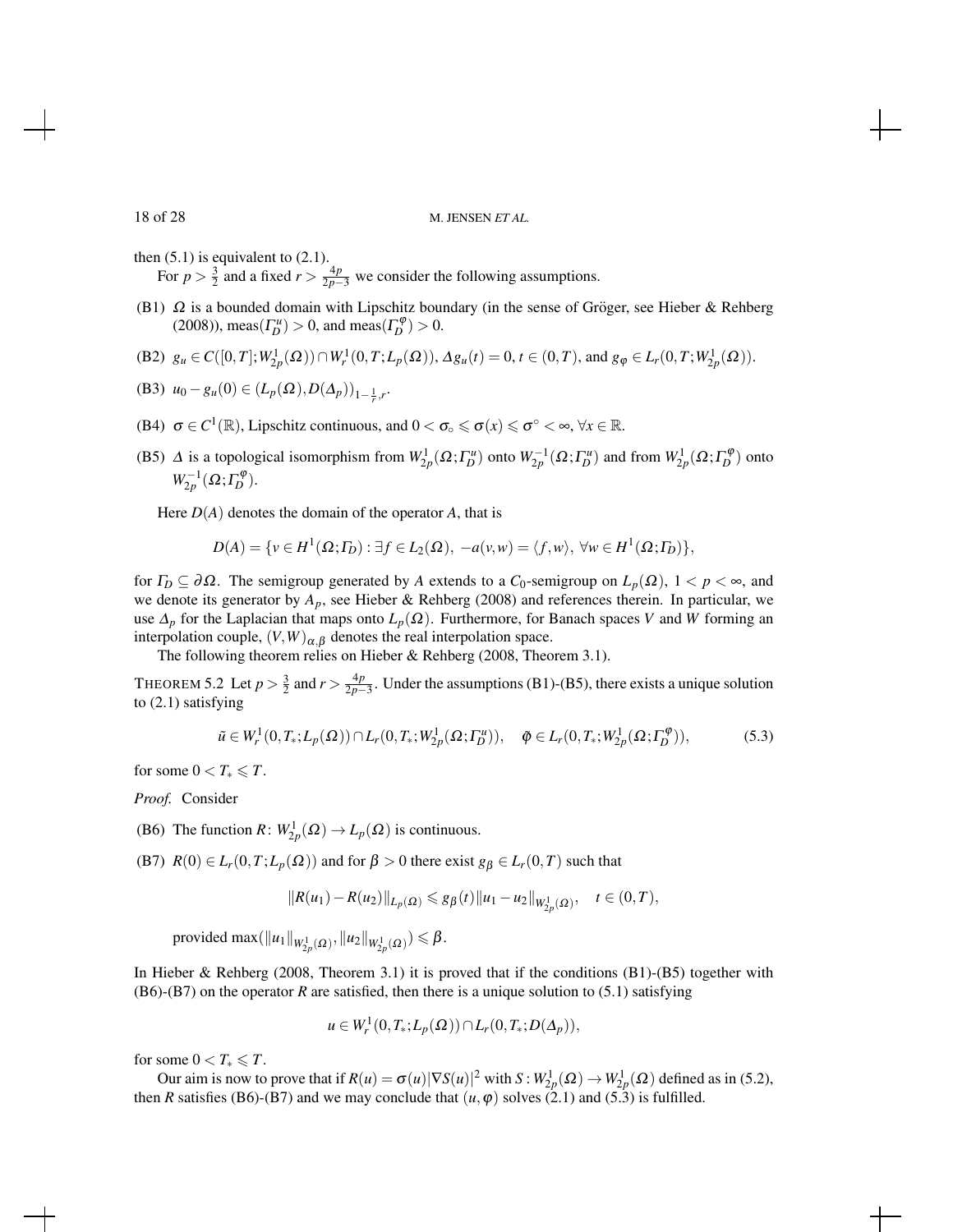From Meinlschmidt *et al.* (2017, Corollary 3.24) it follows that the operator  $(-\nabla\phi \cdot \nabla)^{-1}$  is a linear homeomorphism from  $W^{-1}_{2p}(\Omega; \Gamma^{\phi}_D)$  to  $W^1_{2p}(\Omega; \Gamma^{\phi}_D)$ , if  $\phi \in \mathfrak{C}$  is uniformly continuous on  $\overline{\Omega}$ ,  $\mathfrak{C}$  compact set in  $C(\bar{\Omega})$ ,  $\phi$  admits a positive lower bound, and (B5) holds. It also holds that  $(-\nabla \cdot \phi \nabla)^{-1}$  is Lipschitz with respect to  $\phi$ .

In our setting, we have due to Morrey's inequality  $W_{2p}^1(\Omega)\subseteq C^{0,\alpha}(\bar{\Omega}),$  for some  $\alpha>0,$  and  $C^{0,\alpha}(\bar{\Omega})$ embeds compactly into  $C(\overline{\Omega})$ . This implies that  $\mathfrak{C} = \{ \sigma(u) : u \in W^1_{2p}(\Omega) \}$  is compact and  $\sigma(u)$  is uniformly continuous, since  $\sigma$  is Lipschitz continuous. Furthermore,  $\sigma(\cdot) \geq \sigma_0 > 0$ . Hence, given  $\phi = \sigma(u)$  we deduce that there exists a unique solution  $\tilde{\phi}(t) \in W_{2p}^1(\Omega; \Gamma_D^{\phi})$  to (5.2). This proves that the mappings *S* and *R* are well defined in the given spaces.

Given *u* fixed, let  $F: W_{2p}^{-1}(\Omega; \Gamma_D^{\phi}) \to W_{2p}^1(\Omega; \Gamma_D^{\hat{\phi}})$ , such that  $\psi = F(g)$  is the solution to

$$
\nabla \cdot (\sigma(u)\nabla \psi) = g, \quad \psi|_{\Gamma_D^{\phi}} = 0.
$$

By letting  $G = \nabla \cdot (\sigma(u)\nabla g_{\varphi})$  and using  $\varphi = \tilde{\varphi} + g_{\varphi}$  it follows from (5.2a) that  $\tilde{\varphi} = F(G)$ . Since the operator *F* is bounded we get

$$
\|\tilde{\varphi}\|_{W_{2p}^1(\Omega; \Gamma_D^{\varphi})} \leq C \|G\|_{W_{2p}^{-1}(\Omega; \Gamma_D^{\varphi})} = C \sup_{w \in W_{(2p)'}^1(\Omega; \Gamma_D^{\varphi}) \setminus \{0\}} \frac{\langle \nabla \cdot (\sigma(u)\nabla g_{\varphi}), w \rangle}{\|w\|_{W_{(2p)'}^1(\Omega)}} \qquad (5.4)
$$

$$
= C \sup_{w \in W_{(2p)'}^1(\Omega; \Gamma_D^{\varphi}) \setminus \{0\}} \frac{\langle \sigma(u)\nabla g_{\varphi}, \nabla w \rangle}{\|w\|_{W_{(2p)'}^1(\Omega)}} \leq C \|g_{\varphi}\|_{W_{2p}^1(\Omega)},
$$

where  $(2p)'$  is the Hölder conjugate exponent to 2p. Thus,  $\varphi \in L_r(0,T;W^1_{2p}(\Omega))$ , since  $g_{\phi} \in L_r(0, T; W^1_{2p}(\Omega))$ , which implies  $R(0) \in L_r(0, T; L_p(\Omega))$  in (B7).

For  $\varphi_1 = S(u_1)$  and  $\varphi_2 = S(u_2)$  we get

$$
\|R(u_1) - R(u_2)\|_{L_p(\Omega)}
$$
  
\n
$$
\leq \|(\sigma(u_1) - \sigma(u_2))|\nabla \varphi_1|^2\|_{L_p(\Omega)} + \|\sigma(u_2)(|\nabla \varphi_1|^2 - |\nabla \varphi_2|^2\|_{L_p(\Omega)}
$$
  
\n
$$
\leq C(\|u_1 - u_2\|_{L_\infty(\Omega)} \|\nabla \varphi_1\|_{L_{2p}(\Omega)}^2 + \|\nabla (\varphi_1 + \varphi_2)\|_{L_{2p}(\Omega)} \|\nabla (\varphi_1 - \varphi_2)\|_{L_{2p}(\Omega)}).
$$

Using Sobolev's inequality we get  $||u_1 - u_2||_{L_{\infty}(\Omega)} \leq C||u_1 - u_2||_{W^1_{2p(\Omega)}}$ . Due to the Lipschitz property of  $(-\nabla \cdot \sigma(u)\nabla)^{-1}$  we get

$$
\|\tilde{\varphi}_1-\tilde{\varphi}_2\|_{W^1_{2p}(\Omega)} \leq C\|\sigma(u_1)-\sigma(u_2)\|_{L_\infty} \leq C\|u_1-u_2\|_{L_\infty} \leq C\|u_1-u_2\|_{W^1_{2p}(\Omega)}.
$$

which proves (B7) and the continuity in (B6). Hence there exists a unique solution

$$
u\in W_r^1(0,T_*;L_p(\Omega))\cap L_r(0,T_*;D(\Delta_p))
$$

for some  $T_* > 0$ .

Finally, by definition,  $D(\Delta_p)$  denotes the domain such that the Laplacian maps into  $L_p(\Omega)$ . Let  $p'$ and  $(2p)'$  be the Hölder conjugates to p and  $2p$ , respectively. Then

$$
L_p(\Omega)=(L_{p'}(\Omega))^*,\quad W_{2p}^{-1}(\Omega;\varGamma_D^u)=(W_{(2p)'}^1(\Omega;\varGamma_D^u))^*.
$$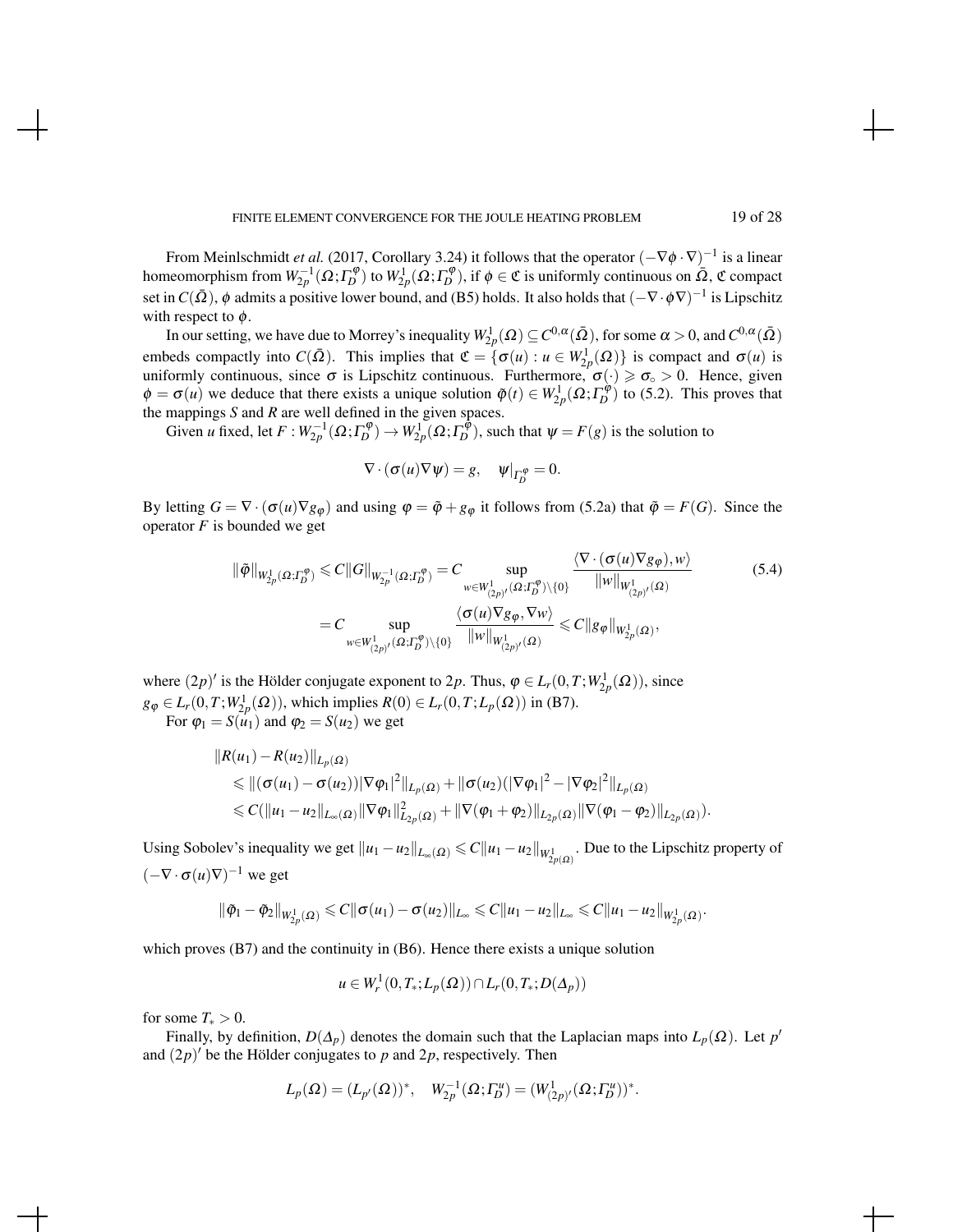By Sobolev's inequality we have,

$$
W^1_{(2p)'}(\Omega) \subseteq L_{6p/(4p-3)}(\Omega),
$$

and since  $p' = p/(p-1) < 6p/(4p-3)$  when  $p > 3/2$  we conclude  $W^1_{(2p)'}(\Omega; \Gamma^u_D) \subseteq L_{p'}(\Omega)$ , or equivalently  $L_p(\Omega) \subseteq W_{2p}^{-1}(\Omega; \Gamma_D^u)$ . Now, since we know that  $\Delta$  is an isomorphism between  $W_{2p}^1(\Omega; \Gamma_D^u)$  and  $W_{2p}^{-1}(\Omega; \Gamma_D^u)$  and  $L_p(\Omega) \subseteq W_{2p}^{-1}(\Omega; \Gamma_D^u)$  we deduce  $D(\Delta_p) \subseteq W_{2p}^1(\Omega; \Gamma_D^u)$  and (5.3) follows.

Note that the result is only local in time, that is, the additional regularity and uniqueness are only guaranteed up to some  $T_* \le T$ .

We provide an example of a geometric setting for which (B5) is satisfied. Assume instead of (B1) the following

(B1<sup>'</sup>)  $\Omega$  is a creased domain with respect to the boundary conditions for *u* and *φ*. In addition meas( $\Gamma_D^u$ ) > 0 and meas $(\Gamma_D^{\varphi}) > 0$ .

COROLLARY 5.1 Let  $r > \frac{4p}{2p-3}$ . Under the assumptions (B1') and (B2)-(B4), there exists  $p > \frac{3}{2}$  such that there is a unique solution to  $(2.1)$  satisfying

$$
\tilde{u} \in W_r^1(0,T_*;L_p(\Omega)) \cap L_r(0,T_*;W_{2p}^1(\Omega; \Gamma_D^{u})), \quad \tilde{\varphi} \in L_r(0,T_*;W_{2p}^1(\Omega; \Gamma_D^{\varphi})),
$$

for some  $0 < T_* \le T$ .

*Proof.* To see that condition (B5) is fulfilled we use the result on equations of Poisson type in Mitrea & Mitrea (2007). If  $\Omega$  is a creased domain,  $\Gamma_D \subseteq \partial \Omega$ , and  $g \in B_{q,q}^s(\Gamma_D)$ , then there exists  $\varepsilon \in (0, \frac{1}{2})$  such that Poisson's equation is well-posed in the spaces

$$
v \in W_q^{s + \frac{1}{q}}(\Omega; \Gamma_D), \ -\Delta v = f \in \left(W_{q'}^{2-s-\frac{1}{q}}(\Omega; \Gamma_D)\right)^*, \ v|_{\Gamma_D} = g_u,
$$
\n
$$
(5.5)
$$

for  $\frac{1}{q'} = 1 - \frac{1}{q}$  and  $(s, \frac{1}{q}) \in \mathcal{H}_{\epsilon}$  where  $\mathcal{H}_{\epsilon}$  is the polygon with vertices in

$$
(0,0), \quad (\varepsilon,0), \quad (1,\frac{1}{2}-\varepsilon), \quad (1,1), \quad (1-\varepsilon,1), \quad (0,\frac{1}{2}+\varepsilon).
$$

Choosing  $s = \frac{8+\epsilon}{12}$  and  $q = \frac{12}{4-\epsilon}$  we have for  $p = \frac{6}{4-\epsilon} > \frac{3}{2}$ 

$$
W_q^{s+\frac{1}{q}} = W^1_{\frac{12}{4-\epsilon}} = W^1_{2p} \text{ and } (W_{q'}^{2-s-\frac{1}{q}})^* = (W^1_{\frac{12}{8+\epsilon}})^* = W_{2p}^{-1},
$$

and since  $W_{2p}^1(\Omega)|_{\Gamma_d} = B_{p,p}^s(\Gamma_D)$  assumption (B2) gives  $g_u(t), g_\varphi(t) \in B_{q,q}^s(\Gamma_D^u)$ . We conclude that (B5) holds.  $\square$ 

REMARK 5.1 There are other geometric settings where condition (B5) is fulfilled, see, for instance, Hieber & Rehberg (2008); Meinlschmidt *et al.* (2017); Disser *et al.* (2015).

REMARK 5.2 In Antontsev & Chipot (1994, Section 4) it is established that  $\nabla \varphi \in L_{2q/(q-3)}(0,T;L_q(\Omega))$ , for  $q > 3$ , is sufficient for a unique solution, see also Theorem 2.1. This agrees with the regularity we get in Theorem 5.2.

The next theorem shows that higher regularity achieved in the interior of the domain, cf. the stationary case Jensen & Målqvist (2013, Theorem 4.2). Here we use the notation  $D(\Delta_{p,k})$  for the domain such that  $\Delta$  maps into  $W_p^k(\Omega)$ . Note that  $D(\Delta_p) = D(\Delta_{p,0})$ .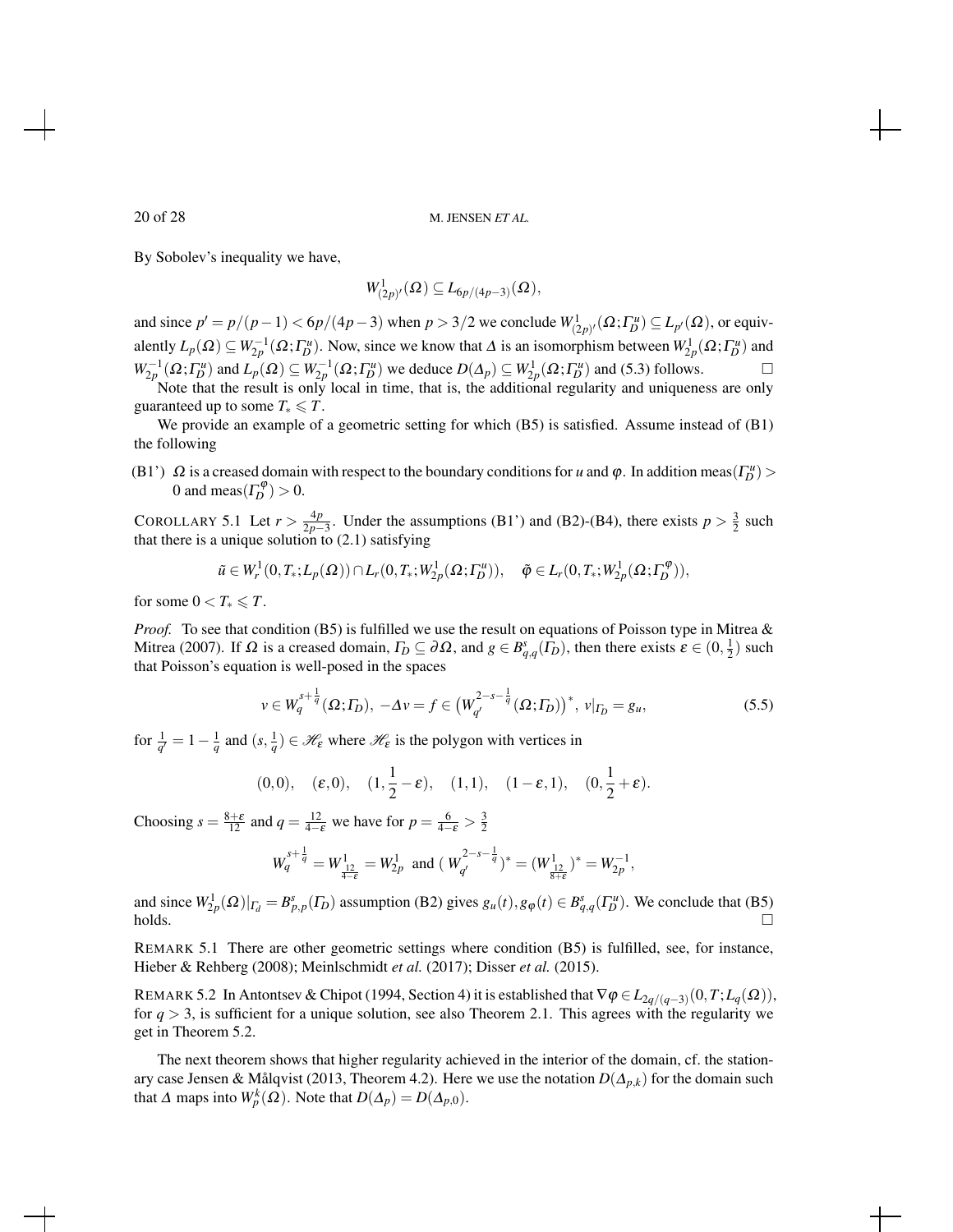THEOREM 5.3 Let  $0 < T_0 < T_*$  and let  $\Omega_0$  be a relatively compact domain in  $\Omega: \Omega_0 \subseteq \Omega$ . Let  $(u, \varphi)$  be the solution to  $(2.1)$  such that

$$
\tilde{u} \in W_r^1(0, T_*; L_p(\Omega)) \cap L_r(0, T_*; W_{2p}^1(\Omega; \Gamma_D^u)), \quad \tilde{\varphi} \in L_r(0, T_*; W_{2p}^1(\Omega; \Gamma_D^{\varphi})), \tag{5.6}
$$

for some  $p > \frac{3}{2}$  and  $r > \frac{4p}{2p-3}$ . Then  $\tilde{u}, \tilde{\varphi} \in L_r(T_0, T_*)W_s^2(\Omega_0)$  for all  $s \in (1, \infty)$ . If  $\sigma \in C^{\infty}(\mathbb{R})$ , then  $\tilde{u}, \tilde{\varphi} \in L_r(T_0, T_*; C^{\infty}(\Omega_0)).$ 

*Proof.* Let  $\Omega_{\infty}$  and  $\{\Omega_i\}_{i=1}^{\infty}$  be smooth domains such that  $\Omega_{i-1} \subseteq \Omega_i$  and  $\Omega_i \subset \Omega_{\infty} \subseteq \Omega$ , for  $i = 0, 1, \dots$ Assume, without loss of generality, that the boundary data  $g_u$  and  $g_\phi$  have smooth extensions to  $\Omega_\infty$ such that  $g_u, D_t g_u, g_\phi \in L_r(0,T; C^\infty(\Omega_\infty))$ . Without loss of generality, we also assume  $p = 6/(4-\varepsilon)$  for some  $\varepsilon > 0$ .

Let  $\bar{\zeta}_i \in C^\infty(\Omega_i, [0,1])$ , such that  $\bar{\zeta}_i|_{\partial \Omega_i} = 0$  and  $\bar{\zeta}_i|_{\Omega_{i-1}} = 1$ . Furthermore, let  $\{T_i\}_{i=1}^\infty$  and  $T_0$  be positive numbers such that  $T_i < T_{i-1}$ , and  $0 < T_i < T_0 < T_*$  for all *i*. Define  $\eta_i(t) \in C^\infty([T_i, T_*], [0, 1])$ such that  $\eta_i(T_i) = 0$  and  $\eta_i|_{[T_{i-1},T_0]} = 1$ . Let  $\zeta_i := \eta_i \overline{\zeta_i}$ , then  $(\zeta_i \tilde{u}, \zeta_i \tilde{\phi})$  satisfies the following system in  $\Omega_i \times (T_i, T_*)$ .

$$
D_t(\zeta_i \tilde{u}) - \Delta(\zeta_i \tilde{u}) = \zeta_i \sigma(u) |\nabla \varphi|^2 - \zeta_i (D_t g_u - \Delta g_u) + \tilde{u} D_t \zeta_i - 2 \nabla \zeta_i \cdot \nabla \tilde{u}
$$
(5.7a)  

$$
-\tilde{u} \Delta \zeta_i,
$$

$$
\Delta(\zeta_i \tilde{\varphi}) = \zeta_i \frac{\sigma'(u)}{\sigma(u)} \nabla u \cdot \nabla \varphi - \zeta_i \Delta g_{\varphi} - 2 \nabla \zeta_i \cdot \nabla \tilde{\varphi} - \tilde{\varphi} \Delta \zeta_i, \qquad (5.7b)
$$

with homogeneous Dirichlet conditions and zero initial data. Note that we have used

$$
\nabla \cdot (\sigma(u)\nabla \varphi) = 0 \Leftrightarrow \Delta \varphi = \frac{\sigma'(u)}{\sigma(u)} \nabla u \cdot \nabla \varphi,
$$

in the second equation. Because of the assumed regularity in (5.6) and the smoothness of  $\zeta_i$ ,  $g_u$ , and  $g_\varphi$ , the right-hand sides in (5.7) are in  $L_r(T_i, T_*; L_p(\Omega_i))$ .

There exists a unique solution in  $W_p^2(\Omega_i)$  to Poisson's equation with homogeneous Dirichlet boundary conditions, if the domain is smooth and the right-hand side in  $L_p(\Omega_i)$ ,  $1 < p < \infty$ , see e.g. Gilbarg & Trudinger (2001, Theorem 9.15). We conclude that, for a fixed *t*,  $\zeta_i(t)\tilde{\varphi}(t) \in W_p^2(\Omega_i)$ . We may now use elliptic regularity in  $L_p$ , see Gilbarg & Trudinger (2001, Lemma 9.17), to deduce

$$
\|\zeta_i\tilde{\phi}\|_{W_p^2(\Omega_i)} \leqslant C\|\zeta_i\frac{\sigma'(u)}{\sigma(u)}\nabla u\cdot\nabla\phi-\zeta_i\Delta g_{\phi}-2\nabla\zeta_i\cdot\nabla\tilde{\phi}-\tilde{\phi}\Delta\zeta_i\|_{L_p(\Omega_i)}.
$$

The regularity in time of the right hand side implies  $\zeta_i \tilde{\varphi} \in L_r(T_i, T_*; W_p^2(\Omega_i))$ . Thus  $\tilde{\varphi} \in L_r(T_{i-1}, T_*; W_p^2(\Omega_{i-1})),$ since  $\zeta_i = 1$  on  $[T_{i-1}, T_*] \times \Omega_{i-1}$ .

For the parabolic equation we use the theory for maximal *Lp*-regularity with homogeneous Dirichlet boundary conditions on smooth domains, see, e.g., Hieber  $\&$  Prüss (1997, Theorem 3.1). If the righthand side is in  $L_r(0,T;L_p(\Omega))$  and the initial data is zero, then the solution belongs to  $L_r(0,T;D(\Delta_p))\cap$  $W_r^1(0,T;L_p(\Omega))$ . From the results on Poisson's equation we deduce  $D(\Delta_p) \subset W_p^2(\Omega_i)$  and thus  $\tilde{u} \in$  $L_r(T_{i-1}, T_*; W_p^2(\Omega_{i-1})) \cap W_r^1(T_{i-1}, T_*; L_p(\Omega_{i-1})).$ 

From the Sobolev inequality we have  $W_p^2(\Omega_{i-1}) \subseteq W^1_{3p/(3-p)}(\Omega_{i-1})$ . Using that  $2p = 12/(4-\varepsilon)$  for some  $\varepsilon > 0$  we get  $3p/(3-p) = 12/(4-2\varepsilon)$ . Hence, we can substitute  $\varepsilon$  by 2 $\varepsilon$ , pass from *i* to  $i-1$ and repeat the argument. Note that if  $12/(4-\epsilon)$  becomes negative, the right-hand side is in  $L_{\infty}(\Omega_i)$ . By induction  $\tilde{u}, \tilde{\varphi} \in L_r(T_0, T_*; W_s^2(\Omega_0))$  for any  $s \in (1, \infty)$ .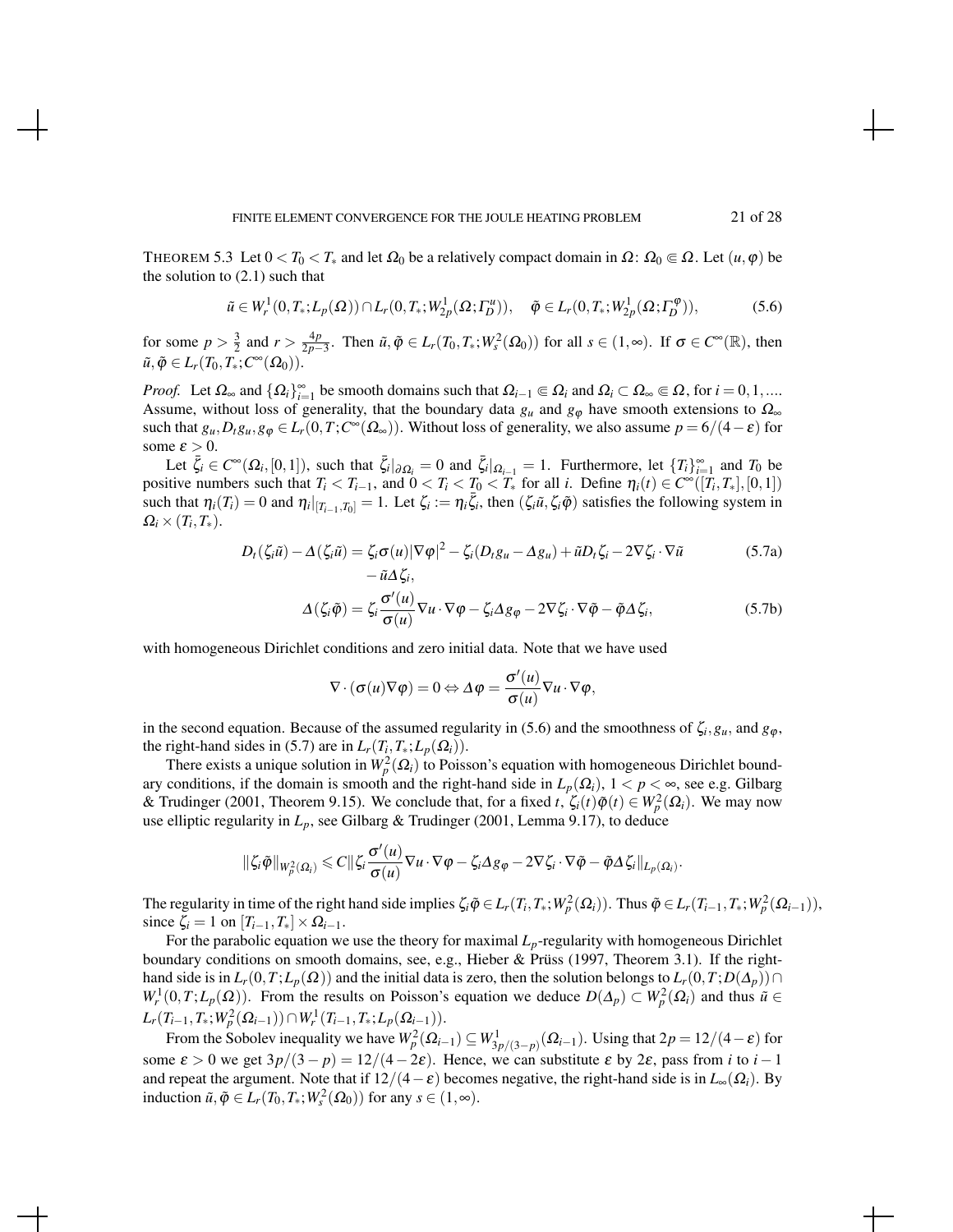Now assume  $\sigma \in C^{\infty}(\mathbb{R})$ . A solution to Poisson's equation on a smooth domain is in  $W^{k+2}_p(\Omega_i)$  if the right-hand side is in  $W_p^k(\Omega_i)$ , see e.g. Gilbarg & Trudinger (2001, Theorem 9.19). By applying Leibniz's rule it is clear that there is an *s'* such that the right-hand sides in (5.7) belongs to  $L_r(T_i, T_*; W_s^k(\Omega_i))$  if  $\tilde{\varphi}, \tilde{u} \in L_r(T_i, T_*; W^{k+1}_{s'}(\Omega_i))$ . Hence, we may perform induction over *k* and pass from *i* to *i* − 1, to achieve  $\tilde{u}, \tilde{\varphi} \in L_r(T_0, T_*; W_s^{k+2}(\Omega_0))$ , for any  $k, s > 1$ . This implies  $\tilde{u}, \tilde{\varphi} \in L_r(T_0, T_*; C^{\infty}(\Omega_0))$ .

#### 6. Numerical Examples

In this section we consider four different examples. The first two are designed to test the convergence rates for different settings. In the first example we choose the domain and the data such that the exact solution is known. To achieve this we add a function  $f(x,t)$  to the right-hand side in (2.4a) and consider non-zero Neumann data for  $\phi$ , see Subsection 6.1 below. For the second example we consider a setting that does not fulfil the creased domain conditions. For this problem we expect low regularity and reduced convergence rates. Finally, in the last two examples we test a goal oriented adaptivity method.

In all cases we consider a continuous, piecewise affine finite element discretization. We let  $\{\mathcal{I}_m\}_m$ denote a family of uniform triangulations of the domain such that  $h_{m+1} = 2^{-1}h_m$ ,  $h_0 \in \mathbb{R}$ , where  $h_m$  is the maximal mesh size on  $\mathcal{I}_m$ . With this notation we may define

$$
V_m^u := \{ v \in H^1(\Omega; \Gamma_D^u) \cap C^0(\bar{\Omega}) : v|_K \text{ is a polynomial of degree } \leq 1, \forall K \in \mathcal{T}_h \},
$$
  

$$
V_m^\phi := \{ v \in H^1(\Omega; \Gamma_D^\phi) \cap C^0(\bar{\Omega}) : v|_K \text{ is a polynomial of degree } \leq 1, \forall K \in \mathcal{T}_h \}.
$$

For the time discretization, we let  $\tau_l = 2^{-l}T$  and the fully discrete space  $X_{m,l}$  is defined as in Section 4.

In the first two experiments we keep the time step proportional to the mesh size in each refinement. That is, we consider spaces of the form  $X_{k,k}$ , for  $k = 1, 2, 3, \dots$  This means that if the solution has sufficient regularity, then we expect at most linear convergence rate in the norm  $L_2(0,T;H^1(\Omega))$ , see also Elliott & Larsson (1995); Målqvist & Stillfjord (2017); Gao (2014).

All computations are made using the FEniCS software Logg *et al.* (2012).

#### 6.1 *Example 1*

We let  $T = 0.1$ ,  $\Omega$  be the unit cube,  $\Gamma_D^u = \partial \Omega$ , and  $\Gamma_D^{\phi} = \partial \Omega \setminus \{x_3 = 0 \text{ or } x_3 = 1\}$ . To construct an example where the exact solution is known, we consider non-zero Neumann data  $g_N$  for  $\varphi$  and an additional function  $f$  in the right-hand side of  $(2.4a)$ . We get

$$
\langle D_t u, v \rangle + \langle \nabla u, \nabla v \rangle = -\langle \sigma(u) \lceil \tilde{\varphi} \rceil \nabla \varphi, \nabla v \rangle + \langle \sigma(u) \nabla \varphi \cdot \nabla g_{\varphi}, v \rangle + \langle f, v \rangle, \langle \sigma(u) \nabla \varphi, \nabla w \rangle = \langle g_N, w \rangle_{\Gamma_N^{\varphi}},
$$

where  $\langle \cdot, \cdot \rangle_{\Gamma_N^{\phi}}$  denotes integration on the boundary  $\Gamma_N^{\phi}$ .

Letting  $g_u = t$ ,  $g_{\varphi} = x_2$ ,  $g_N = -1 + 2x_2$ ,  $\sigma = 1$ , and

$$
f = 2(x_1x_2(1-x_1)(1-x_2)+x_1x_3(1-x_1)(1-x_3)+x_2x_3(1-x_2)(1-x_3)),
$$
  
\n
$$
u_0 = x_1(1-x_1)x_2(1-x_2)x_3(1-x_3),
$$

the exact solution is given by  $u = x_1(1-x_1)x_2(1-x_2)x_3(1-x_3) + t$  and  $\varphi = x_2$ . Note that  $\varphi = \tilde{\varphi} + g_{\varphi}$ and thus  $\tilde{\varphi} = 0$ . In our setting, the approximations  $\varphi_{m,l}$  are all close to zero and, hence, we omit to plot the error for  $\varphi$  below.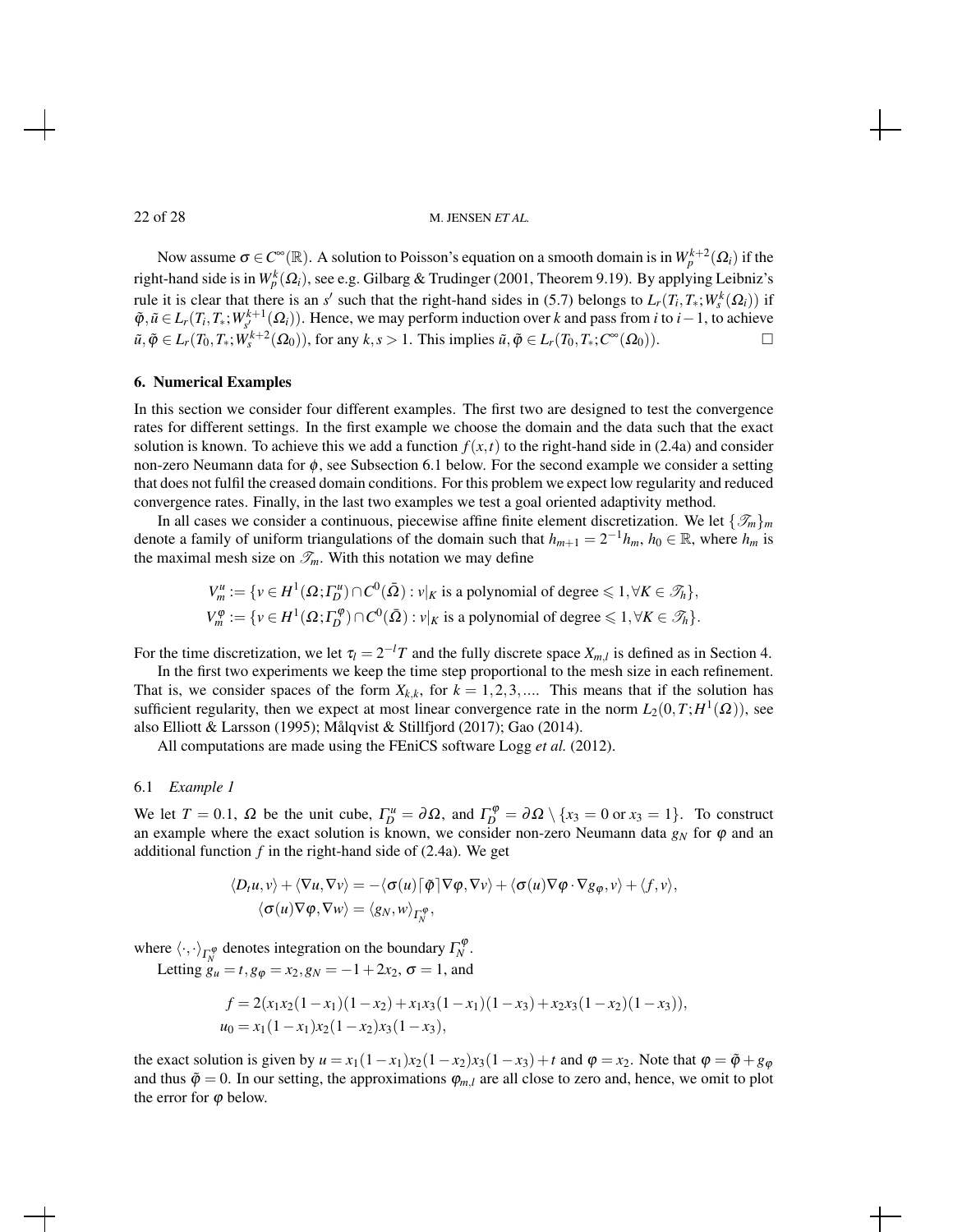#### FINITE ELEMENT CONVERGENCE FOR THE JOULE HEATING PROBLEM 23 of 28

We compute the finite element approximation on meshes with tetrahedra of maximal diameter  $h = 2^{-k}\sqrt{3}$  and time step size  $\tau = 2^{-k}T = 2^{-k}0.1$  for  $k = 1, ..., 6$ . With this refinement, the finest approximation ( $k = 6$ ) is computed on a mesh with 274625 nodes. The error in  $L_2(0,T;H^1(\Omega))$  is approximated using Simpson's rule in time on each interval *I<sup>n</sup>* and the FEniCS function errornorm in space. The relative error is depicted in Figure 1. The convergence rate is approximately linear, which is expected for sufficiently regular problems.



FIG. 1: Relative errors for the temperature *u* (blue o) of Example 1 plotted against the mesh size *h*. The dashed line is *Ch*.

#### 6.2 *Example 2*

We let  $T = 0.1$  and  $\Omega$  be the Fichera cube depicted in Figure 2 (left). We consider non-creased boundary conditions by imposing Dirichlet conditions on the striped areas,  $\Gamma_0$  and  $\Gamma_1$  in the figure (left), and homogeneous Neumann conditions on the remaining parts. On  $\Gamma_0$  we set  $g_u = 0$  and  $g_\phi = 10$  and on  $\Gamma_1$ we set  $g_u = g_\phi = 0$ . Furthermore, we let  $\sigma(u) = 2^{-1}(\pi - \arctan(u))$  and  $u_0 = 0$ .

We compute the finite element approximation on meshes with tetrahedra of maximal diameter  $h = 2^{-(k-1)}\sqrt{2}$  and time step size  $\tau = 2^{-k}T = 2^{-k}0.1$  for  $k = 1, \ldots, 5$ . Since the exact solution is not known, the approximations are compared to a reference solution computed for  $k = 6$  corresponding to a mesh with 471233 nodes. The relative error in  $L_2(0,T;H^1(\Omega))$ -norm is plotted in Figure 3. We have convergence, but not with order one. This is due to the low regularity in the vicinity of the edges where the Dirichlet and Neumann boundaries meet with an angle greater than  $\pi$ , that is, where the creased domain condition fails.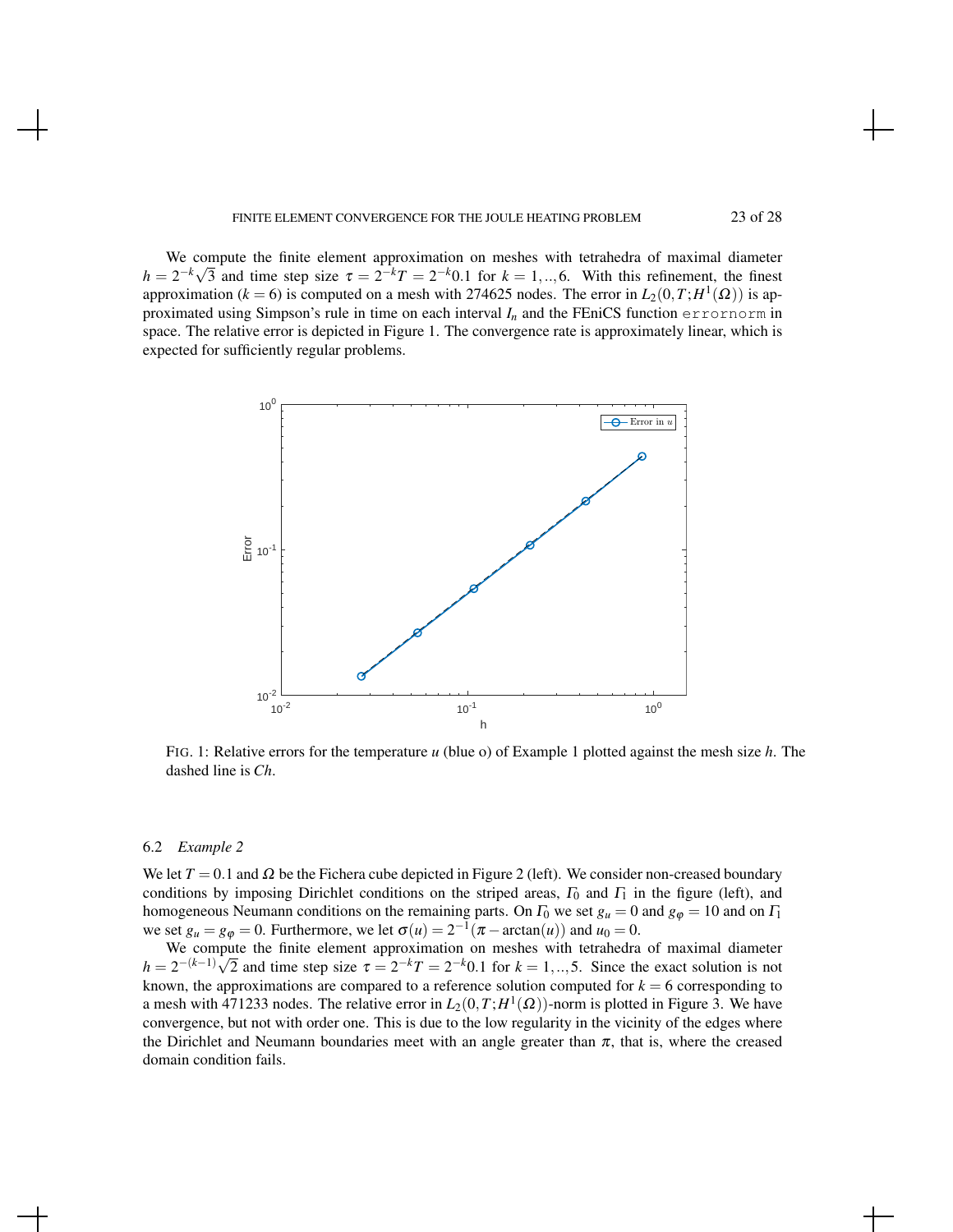

FIG. 2: Two settings of the Fichera cube with centre in the origin. Dirichlet boundary conditions are imposed on the striped areas ( $\Gamma_0$  and  $\Gamma_1$ ).

#### 6.3 *Example 3*

We continue in the setting of the Fichera cube as in Example 2, but with a choice of boundary conditions that fulfil the creased domain condition. We choose  $\Gamma_0$  and  $\Gamma_1$  as in Figure 2 (right), with  $g_u = 0$  and  $g_{\varphi}(x,t) = 2x_2(x_2 + 1) + 5$  on both  $\Gamma_0$  and  $\Gamma_1$ .

The aim is to utilize the observation that the solution has higher regularity in the interior of the domain, see Theorem 5.3, and that the problem thus is suitable for *h*-adaptive finite elements. In this example we use a goal-oriented approach for the mesh refinement, which is supported for stationary problems in the FEniCS software, see Rognes & Logg (2013).

We summarize the goal-oriented procedure here, and refer to Rognes & Logg (2013) and references therein for details. Consider a nonlinear variational problem; find  $u \in V$  such that

$$
F(u, v) = 0, \quad \forall v \in \hat{V}, \tag{6.1}
$$

and the corresponding finite element problem; find  $u_h \in V_h$  such that

$$
F(u_h, v) = 0, \quad \forall v \in \hat{V}_h,
$$
\n
$$
(6.2)
$$

for some triangulation  $\mathscr{T}_h$  and appropriate finite element space  $V_h \subset V$ ,  $\hat{V}_h \subset \hat{V}$ . Let  $\mathscr{M}: V \to \mathbb{R}$  denote a linear goal functional and define the dual problem; find  $z \in V^*$  such that

$$
\overline{F'}^*(z,v) = \mathscr{M}(v), \quad \forall v \in \hat{V}^*,
$$

where  $\hat{V}^* = V_0 = \{v - w : v, w \in V\}$  and  $V^* = \hat{V}$ . The bilinear form  $\overline{F'}^*$  denotes the following average of the Fréchet derivative  $F'$  of  $F$ ,

$$
\overline{F'}(\cdot,\cdot)=\int_0^1 F'(su+(1-s)u_h;\cdot,\cdot)\,\mathrm{d} s,
$$

and by the chain rule we have  $\overline{F}(u - u_h, \cdot) = F(u, \cdot) - F(u_h, \cdot)$ .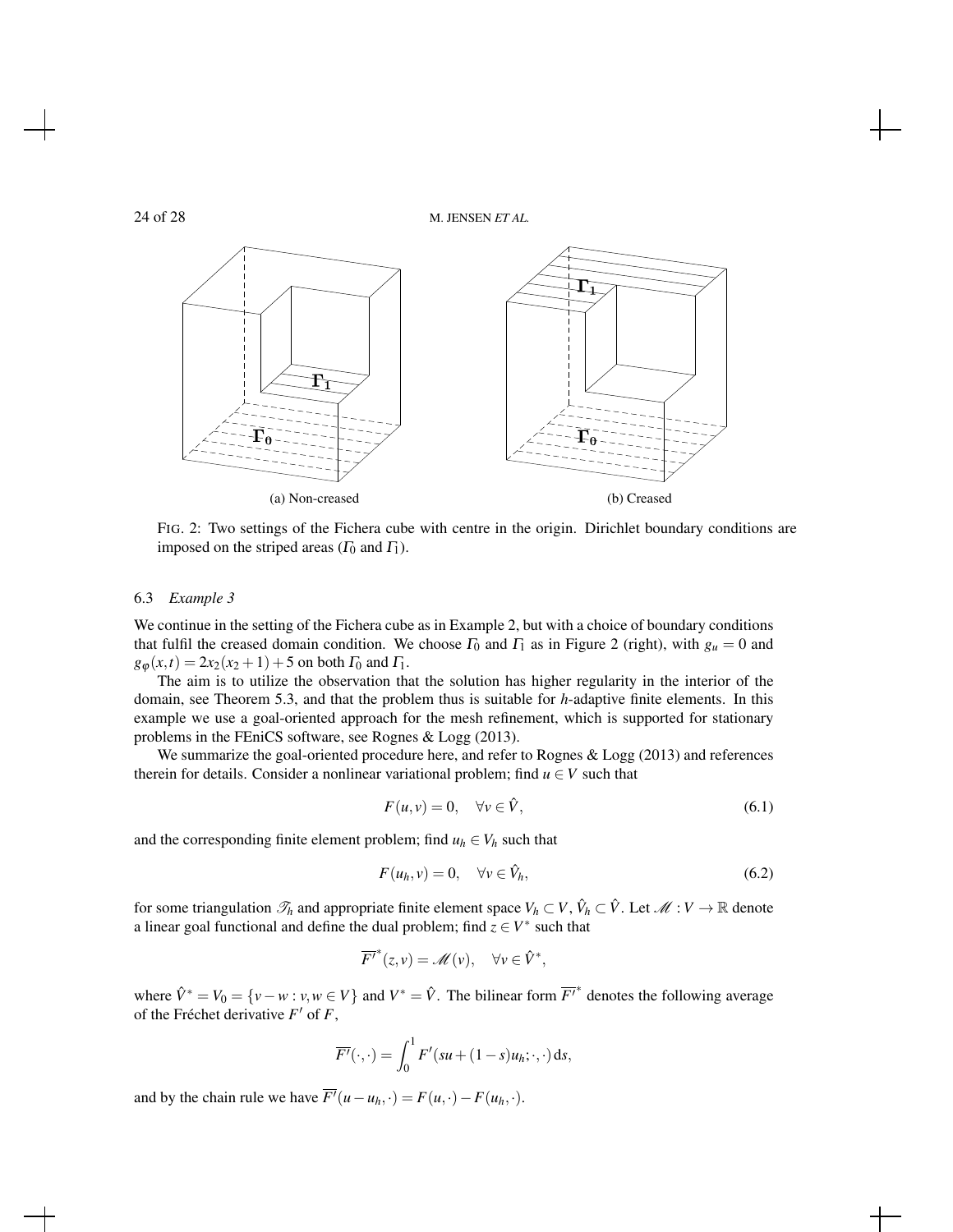#### FINITE ELEMENT CONVERGENCE FOR THE JOULE HEATING PROBLEM 25 of 28



FIG. 3: Relative errors for the temperature *u* (blue  $\circ$ ) and the potential  $\varphi$  (red  $*$ ) of Example 2 plotted against the mesh size *h*. The dashed line is *Ch*.

Using the definition of the dual problem we may now express the error in the goal functional as

$$
\mathcal{M}(u) - \mathcal{M}(u_h) = \mathcal{M}(u - u_h) = \overline{F'}^*(z, u - u_h) = \overline{F'}(u - u_h, z)
$$
  
=  $F(u, z) - F(u_h, z) = -F(u_h, z) =: r(z),$ 

where  $r(z)$  denotes the residual. The residual can be decomposed into local contributions from each cell  $T \in \mathscr{T}_h$ 

$$
r(v) = \sum_{T \in \mathcal{I}_h} r_T(v) = \sum_{T \in \mathcal{I}_h} \left( \int_T R_T v \, dx + \int_{\partial T} R_{\partial T} v \, ds \right),
$$

where  $R_T$  and  $R_{\partial T}$  are the cell and facet residuals. In Rognes & Logg (2013, Theorem 4.1) it is proved that the error indicators  $R_T$ ,  $R_{\partial T}$  can be determined by solving a set of local problems on each cell *T*.

The procedure of computing the error indicators  $R_T$  and  $R_{\partial T}$  and refining the mesh accordingly is performed in FEniCS by using solve together with the goal functional and a given tolerance. In our case, the fully discrete problem (4.1) is a stationary problem of the form (6.1) with

$$
F((u_{m,l}^n, \varphi_{m,l}^n), (v, w)) := \langle \frac{u_{m,l}^n - u_{m,l}^{n-1}}{\tau_l}, v \rangle + \langle \nabla u_{m,l}^n, \nabla v \rangle + \langle \sigma(u_{m,l}^n) \lceil \tilde{\varphi}_{m,l}^n \rceil \nabla \varphi_{m,l}^n, \nabla v \rangle - \langle \sigma(u_{m,l}^n) \nabla \varphi_{m,l}^n \cdot \nabla g_{\varphi}^n, v \rangle + \langle \sigma(u_{m,l}^n) \nabla \varphi_{m,l}^n, \nabla w \rangle.
$$

In each time step the error indicators are computed and the mesh refined. Note that the refined mesh is reused in the next time step and additionally refined if needed.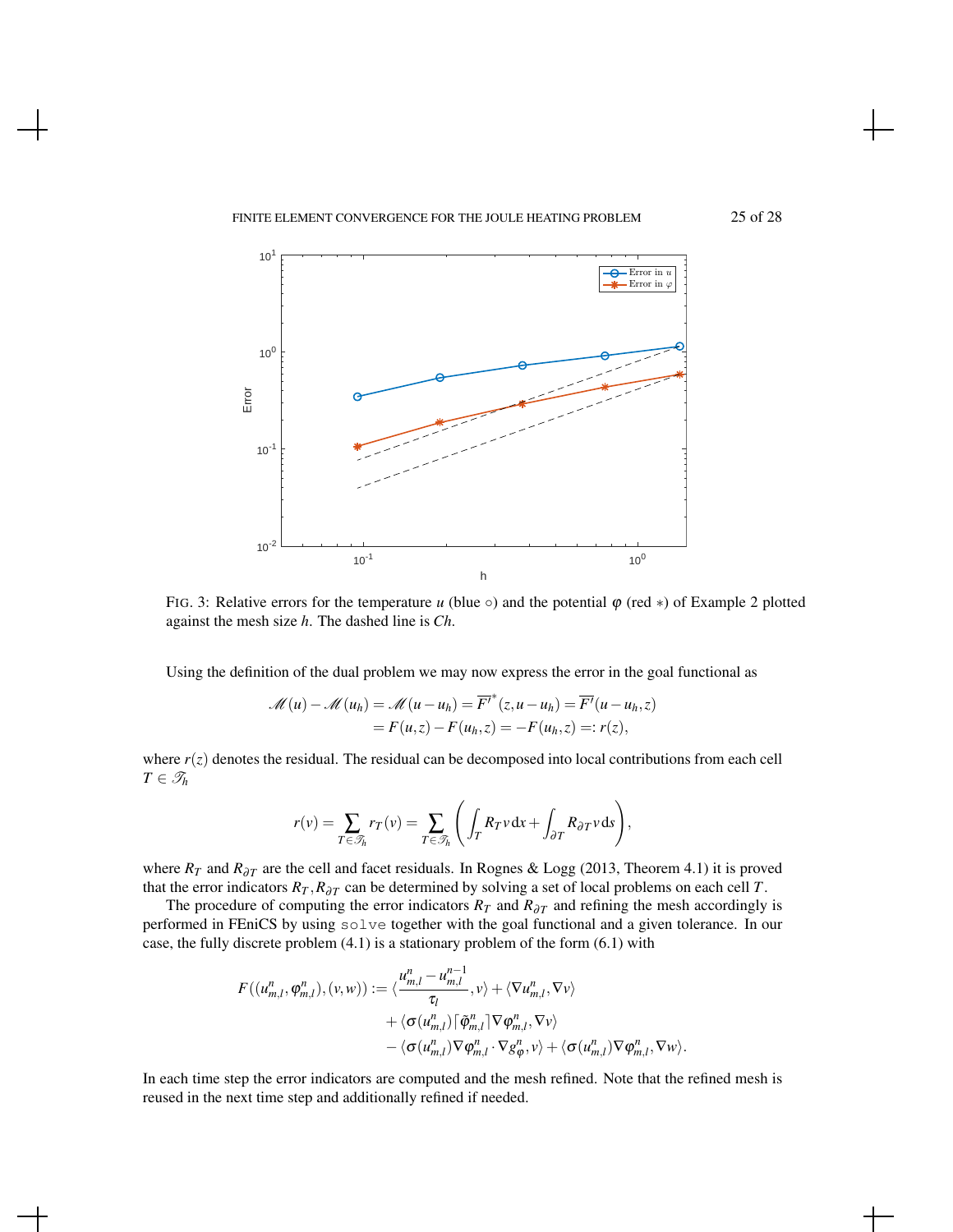In this example we choose  $\mathcal{M}(u) = \int_{\Omega} u \, dx$ . The initial data remains the same as in Example 2. We choose to have fixed (small) time step  $\tau = 2^{-6}T$  in this experiment, since the the spatial error is the main concern here. The relative error in the goal functional for  $h = 2^{-4}\sqrt{2}$  compared to the reference solution, here denoted  $u_{ref}$  and computed on mesh with 471233 nodes, is

$$
\frac{\max\limits_{0\leq n\leq N}|\mathcal{M}(u^n_h) - \mathcal{M}(u^n_{\text{ref}})|}{\max\limits_{0\leq n\leq N}|\mathcal{M}(u^n_{\text{ref}})|} \approx 0.0254.
$$

We note that our uniform mesh of size  $h = 2^{-4}\sqrt{ }$ 2 corresponds to 7985 nodes. Using the goal oriented adaptivity, denoted *u*ad below, we get

$$
\frac{\max\limits_{0\leq n\leq N}|\mathcal{M}(u_{\text{ad}}^n)-\mathcal{M}(u_{\text{ref}}^n)|}{\max\limits_{0\leq n\leq N}|\mathcal{M}(u_{\text{ref}}^n)|} \approx 0.0282,
$$

already for 1628 nodes.

This example indicates that the problem is suitable for *h*-adaptive finite elements and motivates a further analysis of a posteriori methods for the Joule heating problem, which will be considered in later works.

#### 6.4 *Example 4*

In this example, we use the non-creased Fichera cube as in Example 2, see Figure 2 (left). The aim is to investigate the use of goal-oriented adaptivity for non-creased domains. We emphasize that, in this setting, Theorem 5.3 is not directly applicable.

As in Example 3 we choose  $\mathcal{M}(u) = \int_{\Omega} u \, dx$ . The initial and boundary data remain the same as in Example 2 and the time step is  $\tau = 2^{-6}T$ . The error in the goal functional for  $h = 2^{-5}\sqrt{2}$  compared to the reference solution is

$$
\frac{\max\limits_{0\leq n\leq N}|\mathcal{M}(u^n_h)-\mathcal{M}(u^n_{\text{ref}})|}{\max\limits_{0\leq n\leq N}|\mathcal{M}(u^n_{\text{ref}})|}\approx 0.0271.
$$

Here  $h = 2^{-5}\sqrt{ }$ 2 corresponds to 60513 nodes. For the goal oriented adaptivity we get

$$
\frac{\max\limits_{0\leq n\leq N}|\mathcal{M}(u_{\text{ad}}^n) - \mathcal{M}(u_{\text{ref}}^n)|}{\max\limits_{0\leq n\leq N}|\mathcal{M}(u_{\text{ref}}^n)|} \approx 0.0254,
$$

for 6560 nodes.

This example indicates that the goal oriented adaptivity is applicable also in non-creased domain settings. However, it is still an open problem to show that the solution to such a problem enjoys the appropriate regularity to be suitable for *h*-adaptivity.

#### Acknowledgement

The authors acknowledge the hospitality of the Hausdorff Research Institute for Mathematics in Bonn, where parts of this paper were written.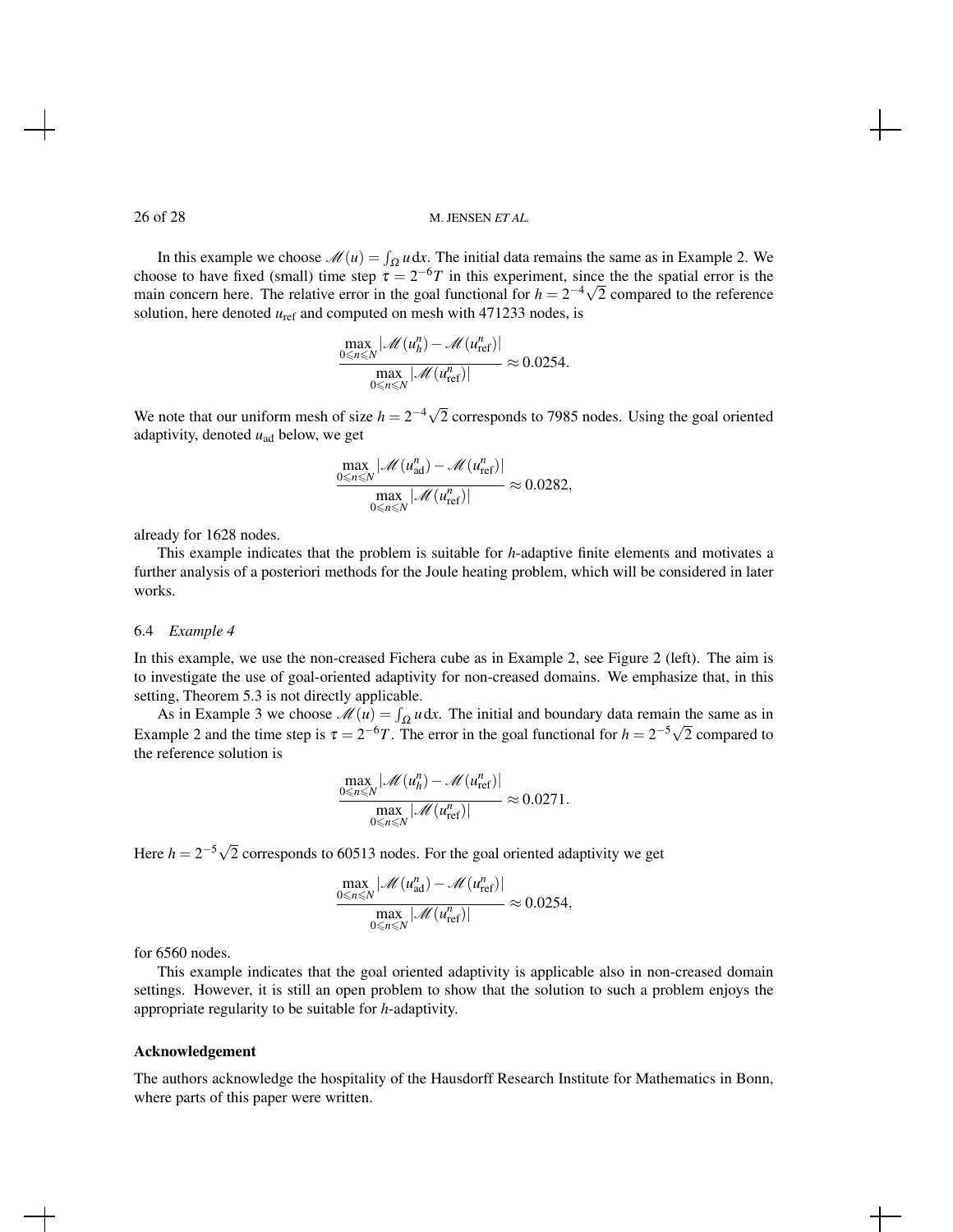#### Funding

Axel Målqvist's work is supported by the Swedish Research Council and The Göran Gustafsson Foundation for Research in Natural Sciences and Medicine.

#### **REFERENCES**

- AKRIVIS, G. & LARSSON, S. (2005) Linearly implicit finite element methods for the time-dependent Joule heating problem. *BIT*, 45, 429–442.
- AMANN, H. (1990) *Ordinary differential equations*. De Gruyter Studies in Mathematics, vol. 13. Walter de Gruyter & Co., Berlin, pp. xiv+458. An introduction to nonlinear analysis, Translated from the German by Gerhard Metzen.
- ANTONTSEV, S. N. & CHIPOT, M. (1994) The thermistor problem: existence, smoothness uniqueness, blowup. *SIAM J. Math. Anal.*, 25, 1128–1156.
- BANK, R. E. & YSERENTANT, H. (2014) On the  $H^1$ -stability of the  $L_2$ -projection onto finite element spaces. *Numer. Math.*, 126, 361–381.
- BRAESS, D. (2007) *Finite elements*, third edn. Cambridge University Press, Cambridge, pp. xviii+365. Theory, fast solvers, and applications in elasticity theory, Translated from the German by Larry L. Schumaker.
- BROWN, R. (1994) The mixed problem for Laplace's equation in a class of Lipschitz domains. *Comm. Partial Differential Equations*, 19, 1217–1233.
- BROWN, R. M. & MITREA, I. (2009) The mixed problem for the Lamé system in a class of Lipschitz domains. *J. Differential Equations*, 246, 2577–2589.
- CIMATTI, G. (1992) Existence of weak solutions for the nonstationary problem of the joule heating of a conductor. *Ann. Mat. Pura Appl. (4)*, 162, 33–42.
- DISSER, K., KAISER, H.-C. & REHBERG, J. (2015) Optimal Sobolev regularity for linear second-order divergence elliptic operators occurring in real-world problems. *SIAM J. Math. Anal.*, 47, 1719–1746.
- ELLIOTT, C. M. & LARSSON, S. (1995) A finite element model for the time-dependent Joule heating problem. *Math. Comp.*, 64, 1433–1453.
- GAO, H. (2014) Optimal error analysis of Galerkin FEMs for nonlinear Joule heating equations. *J. Sci. Comput.*, 58, 627–647.
- GILBARG, D. & TRUDINGER, N. S. (2001) *Elliptic partial differential equations of second order*. Classics in Mathematics. Springer-Verlag, Berlin, pp. xiv+517. Reprint of the 1998 edition.
- HENNEKEN, V. A., TICHEM, M. & SARRO, P. M. (2006) In-package mems-based thermal actuators for microassembly. *Journal of Micromechanics and Microengineering*, 16, S107.
- HIEBER, M. & PRÜSS, J. (1997) Heat kernels and maximal  $L^p$ - $L^q$  estimates for parabolic evolution equations. *Comm. Partial Differential Equations*, 22, 1647–1669.
- HIEBER, M. & REHBERG, J. (2008) Quasilinear parabolic systems with mixed boundary conditions on nonsmooth domains. *SIAM J. Math. Anal.*, 40, 292–305.
- HOLST, M. J., LARSON, M. G., MÅLQVIST, A. & SÖDERLUND, R. (2010) Convergence analysis of finite element approximations of the Joule heating problem in three spatial dimensions. *BIT*, 50, 781–795.
- HOWISON, S. D., RODRIGUES, J. F. & SHILLOR, M. (1993) Stationary solutions to the thermistor problem. *J. Math. Anal. Appl.*, 174, 573–588.
- JENSEN, M. & MÅLQVIST, A. (2013) Finite element convergence for the Joule heating problem with mixed boundary conditions. *BIT*, 53, 475–496.
- LI, B., GAO, H. & SUN, W. (2014) Unconditionally optimal error estimates of a Crank-Nicolson Galerkin method for the nonlinear thermistor equations. *SIAM J. Numer. Anal.*, 52, 933–954.
- LOGG, A., MARDAL, K.-A., WELLS, G. N. *et al.* (2012) *Automated Solution of Differential Equations by the Finite Element Method*. Springer.